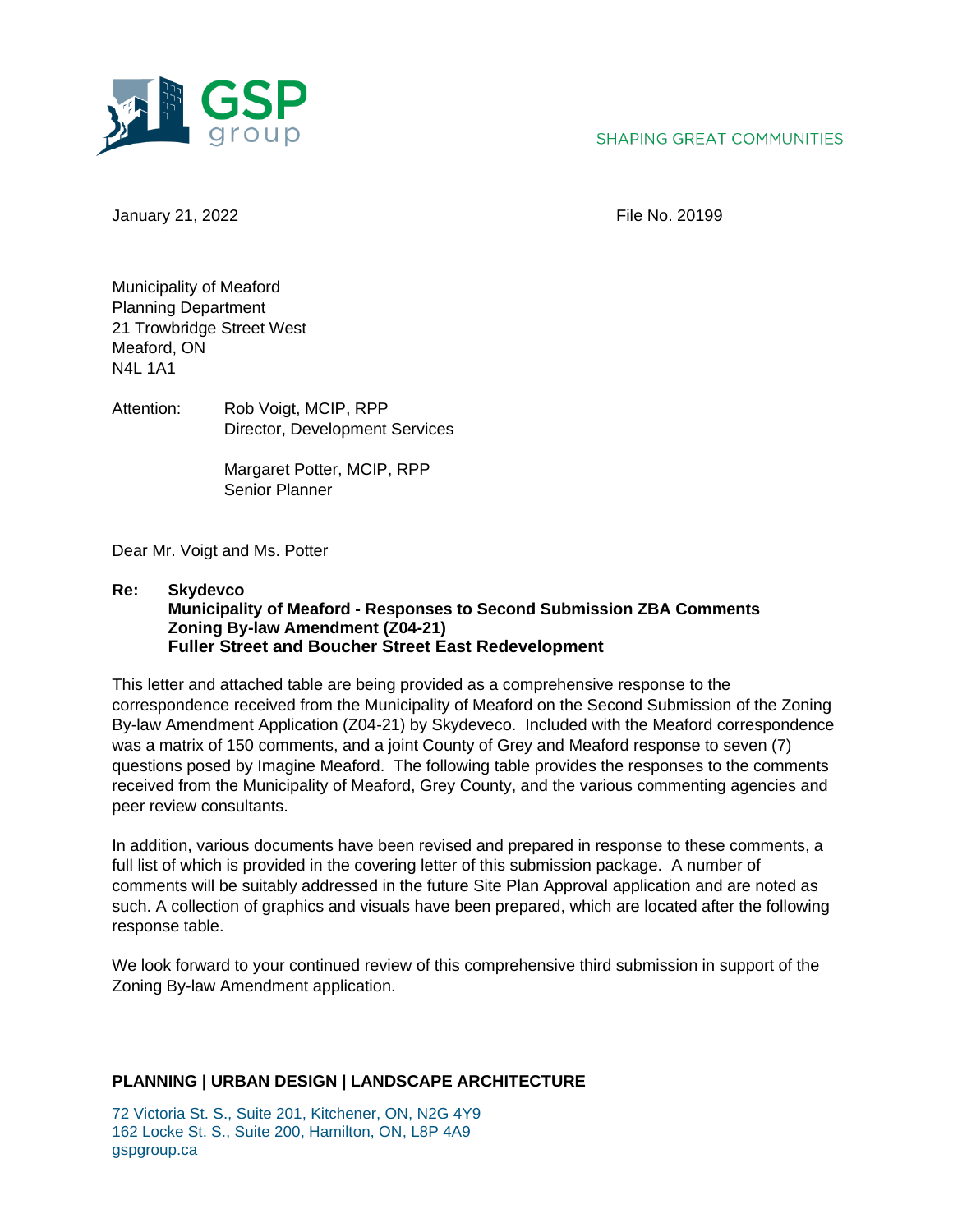If there are responses that require further clarification, we would be pleased to meet to discuss with you or your review team.

Sincerely,

raglan

Chris Pidgeon, MCIP, RPP **President** 

Enclosures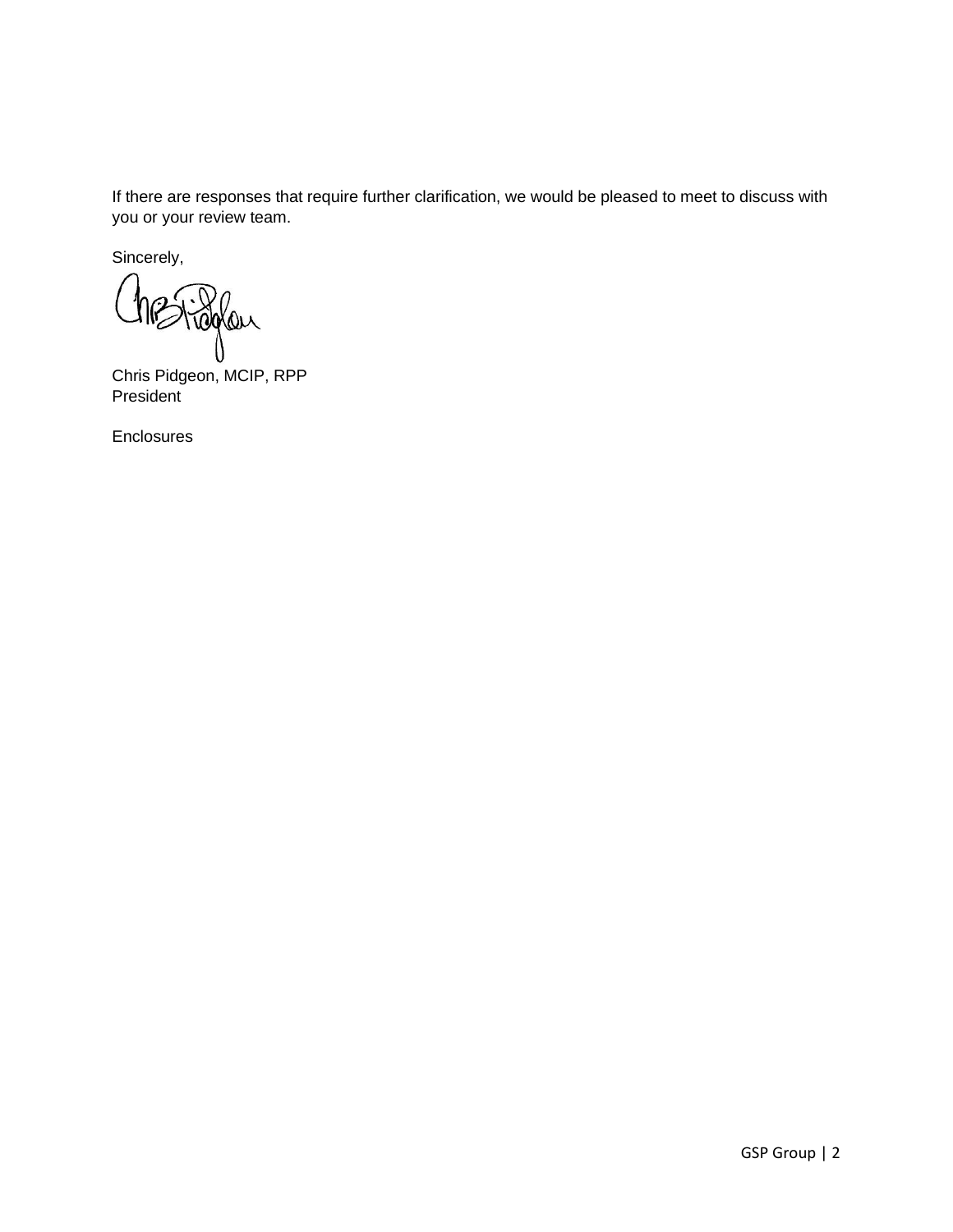| No. | Reference               | <b>Tatham Engineering Comment</b>                                                                                                                                                                                                                                                                                                                       | <b>Consultant's Response</b>                                                                                                                                                                                                                                                                                                                                  |
|-----|-------------------------|---------------------------------------------------------------------------------------------------------------------------------------------------------------------------------------------------------------------------------------------------------------------------------------------------------------------------------------------------------|---------------------------------------------------------------------------------------------------------------------------------------------------------------------------------------------------------------------------------------------------------------------------------------------------------------------------------------------------------------|
|     |                         | Site Plan prepared by SRM Architects Inc., dated September 2, 2021.                                                                                                                                                                                                                                                                                     |                                                                                                                                                                                                                                                                                                                                                               |
|     |                         | Consultant is to verify turning movements for emergency vehicles, refuse removal vehicles etc. in<br>the site plan as part of future engineering submissions.                                                                                                                                                                                           | The necessary 12 metre centreline radius required for emergency vehicle, deliver and waste vehicles will be provided for in the Detailed Site<br>Plan Application.                                                                                                                                                                                            |
| 2   |                         | Please indicate waste storage locations on the drawing.                                                                                                                                                                                                                                                                                                 | Deferred to SPA.                                                                                                                                                                                                                                                                                                                                              |
| 3   |                         | Please indicate snow storage locations on the drawing.                                                                                                                                                                                                                                                                                                  | Deferred to SPA.                                                                                                                                                                                                                                                                                                                                              |
|     |                         | A 5 m wide easement is labelled on the drawing. Please show the easement limits on the<br>drawing.                                                                                                                                                                                                                                                      | Limits of Watermain easement have been added to drawing.                                                                                                                                                                                                                                                                                                      |
|     |                         | Functional Servicing and Stormwater Management Report prepared by WalterFedy, dated February 10, 2021                                                                                                                                                                                                                                                   |                                                                                                                                                                                                                                                                                                                                                               |
| 5   | Section 3.0             | This section states the equivalent dwelling units were derived from the design guidelines of<br>surrounding municipalities. Please be more specific and elaborate on which guidelines were<br>used.                                                                                                                                                     | The section has been updated to reference the City of Barrie's design guidelines for equivalent population densities. The calculated equivalent<br>dwelling units were used to verify average PPU counts and populations based on 2016 Census Profile for Meaford. This verification is provided<br>in Appendix A to the revised Functional Servicing Report. |
| 6   | Section 3.0<br>Table II | Please clarify what assumption was used in the persons per equivalent dwelling unit for the<br>Harmon peaking factor calculations.                                                                                                                                                                                                                      | Per Meaford WWTP Servicing Allocation, a single dwelling unit is noted to be equivalent to 2.4 ppu. The remainder of population is calculated<br>based on equivalencies noted above. The calculation is provided in Appendix A to the revised Functional Servicing Report.                                                                                    |
| -7  | Section 4.2             | The text should be revised to indicate the peaking factors are found in Table 3-1 of the MECP<br>Design Guidelines for Drinking Water Systems.                                                                                                                                                                                                          | Noted. The text has been updated accordingly.                                                                                                                                                                                                                                                                                                                 |
| 8   | Section 4.3<br>Table IV | Clarify the OBC proposed fire demand calculation in Table IV is intended to correspond to the<br>three waterfront condominium townhouse buildings. If so, modify the building area and volume<br>calculations to correspond to the values presented in the Building Data chart on Drawing SD0.1<br>prepared by SRM Architects, dated September 2, 2021. | The calculations have been updated to match statistics in the Building Data Chart prepared by SRM                                                                                                                                                                                                                                                             |
| -9  | Appendix B              | Modify the floor areas in the fire flow calculations to correspond with the values presented in the<br>Building Data chart on Drawing SD0.1 prepared by SRM Architects, dated September 2, 2021.                                                                                                                                                        | The calculations have been updated to match statistics in the Building Data Chart prepared by SRM                                                                                                                                                                                                                                                             |

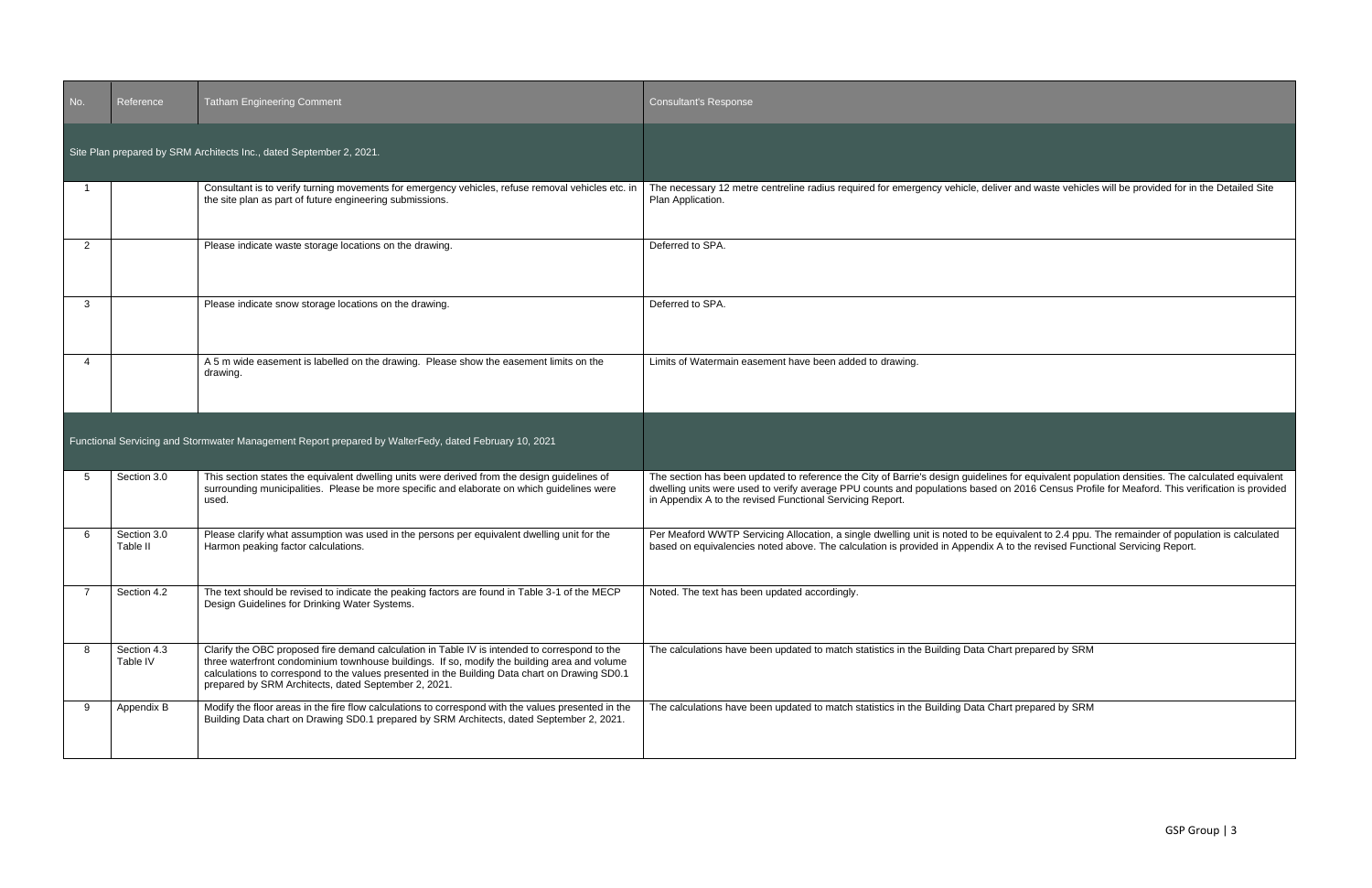| 10 | Section 4.4<br>Appendix B | Service sizing calculations have not been provided in Appendix B as indicated in Section 4.4.<br>Please include these calculations in subsequent submissions.                                                                                                                                                                                                                                                         | Service sizing has been provided in Appendix B to the Functional Servicing Report.                                                                                                                                                                                                                                                                                                                                                                                                                                                   |
|----|---------------------------|-----------------------------------------------------------------------------------------------------------------------------------------------------------------------------------------------------------------------------------------------------------------------------------------------------------------------------------------------------------------------------------------------------------------------|--------------------------------------------------------------------------------------------------------------------------------------------------------------------------------------------------------------------------------------------------------------------------------------------------------------------------------------------------------------------------------------------------------------------------------------------------------------------------------------------------------------------------------------|
| 11 | Section 4.4               | Individual townhouse units should be serviced with 19 mm diameter services in accordance with<br>Municipality of Meaford Engineering Standards.                                                                                                                                                                                                                                                                       | Noted. The text has been updated accordingly.                                                                                                                                                                                                                                                                                                                                                                                                                                                                                        |
| 12 |                           | It is recommended the Developer be required by the Municipality to conduct flow testing in the<br>vicinity of the development area to establish existing water supply pressures and flows.<br>[clarification - This water flow testing is anticipated at the design stage as it relates to detailed<br>watermain design and, in particular, determining if there are sufficient fire fighting pressures<br>available] | It is recommended that hydrant flow testing be conducted after the offsite upgrades have been completed.                                                                                                                                                                                                                                                                                                                                                                                                                             |
| 13 | Section 5.1               | The GSCA refers to the Grey Sauble Conservation Authority. This is to be revised in Section<br>5.1.                                                                                                                                                                                                                                                                                                                   | Noted. The text has been updated accordingly.                                                                                                                                                                                                                                                                                                                                                                                                                                                                                        |
| 14 | Section 5.1<br>Appendix C | The Municipality of Meaford Engineering Standards indicate Owen Sound IDF equations or<br>curves are to be used as the design storm for estimating runoff. Confirm the source for Chicago<br>storm IDF coefficients used in rational method calculations.                                                                                                                                                             | The Owen Sound IDF parameters have been used for the calculations. These were derived from the 2016 issuance of the design standards.                                                                                                                                                                                                                                                                                                                                                                                                |
| 15 | Section 5.1               | Calculations and modeling are not provided as noted for the 24 SCS Type II design storm.                                                                                                                                                                                                                                                                                                                              | SWM modelling has been updated using MIDUSS NET for both the 3-hour Chicago and SCS Type II storms                                                                                                                                                                                                                                                                                                                                                                                                                                   |
| 16 | Section 5.2<br>Appendix C | Minor storms are to be stored underground. Provide calculations demonstrating the required<br>storage volume for minor storms.                                                                                                                                                                                                                                                                                        | The stormwater management design was modified to illustrate that rate control objectives can be met simply with control flow drains. As noted<br>in the revised SWM report, the catchment characteristics used for the modelling over-estimate the proposed imperviousness and under<br>estimate the existing imperviousness to build in flexibility for future programming and further development of the amenity areas and<br>demonstrate feasibility of providing SWM. No surface or subsurface storage is required for the site. |
| 17 | Section 5.2               | It is understood surface ponding in the parking areas will be used to control the major storm.<br>Please clarify the location of control devices. It appears a control device is being used on the E<br>inlet of CBMH7; however, the label is not visible on Drawing C3-1.                                                                                                                                            | See response to 16, above.                                                                                                                                                                                                                                                                                                                                                                                                                                                                                                           |
| 18 | Section 5.3               | Please confirm the proposed OGS unit can provide at least 80% TSS removal.                                                                                                                                                                                                                                                                                                                                            | OGS Sizing has been included in Appendix C to the revised SWM report.                                                                                                                                                                                                                                                                                                                                                                                                                                                                |
| 19 | Section 5.3               | Provide the appropriate specifications and sizing calculations for the 2400 mm diameter OGS<br>unit on Drawing<br>$C3-1$ .                                                                                                                                                                                                                                                                                            | OGS Sizing has been included in Appendix C to the revised SWM report.                                                                                                                                                                                                                                                                                                                                                                                                                                                                |
| 20 | Section 5.4               | The capacity of the existing box culvert at the terminus of Boucher Street will need to be<br>reviewed to demonstrate surcharge and subsequent flooding will not occur.                                                                                                                                                                                                                                               | Please refer to Section 5.5 in the report for an analysis of the culvert capacity.                                                                                                                                                                                                                                                                                                                                                                                                                                                   |
| 21 | Section 5.4               | A flood hazard study will be required to demonstrate the development is outside the floodplain<br>and that adequate floodproofing is provided. Detailed grading designs in subsequent<br>submissions should address floodproofing of buildings.                                                                                                                                                                       | The buildings, including all associated structured parking are located above the wave uprush elevation of 179.20, which is significantly higher<br>than the flood hazard elevation of 177.90m, net 1.3m. Also refer to Section 5.5.                                                                                                                                                                                                                                                                                                  |
| 22 | Appendix C                | Provide calculations to demonstrate how runoff coefficients were derived, including appropriate<br>adjustments for increasing runoff coefficients at higher return period storms.                                                                                                                                                                                                                                     | See response to 21 above.                                                                                                                                                                                                                                                                                                                                                                                                                                                                                                            |

| ۰.<br>v | ٠<br>$\sim$ |  |
|---------|-------------|--|
|         |             |  |

|  | es have been completed. |  |
|--|-------------------------|--|
|  |                         |  |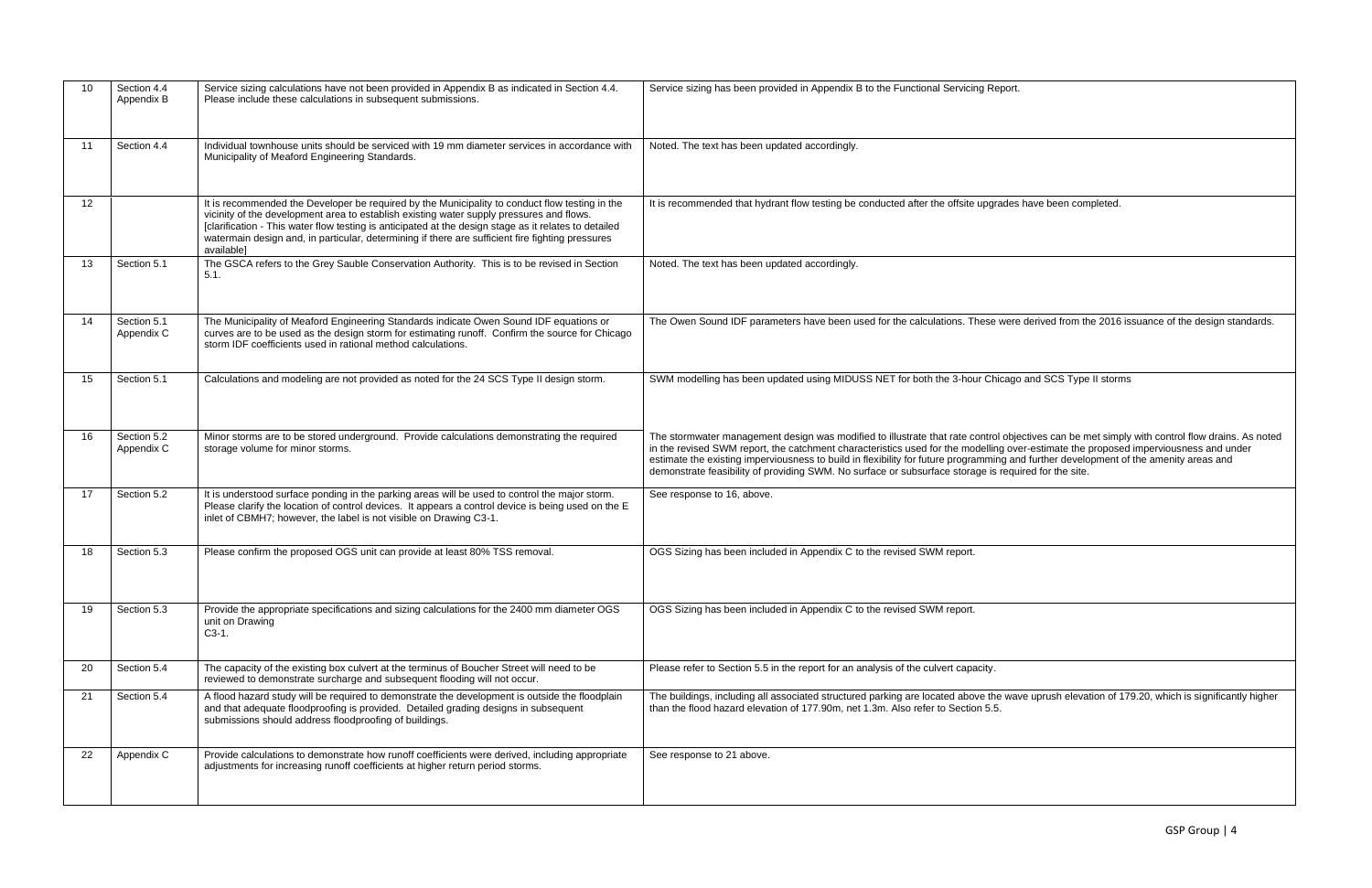| 23 | Appendix C           | Provide modified rational method calculations to properly determine storage volumes. The<br>calculations provided use the rational method, not the modified rational method.                                                                                                                                                                                                                                                                                                                           | See response to 21 above.                                                                                                                                                                                                                                                                                                                                                                                                                                                                                                                                                                                                                                                                                                                                                                                                                                                                                                                                                                     |
|----|----------------------|--------------------------------------------------------------------------------------------------------------------------------------------------------------------------------------------------------------------------------------------------------------------------------------------------------------------------------------------------------------------------------------------------------------------------------------------------------------------------------------------------------|-----------------------------------------------------------------------------------------------------------------------------------------------------------------------------------------------------------------------------------------------------------------------------------------------------------------------------------------------------------------------------------------------------------------------------------------------------------------------------------------------------------------------------------------------------------------------------------------------------------------------------------------------------------------------------------------------------------------------------------------------------------------------------------------------------------------------------------------------------------------------------------------------------------------------------------------------------------------------------------------------|
| 24 | Figure 2<br>Figure 3 | Figure 2 shows overland flow from catchment 104 (Bridge Street) traveling through the<br>development site to Georgian Bay while Figure 3 shows the overland flow from catchment 206<br>(Bridge Street) traveling down Fuller Street and not through the development site. Recognizing<br>Fuller Street does not have a drainage system, demonstrate how the overland flow will be<br>redirected to Fuller Street and how the overland flow will be safely conveyed where no drainage<br>system exists. | Major overland flow from Catchment 104 is to be diverted down Fuller Street, and then towards the Bay, just north of this site. A catchbasin<br>exists at the intersection of Fuller and Bridge Street, and an additional catchbasin exists on Fuller Street, at the location of the proposed<br>entrance to the Hotel. A minor drainage system therefore does appear to exist on portions of the right-of-ways that will require further<br>investigation during detailed design. For major overland flow, based on the topographic survey, the flow that enters the site is further directed<br>north to where the major drainage is proposed in the ultimate conditions. As such, only a small section of Fuller Street will be experiencing<br>major overland flows that were not previously accounted for. The grading of Fuller Street and surrounding landscaped areas is such that not<br>more than 150mm of ponding can occur on the street before the major flows spill to the Bay. |
| 25 | Section 7.0          | A detailed siltation and erosion control plan will be required for subsequent submissions to<br>illustrate the discussion in the report.                                                                                                                                                                                                                                                                                                                                                               | A detailed ESC plan will be prepared for the SPA submission.                                                                                                                                                                                                                                                                                                                                                                                                                                                                                                                                                                                                                                                                                                                                                                                                                                                                                                                                  |
| 26 | Section 8.0          | This section states the sanitary sewer servicing the development is to be sloped as low as 0.6%<br>while Section 3.0 states the sewer is to be sloped as low as 0.5%. Confirm which minimum<br>slope will be used for the sanitary sewer.                                                                                                                                                                                                                                                              | Text has been revised to note 0.5% as the minimum, as required by OBC.                                                                                                                                                                                                                                                                                                                                                                                                                                                                                                                                                                                                                                                                                                                                                                                                                                                                                                                        |
| 27 |                      | Figure 3 is to be included in subsequent submissions to illustrate the post-development<br>catchment areas.                                                                                                                                                                                                                                                                                                                                                                                            | Refer to section 5.2 in the revised Stormwater Management Report. The proposed conditions were modelled to be more impervious than<br>shown in the site plan to allow for flexibility in the programming of the amenity area. Figure 3 has not been relied upon.                                                                                                                                                                                                                                                                                                                                                                                                                                                                                                                                                                                                                                                                                                                              |
| 28 |                      | A sanitary sewer design sheet shall be included in subsequent submissions to demonstrate pipe<br>sizes are sufficient and flow velocities are within acceptable limits.                                                                                                                                                                                                                                                                                                                                | A sanitary sewer design sheet has been included in the appendix of the revised Functional Servicing Report.                                                                                                                                                                                                                                                                                                                                                                                                                                                                                                                                                                                                                                                                                                                                                                                                                                                                                   |
| 29 |                      | A storm sewer design sheet shall be included in subsequent submissions to demonstrate pipes<br>do not surcharge under the minor storm event and flow velocities are within acceptable limits.                                                                                                                                                                                                                                                                                                          | A storm sewer design sheet has been included in the appendix of the revised Functional Servicing Report.                                                                                                                                                                                                                                                                                                                                                                                                                                                                                                                                                                                                                                                                                                                                                                                                                                                                                      |
|    |                      | Functional Grading Drawing C2-1 prepared by WalterFedy, stamped September 1, 2021                                                                                                                                                                                                                                                                                                                                                                                                                      |                                                                                                                                                                                                                                                                                                                                                                                                                                                                                                                                                                                                                                                                                                                                                                                                                                                                                                                                                                                               |
| 30 |                      | A north arrow must be included on Drawing C2-1.                                                                                                                                                                                                                                                                                                                                                                                                                                                        | Noted, drawing has been updated                                                                                                                                                                                                                                                                                                                                                                                                                                                                                                                                                                                                                                                                                                                                                                                                                                                                                                                                                               |
| 31 |                      | A 5 m wide easement is labelled on the drawing. Please show the easement limits on the<br>drawing to ensure all required infrastructure is located within the easement.                                                                                                                                                                                                                                                                                                                                | Noted, drawing has been updated                                                                                                                                                                                                                                                                                                                                                                                                                                                                                                                                                                                                                                                                                                                                                                                                                                                                                                                                                               |
| 32 |                      | Please indicate the elevation of the underground parking garage for the Hotel and Spa building.<br>Borehole BH20-2 has a groundwater elevation of 179.40 m and there are concerns the footings<br>for the Hotel and Spa building will not be 0.3 m above the SHGWE in accordance with<br>Municipality standards.                                                                                                                                                                                       | The elevation of the parking level is noted to be approximately 179.50. Borehole BH20-2 would be located within the parking area not the<br>building area. More representatively, BH 20-6 was dry at the time of drilling and the Phase Two ESA shows a gradient to the Bay, with a<br>groundwater contour of approximately 178.50 in the vicinity of the proposed hotel.                                                                                                                                                                                                                                                                                                                                                                                                                                                                                                                                                                                                                     |

| I then towards the Bay, just north of this site. A catchbasin    |  |
|------------------------------------------------------------------|--|
| exists on Fuller Street, at the location of the proposed         |  |
| portions of the right-of-ways that will require further          |  |
| raphic survey, the flow that enters the site is further directed |  |
| , only a small section of Fuller Street will be experiencing     |  |
| r Street and surrounding landscaped areas is such that not       |  |
| to the Bay.                                                      |  |
|                                                                  |  |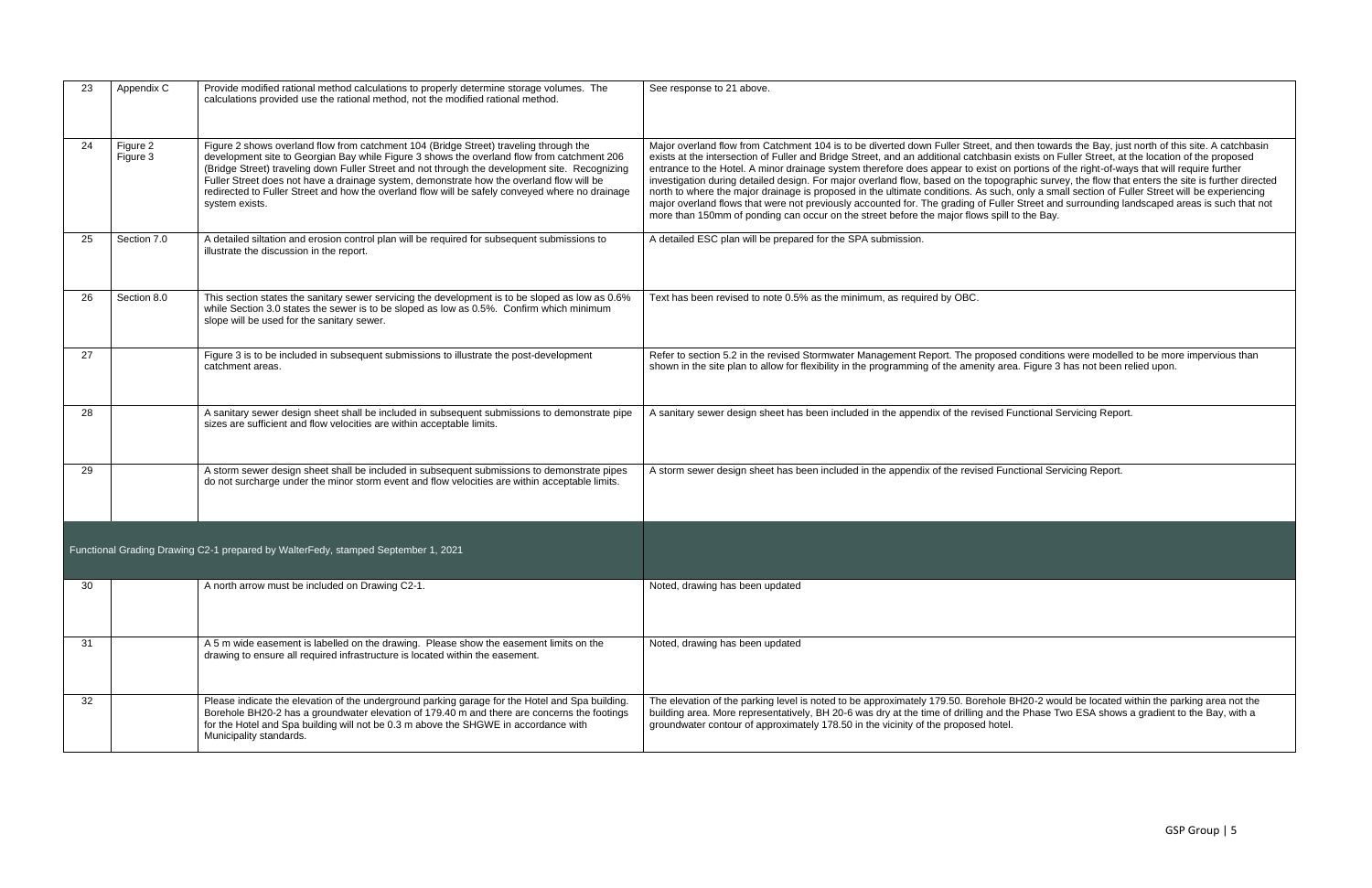| 33  |                       | The stacked Townhouse Condo 4 building has FF=183.00 and FF=180.00. Confirm if the 180.00<br>elevation is meant to refer to the elevation of the underground parking garage and if so, indicate<br>this on the drawing accordingly. Drawing SD1.3 prepared by SRM Architects suggests the<br>parking garage will have an elevation of 180.70 m while the finished floor will be at an elevation<br>of 183.70 m.                                                                                                                                                       | The stacked waterfront townhouse condo buildings have a communal ug parking garage at FF=180.00. The main residential level is at<br>FF=183.00. The end suites of townhouse 1-4 have floor area at the level of the ug parking garage. Townhouse condos 4 has additional suites<br>to the east that are outside the extents of the underground parking and are at the 180.00 FFE level.                                                                                                          |
|-----|-----------------------|-----------------------------------------------------------------------------------------------------------------------------------------------------------------------------------------------------------------------------------------------------------------------------------------------------------------------------------------------------------------------------------------------------------------------------------------------------------------------------------------------------------------------------------------------------------------------|--------------------------------------------------------------------------------------------------------------------------------------------------------------------------------------------------------------------------------------------------------------------------------------------------------------------------------------------------------------------------------------------------------------------------------------------------------------------------------------------------|
| 34  |                       | Please indicate additional elevations for each proposed building (underside of footing, basement<br>slab, top of foundation wall, etc.). Note the underside of footing is to be a minimum of 0.3 m<br>above the SHGWE in accordance with Municipality standards.                                                                                                                                                                                                                                                                                                      | The grading and servicing drawings included with this submission are intended to illustrate feasibility at a functional level and not provide the<br>level of detail that has been requested. The requested details will be developed at the Site Plan level, at a time when building massing and<br>details are further confirmed. The buildings on the plan are illustrative to show compliance with the proposed zoning.                                                                      |
| 35  |                       | Please clarify how stormwater will be collected at the entrance to the Hotel and Spa underground<br>parking garage. The grade as shown slopes at 3.3% into the parking garage.                                                                                                                                                                                                                                                                                                                                                                                        | Stormwater to be collected by an area drain or a trench drain. This drain is to be pumped internally and discharge to the storm sewer. The<br>catchment area draining to the bottom of the ramp will be limited and detailed as part of the SPA.                                                                                                                                                                                                                                                 |
| 36  |                       | The 180.14 m edge of pavement elevation at the south entrance to the site on Drawing C2-1 is<br>0.15 m higher than the existing road centreline elevation. Please indicate how this will be<br>resolved.                                                                                                                                                                                                                                                                                                                                                              | This elevation has been corrected and grading at the entrance revised. The 0.15m higher elevation appears to be top of an existing concrete<br>pad.                                                                                                                                                                                                                                                                                                                                              |
| 37  |                       | More proposed grading detail is required on Drawing C2-1 including, but not limited to, the<br>following: elevations at building corners, match in grades along property lines, match in grades to<br>existing/proposed asphalt on Fuller Street and Boucher Street East, driveway slopes for Condo<br>Townhouse buildings, slopes to catch basins in parking lot and rear yards, grades at top and<br>bottom of retaining walls and curbs (especially for underground parking garage entrances),<br>grades along proposed sidewalks and intersections at ramps, etc. | The grading and servicing drawings included with this submission are intended to illustrate feasibility at a functional level and not provide the<br>level of detail that has been requested. The requested details will be developed at the Site Plan level, at a time when building massing and<br>details are further confirmed. The buildings on the plan are illustrative to show compliance with the proposed zoning and may or may not be<br>what is eventually constructed on this site. |
| 38  |                       | Please indicate the location of tactile walking surface indicator plates on the drawings in<br>accordance with the AODA.                                                                                                                                                                                                                                                                                                                                                                                                                                              | Deferred to SPA                                                                                                                                                                                                                                                                                                                                                                                                                                                                                  |
| 39  |                       | It doesn't appear the overland flow route indicated on Drawing C2-1 will in fact drain to the<br>pedestrian esplanade. The grading in the parking lot areas seem to direct stormwater towards<br>the west entrance to the site north of the Condo Townhouse 6 building and spill uncontrolled<br>onto Fuller Street. This is not consistent with the approach described in the FSR & SWM Report.                                                                                                                                                                      | As noted on the grading plan, the spill elevation at the esplanade is 182.64 and the high point elevation north of Block 6 is 183.36. Overland<br>flow will not spill uncontrolled onto Fuller Street.                                                                                                                                                                                                                                                                                           |
| 40  |                       | Please indicate overland flow routes on the surrounding residential streets (Bridge Street, Fuller<br>Street and Boucher Street East) on Drawing C2-1.                                                                                                                                                                                                                                                                                                                                                                                                                | Overland flow arrows have been added to the two abutting streets: Fuller and Boucher.                                                                                                                                                                                                                                                                                                                                                                                                            |
|     |                       | Functional Servicing Drawing C3-1 prepared by WalterFedy, stamped September 1, 2021                                                                                                                                                                                                                                                                                                                                                                                                                                                                                   |                                                                                                                                                                                                                                                                                                                                                                                                                                                                                                  |
| -41 |                       | A north arrow must be included on Drawing C3-1.                                                                                                                                                                                                                                                                                                                                                                                                                                                                                                                       | Noted, drawing has been updated                                                                                                                                                                                                                                                                                                                                                                                                                                                                  |
| 42  |                       | A 5 m wide easement is labelled on the drawing. Please show the easement limits on the<br>drawing to ensure all required infrastructure is located within the easement.                                                                                                                                                                                                                                                                                                                                                                                               | Noted, drawing has been updated                                                                                                                                                                                                                                                                                                                                                                                                                                                                  |
| 43  | <b>Sanitary Sewer</b> | A note shall be provided on Drawing C3-1 to indicate benching for EX MH4A is to be adjusted in<br>accordance with OPSD 701.021 to accommodate the proposed sanitary connection.                                                                                                                                                                                                                                                                                                                                                                                       | Construction details, including benching, connections to existing infrastructure etc. will be detailed as part of the detailed engineering<br>submission for SPA.                                                                                                                                                                                                                                                                                                                                |

| garage at FF=180.00. The main residential level is at       |
|-------------------------------------------------------------|
| ig parking garage. Townhouse condos 4 has additional suites |
| 180.00 FFE level.                                           |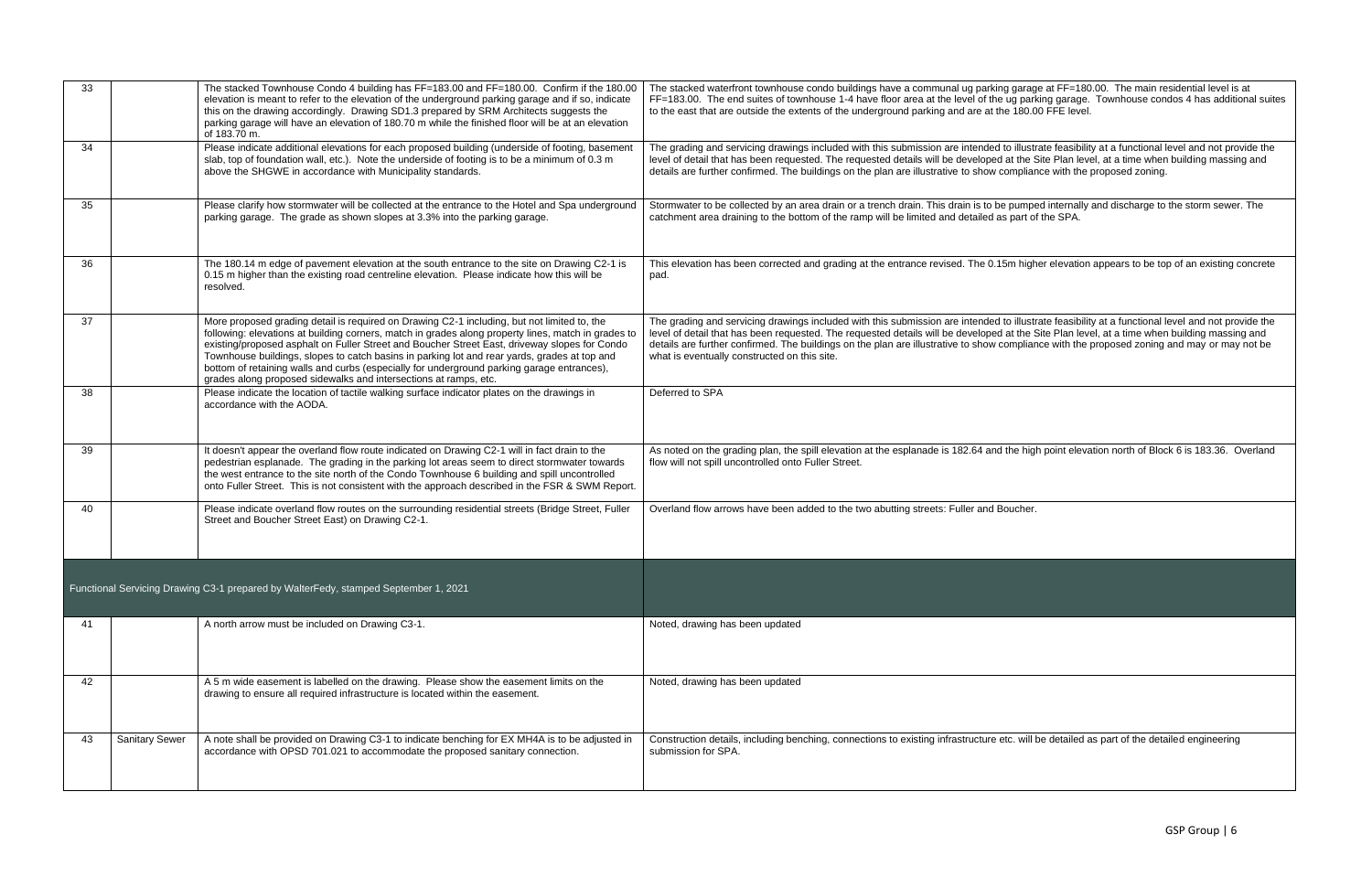| 44 | <b>Sanitary Sewer</b> | The sanitary maintenance hole adjacent to the proposed Hotel and Spa building is to be labelled<br>on all drawings including a rim elevation.                                                                                                                                                                                                                                                                                                                               | Noted, the designed has changed and a plug has replaced the MH.                                                                                        |
|----|-----------------------|-----------------------------------------------------------------------------------------------------------------------------------------------------------------------------------------------------------------------------------------------------------------------------------------------------------------------------------------------------------------------------------------------------------------------------------------------------------------------------|--------------------------------------------------------------------------------------------------------------------------------------------------------|
| 45 | <b>Sanitary Sewer</b> | Provide the size of the sanitary discharge pipe for the proposed Hotel and Spa building.                                                                                                                                                                                                                                                                                                                                                                                    | The current design utilizes a 200mm sanitary service. Once the Hotel design is complete calculations can be completed to confirm capacity. (At<br>SPA) |
| 46 | <b>Sanitary Sewer</b> | The SE invert of MH2A shall be a minimum of 0.03 m higher than the NW invert to provide<br>adequate flow velocity through the maintenance hole benching.                                                                                                                                                                                                                                                                                                                    | Noted, drawing has been updated                                                                                                                        |
| 47 | <b>Sanitary Sewer</b> | The NE invert of MH2A shall be a minimum of 0.08 m higher than the NW invert as the NE invert<br>is at an angle of approximately 90 degrees to the outlet pipe.                                                                                                                                                                                                                                                                                                             | Noted, drawing has been updated                                                                                                                        |
| 48 | <b>Sanitary Sewer</b> | The SE invert of MH3A shall be a minimum of 0.05 m higher than the W invert as the SE invert is<br>at an angle of approximately 45 degrees to the outlet pipe.                                                                                                                                                                                                                                                                                                              | Noted, drawing has been updated                                                                                                                        |
| 49 | <b>Sanitary Sewer</b> | Please clarify the sanitary discharge strategy for the Apartment 5 building. It is understood the<br>sanitary sewage will be pumped internally; however, it is unclear if the pumped sewage will outlet<br>to the 200 mm diameter gravity pipe connected to the building or if a forcemain will be provided<br>to MH1A. If the sewage is to outlet to the gravity sewer connected to the building, a<br>maintenance hole must be provided at the forcemain discharge point. | A forecemain will outlet to the sanitary sewer and a MH has been added at this location.                                                               |
| 50 | <b>Sanitary Sewer</b> | Sanitary services for the townhouse blocks fronting Fuller Street and Boucher Street East are to<br>be terminated at the property line complete with cleanouts. This is to be shown on Drawing C3-                                                                                                                                                                                                                                                                          | Noted, will add these specifics at SPA                                                                                                                 |
| 51 | Watermain             | Isolation valves are to be provided for each hydrant.                                                                                                                                                                                                                                                                                                                                                                                                                       | Noted, will add these specifics at SPA                                                                                                                 |
| 52 | Watermain             | Gate valves are to be shown on Drawing C3-1 for all proposed watermains.                                                                                                                                                                                                                                                                                                                                                                                                    | Noted, will add these specifics at SPA                                                                                                                 |
| 53 | Watermain             | Further detail is required on Drawing C3-1 with respect to connecting proposed watermains to<br>existing watermains (i.e. method of connection, valve locations, etc.).                                                                                                                                                                                                                                                                                                     | Noted, will add these specifics at SPA                                                                                                                 |
| 54 | Watermain             | Watermains and services are to be connected at 90 degree angles. This is to be shown on<br>Drawing C3-1 with standard sized bends as required, most notable for the domestic and fire<br>services to the Apartment 5 building.                                                                                                                                                                                                                                              | Noted, will add these specifics at SPA                                                                                                                 |
| 55 | Watermain             | Water services for the townhouse blocks fronting Fuller Street and Boucher Street East are to be<br>terminated at the property line complete with curb stop valves. This is to be shown on Drawing<br>$C3-1$ .                                                                                                                                                                                                                                                              | Noted, will add these specifics at SPA                                                                                                                 |

| complete calculations can be completed to confirm capacity. (At |
|-----------------------------------------------------------------|
|                                                                 |
|                                                                 |
|                                                                 |
|                                                                 |
|                                                                 |
|                                                                 |
|                                                                 |
| location.                                                       |
|                                                                 |
|                                                                 |
|                                                                 |
|                                                                 |
|                                                                 |
|                                                                 |
|                                                                 |
|                                                                 |
|                                                                 |
|                                                                 |
|                                                                 |
|                                                                 |
|                                                                 |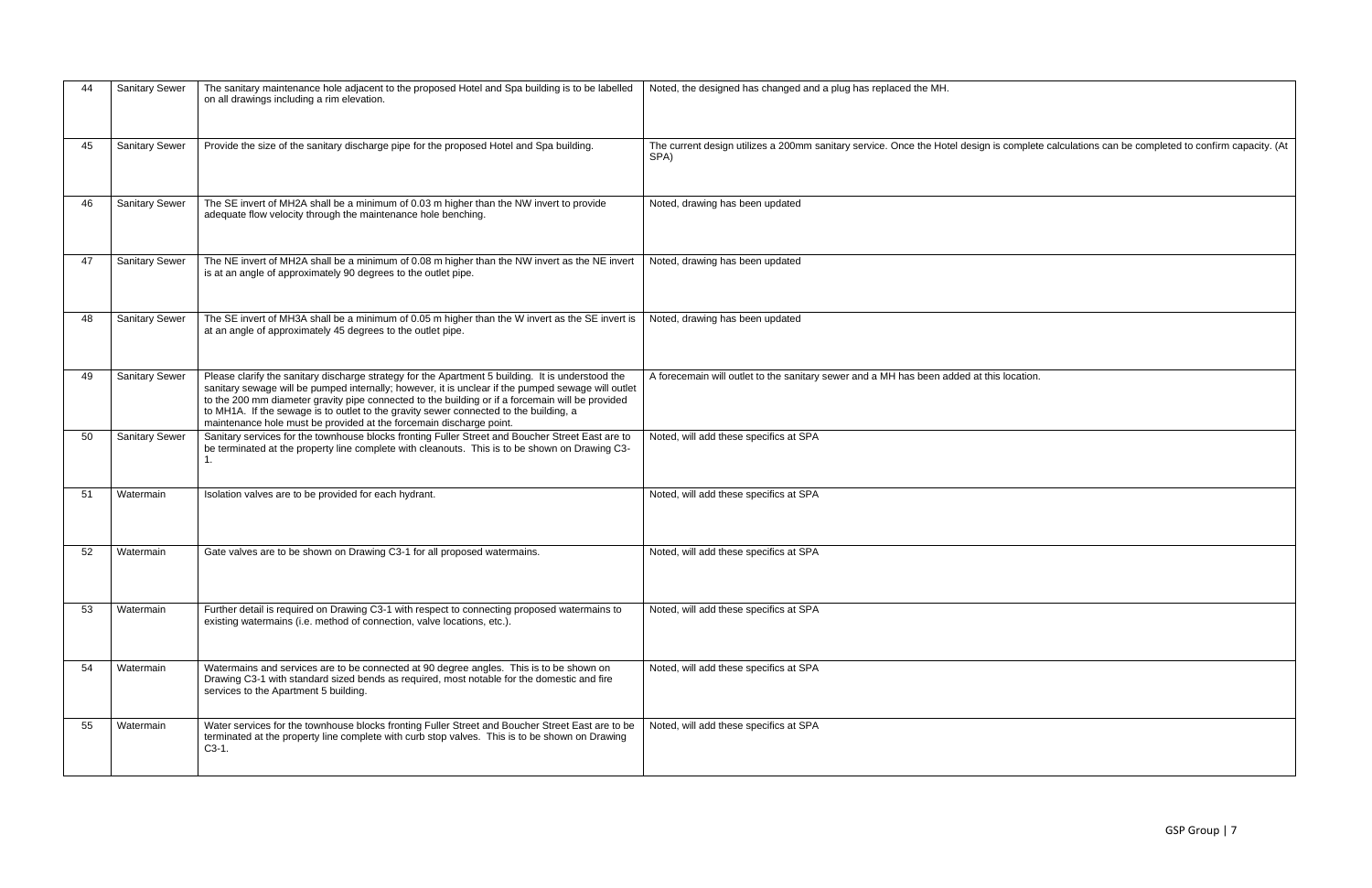| 56 | Watermain          | Where watermain is being replaced on Fuller Street, service replacements are to be shown on<br>Drawing C3-1 for existing residential properties on the west side of Fuller Street.                                                                                                                                         | Noted, will add these specifics at SPA                                                                                                           |
|----|--------------------|----------------------------------------------------------------------------------------------------------------------------------------------------------------------------------------------------------------------------------------------------------------------------------------------------------------------------|--------------------------------------------------------------------------------------------------------------------------------------------------|
| 57 | Watermain          | Please clarify the location and type of backflow prevention devices for all condominium<br>watermains and services.                                                                                                                                                                                                        | Noted, will add these specifics at SPA                                                                                                           |
| 58 | Watermain          | At the west entrance to the site, an additional watermain leg is shown off the internal 200 mm<br>diameter watermain north of the Townhouse 8 building. Please clarify the intent of this tee.                                                                                                                             | The watermain tee in this location has been removed.                                                                                             |
| 59 | Storm Sewer        | There are concerns with several storm structures which have angles less than 90 degrees<br>between inlet and outlet pipes. In particular, this occurs in CBMH1, CBMH4, CBMH5, CBMH6,<br>CBMH7 and CBMH10.                                                                                                                  | The storm sewer network has been reworked to accommodate connections at 90 degrees or greater.                                                   |
| 60 | <b>Storm Sewer</b> | Please demonstrate sufficient storage is available on site for the major storm event.<br>Furthermore, demonstrate the maximum ponding depth does not exceed the limits specified in<br>the Municipality Engineering Standards.                                                                                             | Roof top storage will be provided for major storm events and we will not need to meet maximum surface ponding level in parking lots of<br>200mm. |
| 61 | Storm Sewer        | There is a dark green dashed line from the Apartment 5 building to the storm main SE of<br>CBMH7. Please clarify the intent of this line.                                                                                                                                                                                  | This line indicates the storm service to be connected internally to the controlled roof drains.                                                  |
| 62 | <b>Storm Sewer</b> | The pipe between CBMH7 and MH8 is in conflict with the underground parking garage for the<br>stacked Townhouse Condo buildings. This conflict needs to be corrected.                                                                                                                                                       | The storm sewer location has been shifted.                                                                                                       |
|    |                    | Geotechnical Investigation Report prepared by Golder Associates Ltd., dated November 20, 2020                                                                                                                                                                                                                              |                                                                                                                                                  |
| 63 |                    | The report indicates shallow groundwater and bedrock presence throughout the development<br>site. The detailed design must address how these geotechnical constraints will be<br>accommodated with the proposed underground parking structures.                                                                            | Noted, will be addressed at SPA                                                                                                                  |
| 64 |                    | The Developer, their Consultants and ultimately their Contractors' attention should be directed to<br>the various types of soils described in this report to ensure they adhere to the Ontario Health and<br>Safety Act Regulations.                                                                                       | Noted.                                                                                                                                           |
| 65 |                    | The Developer, their Consultants and ultimately their Contractors' attention should be directed to<br>the potential groundwater conditions described in this report to ensure they adhere to the<br>applicable provincial regulations and standards.                                                                       | Noted.                                                                                                                                           |
| 66 |                    | The Developer shall provide a Soil Management Plan in accordance with O. Reg. 406/19,<br>including the completion of chemical testing of the existing soils to verify the characteristics<br>before any soil is removed from the property to ensure they adhere to the applicable provincial<br>regulations and standards. | Deferred to SPA.                                                                                                                                 |

| degrees or greater.                                   |
|-------------------------------------------------------|
| meet maximum surface ponding level in parking lots of |
| oof drains.                                           |
|                                                       |
|                                                       |
|                                                       |
|                                                       |
|                                                       |
|                                                       |
|                                                       |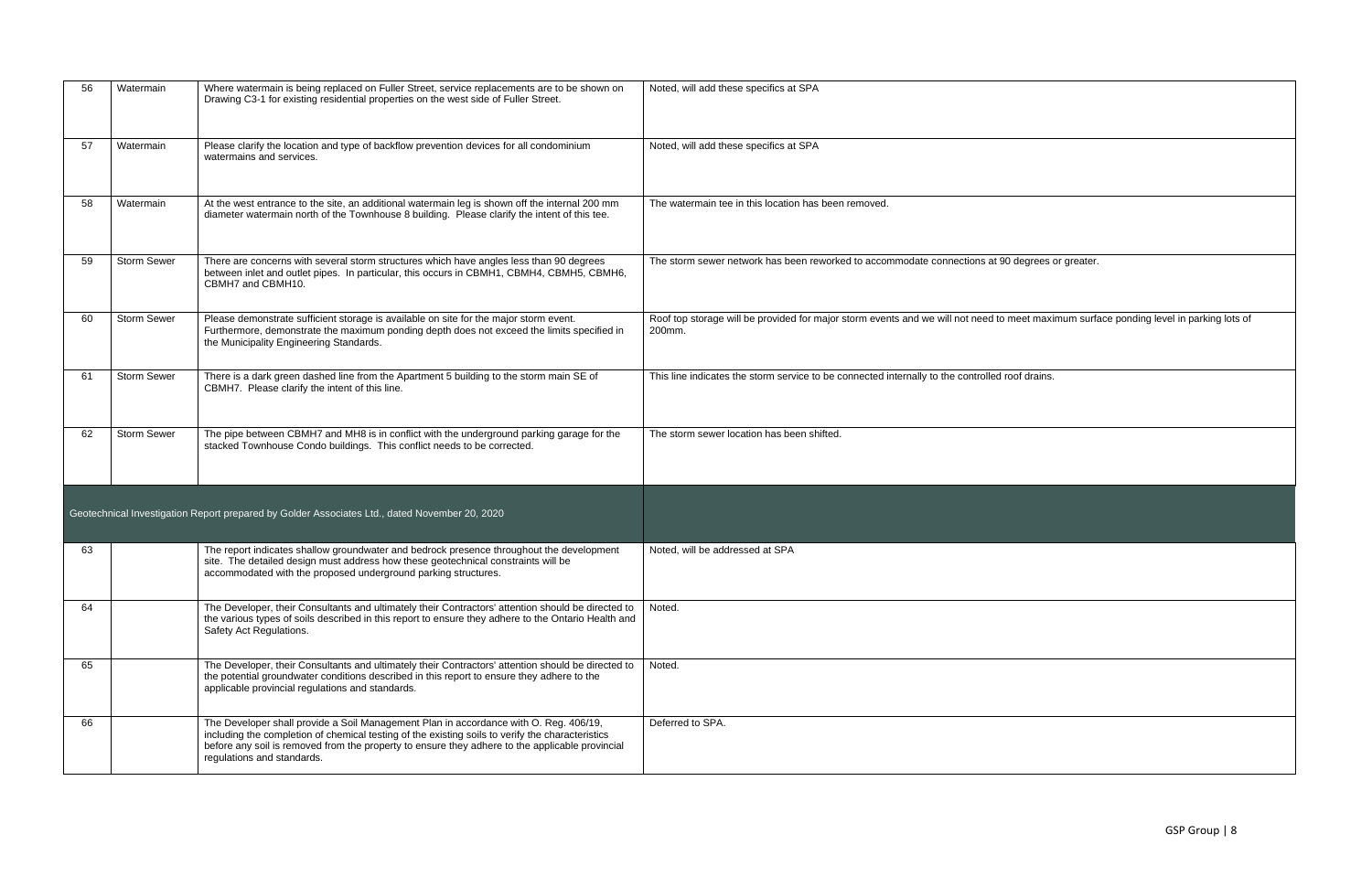|    |               | Transportation Impact and Parking Study prepared by Paradigm Transportation Solutions Limited, dated August 2021                                                                                                                                                                                                                                                                                                                                                                                                                                                                                                                                                                                                                          |                                                                                                                                                                                                                             |
|----|---------------|-------------------------------------------------------------------------------------------------------------------------------------------------------------------------------------------------------------------------------------------------------------------------------------------------------------------------------------------------------------------------------------------------------------------------------------------------------------------------------------------------------------------------------------------------------------------------------------------------------------------------------------------------------------------------------------------------------------------------------------------|-----------------------------------------------------------------------------------------------------------------------------------------------------------------------------------------------------------------------------|
| 67 | Section 1.2   | While we acknowledge the pre-consultation with the Municipality, as per MTO and ITE traffic<br>impact study guidelines (which are considered typical industry standards and often employed<br>when a municipality does not have its own guidelines), a traffic impact study should consider the<br>year of full build-out and future horizon years of +5 and +10 years. Intermediate horizons may<br>also be required depending on the size and phasing of the development.                                                                                                                                                                                                                                                               | Full build-out and +10 horizons added to updated report.                                                                                                                                                                    |
| 68 | Section 1.2   | It is likely that St. Vincent Street will be utilized for traffic destined to/from the east via Highway<br>26 given its direct and relatively unimpeded access to the development site (only 1 stop sign<br>between Highway 26 and Boucher Street). As such, the intersection of St. Vincent Street and<br>Highway 26 should be included in the analysis.                                                                                                                                                                                                                                                                                                                                                                                 | Additional intersection included in updated report                                                                                                                                                                          |
| 69 | Section 1.2   | It is noted that Sykes Street is referred to as Sykes Street North and Sykes Street South (not<br>North Sykes Street and South Sykes Street as is labelled on Google Maps and employed in the<br>study).                                                                                                                                                                                                                                                                                                                                                                                                                                                                                                                                  | Revised in updated report                                                                                                                                                                                                   |
| 70 | Section 2.2   | The report acknowledges the significant impact on travel demands and travel patterns through<br>the study area as a result of Covid-19. As the traffic counts completed in January 2021 were<br>typically greater than 2019 and 2020 volumes as provided by the Municipality, they have been<br>employed. In mid January 2021, a Declaration of Emergency was issued in Ontario with<br>additional stay-at-home orders implemented. Notwithstanding that the traffic volumes as<br>counted were greater than historic levels, they were likely impacted by the noted measures and<br>hence may not be reflective of typical conditions. Additional consideration should be given to<br>adjustments/factors to reflect typical conditions. | Comprehensive summer analysis included within report (August 2021). Further information is presented in the updated report with the 10 year<br>horizon.                                                                     |
|    |               | In addition, given that the counts were completed in the winter period, the need for further<br>adjustments to reflect summer conditions should also be addressed.                                                                                                                                                                                                                                                                                                                                                                                                                                                                                                                                                                        |                                                                                                                                                                                                                             |
|    |               | It is acknowledged that the volumes on Trowbridge Street, Boucher Street and the remaining<br>local roads are not significant and thus further adjustments may not have bearing on the analysis<br>and reported results. Additional sensitivity analysis could be undertaken to confirm this, and<br>review operations at the Sykes Street intersections.                                                                                                                                                                                                                                                                                                                                                                                 |                                                                                                                                                                                                                             |
| 71 | Section 2.5.1 | The midblock analysis employs a capacity of 700 vehicles per hour per lane for all of the study<br>area roads. While such may be considered appropriate for Sykes Street, a reduced capacity<br>should be considered for the remaining roads given their local nature. A capacity of 400 to 450<br>vphpl is typical for local roads. Given the traffic volumes on the local roads, a reduction in<br>capacity will not have any bearing on the v/c ratios - all roads operate well below the noted<br>capacity levels.                                                                                                                                                                                                                    | As noted Boucher & Fuller are operating below the 400-450 vphpl threshold.                                                                                                                                                  |
| 72 | Section 3.2   | Title should be Site Access Review (vs Sight Access Review)                                                                                                                                                                                                                                                                                                                                                                                                                                                                                                                                                                                                                                                                               | Noted. This is reflected in updated report.                                                                                                                                                                                 |
| 73 | Section 3.2.1 | Clarification is required on the 11 m corner clearance as referenced in the TAC manual<br>(assuming 9m radius at the intersection + 2m separation as per Figure 8.9.2).                                                                                                                                                                                                                                                                                                                                                                                                                                                                                                                                                                   | Should read between driveways, not corner clearance. 15 m between municipal intersection (stop control, local) & private driveway and 11 m<br>between 2 private driveways. TAC Fig 8.8.2. All minimum requirements are met. |
| 74 | Section 3.3   | For the hotel use, the application of the trip rates for "occupied rooms" (which reflects a likely<br>scenario whereby the hotel is 100% occupied) yields 48 trips during the AM peak hour and 57<br>trips during the PM peak hour. These estimates are greater than the estimates indicated in<br>Table 3.1 and thus should be considered.                                                                                                                                                                                                                                                                                                                                                                                               | Clarified in the updated report.                                                                                                                                                                                            |
| 75 | Section 3.3   | Table 3.2 indicates approximately 50% of the site traffic will be destined to/from St. Vincent<br>Street. This reinforces the previous comment on the need to include the intersection of St.<br>Vincent Street with Highway 26 in the analysis.                                                                                                                                                                                                                                                                                                                                                                                                                                                                                          | Noted. Reflected in updated report.                                                                                                                                                                                         |

| r information is presented in the updated report with the 10 year       |
|-------------------------------------------------------------------------|
|                                                                         |
|                                                                         |
|                                                                         |
|                                                                         |
|                                                                         |
|                                                                         |
|                                                                         |
|                                                                         |
|                                                                         |
|                                                                         |
|                                                                         |
|                                                                         |
|                                                                         |
|                                                                         |
|                                                                         |
|                                                                         |
| Il intersection (stop control, local) & private driveway and 11 m<br>t. |
|                                                                         |
|                                                                         |
|                                                                         |
|                                                                         |
|                                                                         |
|                                                                         |
|                                                                         |
|                                                                         |
|                                                                         |
|                                                                         |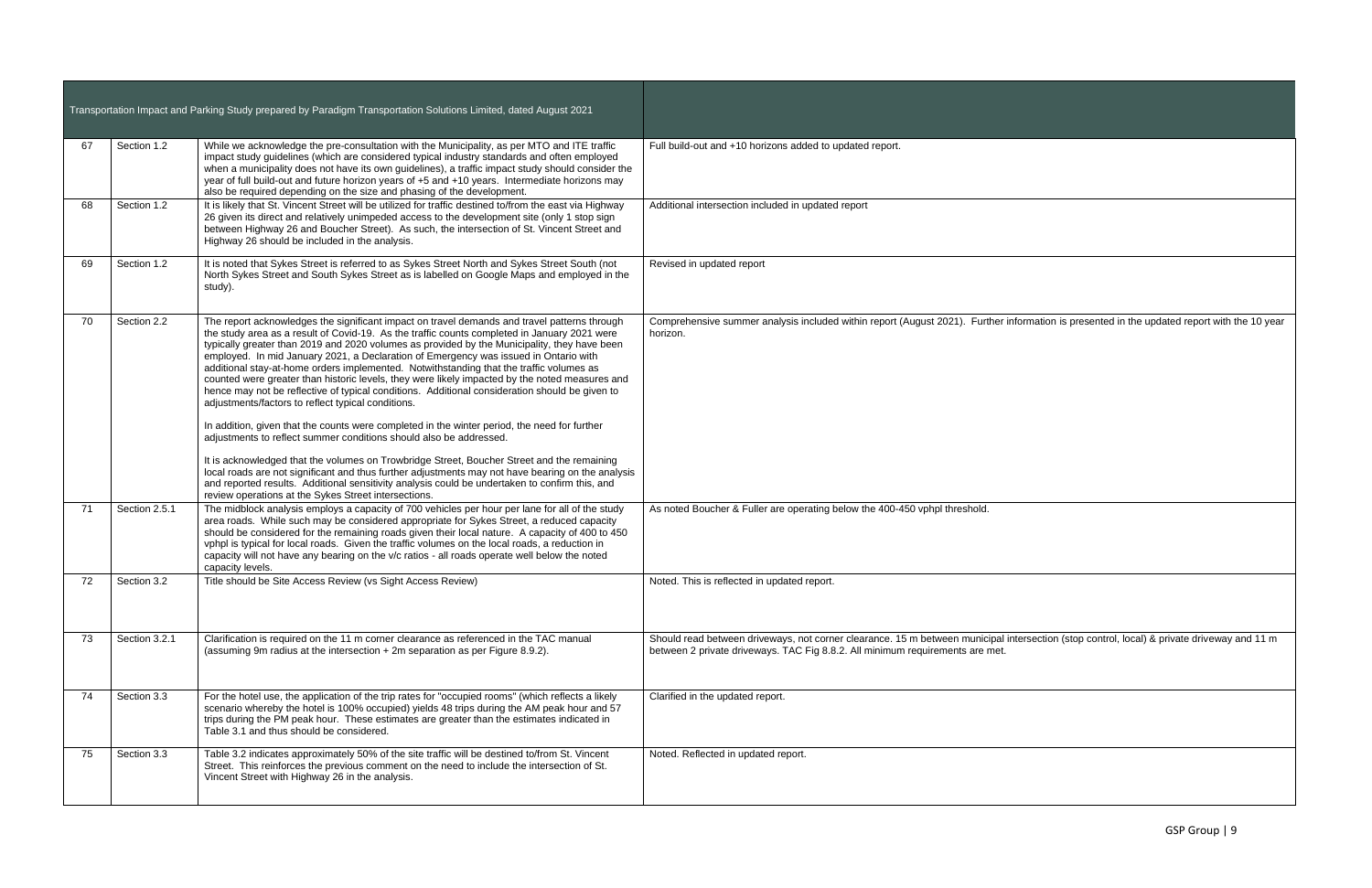| 76 | Section 3.3                    | Figure 3.2 indicates 3 to 6 vehicles entering/exiting the site via Site A. As per the site plan, this<br>appears to be an access to a loading space, which should not generate such volumes.<br>It appears the traffic volumes associated with the townhouses with direct driveway frontage have<br>been assigned to one of the 3 access points; this is a reasonable approach.                                                                                                                                                                                                                                                                                                                                                                                                                                                                                                                                                                                                                                                                                                                                                                                                                                                                                                                                                                                                                                                                                                                                                                                                                                                                                                                                                                                                                                                                                                                                                                                                               | Trips will be redistributed in updated report. Not expected to have an impact on operations given low volumes. |
|----|--------------------------------|-----------------------------------------------------------------------------------------------------------------------------------------------------------------------------------------------------------------------------------------------------------------------------------------------------------------------------------------------------------------------------------------------------------------------------------------------------------------------------------------------------------------------------------------------------------------------------------------------------------------------------------------------------------------------------------------------------------------------------------------------------------------------------------------------------------------------------------------------------------------------------------------------------------------------------------------------------------------------------------------------------------------------------------------------------------------------------------------------------------------------------------------------------------------------------------------------------------------------------------------------------------------------------------------------------------------------------------------------------------------------------------------------------------------------------------------------------------------------------------------------------------------------------------------------------------------------------------------------------------------------------------------------------------------------------------------------------------------------------------------------------------------------------------------------------------------------------------------------------------------------------------------------------------------------------------------------------------------------------------------------|----------------------------------------------------------------------------------------------------------------|
| 77 | Chapter 4                      | As per the previous comment, analysis should be provided for background and total traffic<br>volumes corresponding to the year of full build-out, +5 years and +10 years.                                                                                                                                                                                                                                                                                                                                                                                                                                                                                                                                                                                                                                                                                                                                                                                                                                                                                                                                                                                                                                                                                                                                                                                                                                                                                                                                                                                                                                                                                                                                                                                                                                                                                                                                                                                                                     | Noted. Reflect in updated report.                                                                              |
| 78 | Section 4.2.1<br>Section 4.3.1 | Refer to the previous comment re: mid-block analysis and assumed capacity.                                                                                                                                                                                                                                                                                                                                                                                                                                                                                                                                                                                                                                                                                                                                                                                                                                                                                                                                                                                                                                                                                                                                                                                                                                                                                                                                                                                                                                                                                                                                                                                                                                                                                                                                                                                                                                                                                                                    | Noted. Reflect in updated report.                                                                              |
| 79 | Section 5.1                    | Section 3.1 indicates that 310 spaces are to be proposed whereas Section 5.1 and Table 5.1<br>indicate 293. Section 6 notes 335 spaces are proposed.                                                                                                                                                                                                                                                                                                                                                                                                                                                                                                                                                                                                                                                                                                                                                                                                                                                                                                                                                                                                                                                                                                                                                                                                                                                                                                                                                                                                                                                                                                                                                                                                                                                                                                                                                                                                                                          | Reflected in updated report.                                                                                   |
| 80 | Section 5.2                    | As per the Municipal parking requirements, the hotel will require 93 spaces (78 for the rooms +<br>15 for the spa). The report notes that the parking supply required for the spa has not been<br>considered in that the spa will require parking during the day, whereas the hotel will require<br>parking overnight. Given check-out times typically extend to 10:00 to 11:00 AM and check-in<br>could be as early as 12:00 or 13:00, some overlap between spa parking and hotel parking is<br>expected. In this regard, this assumption is not supported.<br>Figure 5.1 further details the parking demand to be realized by the hotel through the course of a<br>typical weekday assuming a parking supply of 70 spaces and hourly distributions as reported in<br>the Parking Generation Manual. The corresponding demands range from 45 to 67 spaces over<br>the course of the day with 45 to 66 spaces required during the day (10:00 to 18:00, which is the<br>assumed hours of the operation for the spa). The day demands correspond to 64 to 94%<br>utilization. In considering an additional 15 spaces required for the spa, the total parking<br>requirement amounts to $66 + 15 = 81$ spaces, whereas only 70 are proposed. In this regard,<br>there is insufficient parking to accommodate the spa use during the day.<br>If a parking supply of 90 spaces is assumed for the hotel (1 space per room), the maximum<br>parking demand during the day is estimated at 85 spaces (90 spaces x 94% utilization).<br>Providing an additional 15 spaces for the spa amounts to a total parking requirement of 100<br>spaces. If the spa is expected to cater to both hotel guests and outside visitors, the associated<br>parking could likely be reduced. Suffice to say however, that the 70 parking spaces as proposed<br>are not considered sufficient (particularly in context of Meaford where most, if not all hotel<br>visitors, are likely to arrive by personal vehicle). | Further details regarding hotel related parking are included in updated report.                                |
| 81 | Section 5.3.1                  | While Table 5.3 indicates that 7% of trips are made by non-auto modes, there is no direct<br>correlation to parking requirements. Furthermore, these statistics pertain only to commuting<br>characteristics and thus would not be applicable to the hotel use.                                                                                                                                                                                                                                                                                                                                                                                                                                                                                                                                                                                                                                                                                                                                                                                                                                                                                                                                                                                                                                                                                                                                                                                                                                                                                                                                                                                                                                                                                                                                                                                                                                                                                                                               | Noted.                                                                                                         |
| 81 | Section 5.3.2                  | The auto ownership information provided in Tables 5.4 and 5.5 would support reduced parking<br>demands for the residential uses.                                                                                                                                                                                                                                                                                                                                                                                                                                                                                                                                                                                                                                                                                                                                                                                                                                                                                                                                                                                                                                                                                                                                                                                                                                                                                                                                                                                                                                                                                                                                                                                                                                                                                                                                                                                                                                                              | Noted.                                                                                                         |
| 82 | Section 5.3.3                  | The proxy sites do provide relevant information, but as noted in the report, they are from larger<br>population centres which likely have improved transit service and walkability.                                                                                                                                                                                                                                                                                                                                                                                                                                                                                                                                                                                                                                                                                                                                                                                                                                                                                                                                                                                                                                                                                                                                                                                                                                                                                                                                                                                                                                                                                                                                                                                                                                                                                                                                                                                                           | Noted.                                                                                                         |

| n operations given low volumes. |  |
|---------------------------------|--|
|                                 |  |
|                                 |  |
|                                 |  |
|                                 |  |
|                                 |  |
|                                 |  |
|                                 |  |
|                                 |  |
|                                 |  |
|                                 |  |
|                                 |  |
|                                 |  |
|                                 |  |
|                                 |  |
|                                 |  |
|                                 |  |
|                                 |  |
|                                 |  |
|                                 |  |
|                                 |  |
|                                 |  |
|                                 |  |
|                                 |  |
|                                 |  |
|                                 |  |
|                                 |  |
|                                 |  |
|                                 |  |
|                                 |  |
|                                 |  |
|                                 |  |
|                                 |  |
|                                 |  |
|                                 |  |
|                                 |  |
|                                 |  |
|                                 |  |
|                                 |  |
|                                 |  |
|                                 |  |
|                                 |  |
|                                 |  |
|                                 |  |
|                                 |  |
|                                 |  |
|                                 |  |
|                                 |  |
|                                 |  |
|                                 |  |
|                                 |  |
|                                 |  |
|                                 |  |
|                                 |  |
|                                 |  |
|                                 |  |
|                                 |  |
|                                 |  |
|                                 |  |
|                                 |  |
|                                 |  |
|                                 |  |
|                                 |  |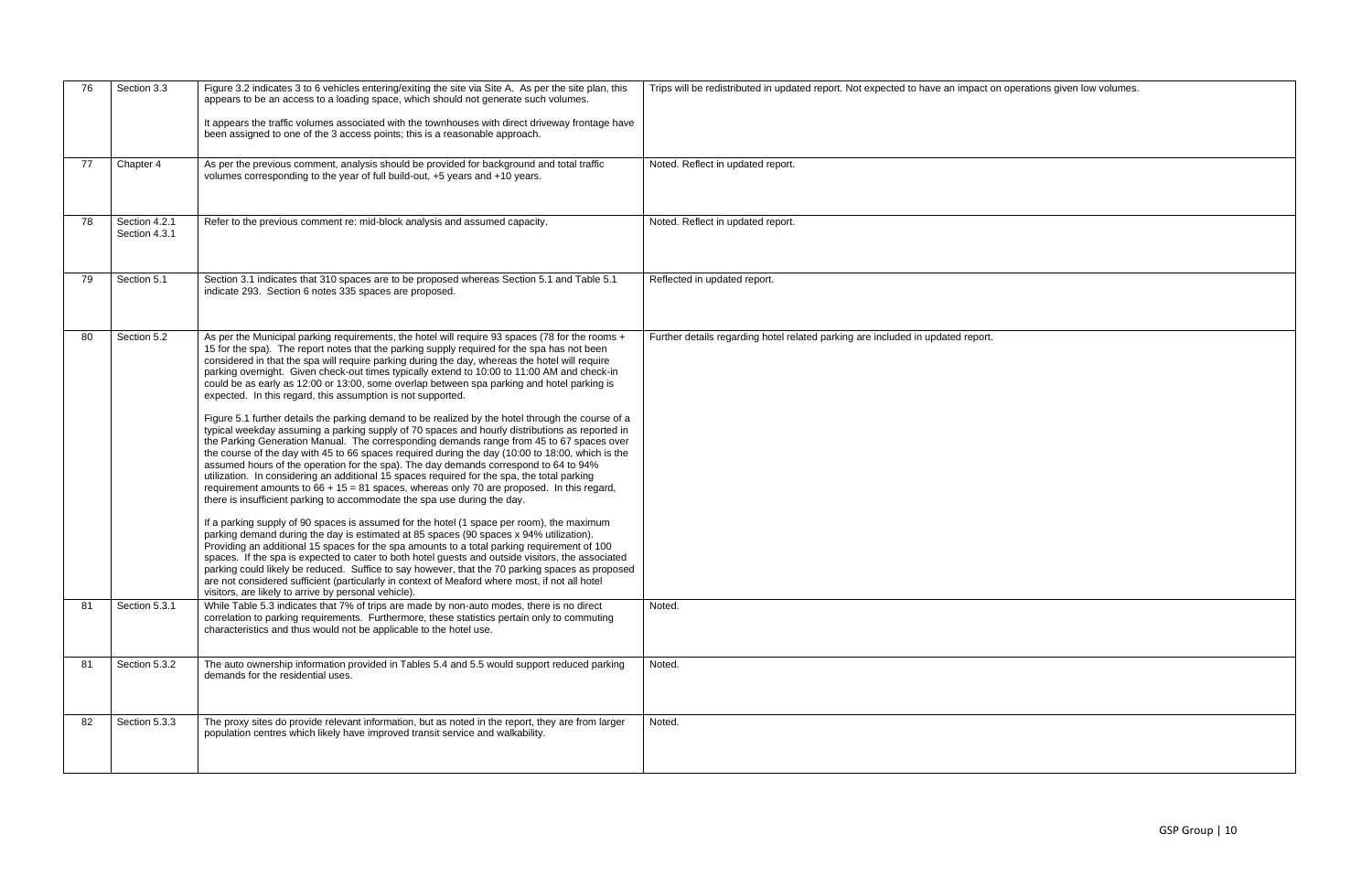| 83 | Section 5.3.4                | The report should clarify whether the ITE parking demand base rates as referenced are average<br>rates or peak rates.                                                                                                                                                                                                                                                                                                                                                                                                                                                                                                                                                                                                                                                                                                 | Clarified in the updated report.                                                                                                                                                                                                                                                                                                                                                                          |
|----|------------------------------|-----------------------------------------------------------------------------------------------------------------------------------------------------------------------------------------------------------------------------------------------------------------------------------------------------------------------------------------------------------------------------------------------------------------------------------------------------------------------------------------------------------------------------------------------------------------------------------------------------------------------------------------------------------------------------------------------------------------------------------------------------------------------------------------------------------------------|-----------------------------------------------------------------------------------------------------------------------------------------------------------------------------------------------------------------------------------------------------------------------------------------------------------------------------------------------------------------------------------------------------------|
|    |                              | As the hotel and residential parking lots will be separate, the suitability of each must be<br>considered on its own (ie. no sharing of parking is expected nor recommended between hotel<br>visitors and residents).                                                                                                                                                                                                                                                                                                                                                                                                                                                                                                                                                                                                 |                                                                                                                                                                                                                                                                                                                                                                                                           |
| 84 | Section 5.3.5                | The report notes "As noted in Table 5.7, the maximum ITE parking demand for the hotel is 90<br>spaces."                                                                                                                                                                                                                                                                                                                                                                                                                                                                                                                                                                                                                                                                                                               | Included in updated report                                                                                                                                                                                                                                                                                                                                                                                |
|    |                              | Figure 5.1 is premised on a maximum demand for 67 spaces; a similar figure should be provided<br>based on the requirement of 90 spaces.                                                                                                                                                                                                                                                                                                                                                                                                                                                                                                                                                                                                                                                                               |                                                                                                                                                                                                                                                                                                                                                                                                           |
| 85 | Section 5.3.6<br>Section 5.4 | Consideration for walking and TDM measures (coupled with the proxy survey results) is valid for<br>the residential parking and the notion to reduce the parking requirement from 1.5 to 1.25 spaces<br>per unit (and perhaps even less for the apartment units). As suggested, spaces can be<br>unbundled from the residential units and offered separately (which would require spaces to be<br>appropriately allocated/designated to the corresponding units and thus not available for shared<br>use).                                                                                                                                                                                                                                                                                                             | It is likely that visitors to the spa who are not staying at the hotel would peak outside of the residential & hotel peak hours and offers an<br>opportunity for shared parking. Further to this, inclusion of a spa in the hotel is to be determined. It is included here for a conservative analysis.<br>Further information regarding shared parking opportunities are included in the updated report. |
|    |                              | The sharing of parking between the hotel and residential uses is not recommended in that the<br>peak demands of both occur during the overnight period. In this regard, parking for the hotel<br>should be separate; consideration for walking and TDM for the hotel use is not appropriate.<br>Additional justification and rational is required to support a reduction to 70 parking spaces to<br>support 78 rooms plus the spa facility. As a minimum, we recommend 1 space per room +<br>additional parking for the spa. Consideration could then be given to hourly demands and<br>opportunity for shared parking, and source of spa patrons (ie. hotel patrons who would not<br>require additional parking or outside visitors who would require additional parking) to yield the<br>total parking requirement. |                                                                                                                                                                                                                                                                                                                                                                                                           |
| 86 | Section 6.0                  | The 1st bullet under the Parking Study incorrectly references the proposed parking for the<br>stacked towns (should be 148 as per Table 5.1).<br>In the 2nd bullet, those units with driveway access to the boundary streets cannot be grouped<br>with the remaining units (they require 1.5 spaces and will provide 2.0 spaces each; the surplus<br>parking is not available to other uses).<br>The hotel parking needs should be considered separate from those of the stacked towns and<br>apartments. Additional parking for the hotel is required as per the information provided,<br>considering the parking demands of the rooms and spa. There is support for reduced parking                                                                                                                                 | Understood re: street-fronting townhouses. This is updated in the report. Further information regarding the spa and shared parking<br>opportunities is also included in the updated report.                                                                                                                                                                                                               |
| 87 | Overall                      | requirements for the stacked towns and apts.<br>Traffic: The above comments should be addressed including consideration for adjustments to                                                                                                                                                                                                                                                                                                                                                                                                                                                                                                                                                                                                                                                                            | See 70 above.                                                                                                                                                                                                                                                                                                                                                                                             |
|    |                              | account for Covid-19 and summer traffic volumes, and horizon years corresponding to full build-<br>out, +5 years and +20 years, and the intersection of St. Vincent Street and Highway 26.                                                                                                                                                                                                                                                                                                                                                                                                                                                                                                                                                                                                                            |                                                                                                                                                                                                                                                                                                                                                                                                           |
| 88 | Overall                      | Parking: While sufficient rationale and justification has been provided to justify a reduced parking<br>rate applicable to the residential townhouses and apartments, such has not been provided for the<br>hotel use.                                                                                                                                                                                                                                                                                                                                                                                                                                                                                                                                                                                                | Parking rate justification has been provided in the updated report.                                                                                                                                                                                                                                                                                                                                       |
|    |                              | Confirmation of the parking supply allocated to each use and the suitability of such is required<br>(with consideration for reduced parking residential rates as may be appropriate).                                                                                                                                                                                                                                                                                                                                                                                                                                                                                                                                                                                                                                 |                                                                                                                                                                                                                                                                                                                                                                                                           |
|    | <b>General Comments</b>      |                                                                                                                                                                                                                                                                                                                                                                                                                                                                                                                                                                                                                                                                                                                                                                                                                       |                                                                                                                                                                                                                                                                                                                                                                                                           |
| 89 |                              | Provide legal survey plan referenced on the Site Plan drawing.                                                                                                                                                                                                                                                                                                                                                                                                                                                                                                                                                                                                                                                                                                                                                        | Deferred to SPA.                                                                                                                                                                                                                                                                                                                                                                                          |
|    |                              |                                                                                                                                                                                                                                                                                                                                                                                                                                                                                                                                                                                                                                                                                                                                                                                                                       |                                                                                                                                                                                                                                                                                                                                                                                                           |

| ide of the residential & hotel peak hours and offers an<br>be determined. It is included here for a conservative analysis.<br>dated report. |
|---------------------------------------------------------------------------------------------------------------------------------------------|
| information regarding the spa and shared parking                                                                                            |
|                                                                                                                                             |
|                                                                                                                                             |
|                                                                                                                                             |
|                                                                                                                                             |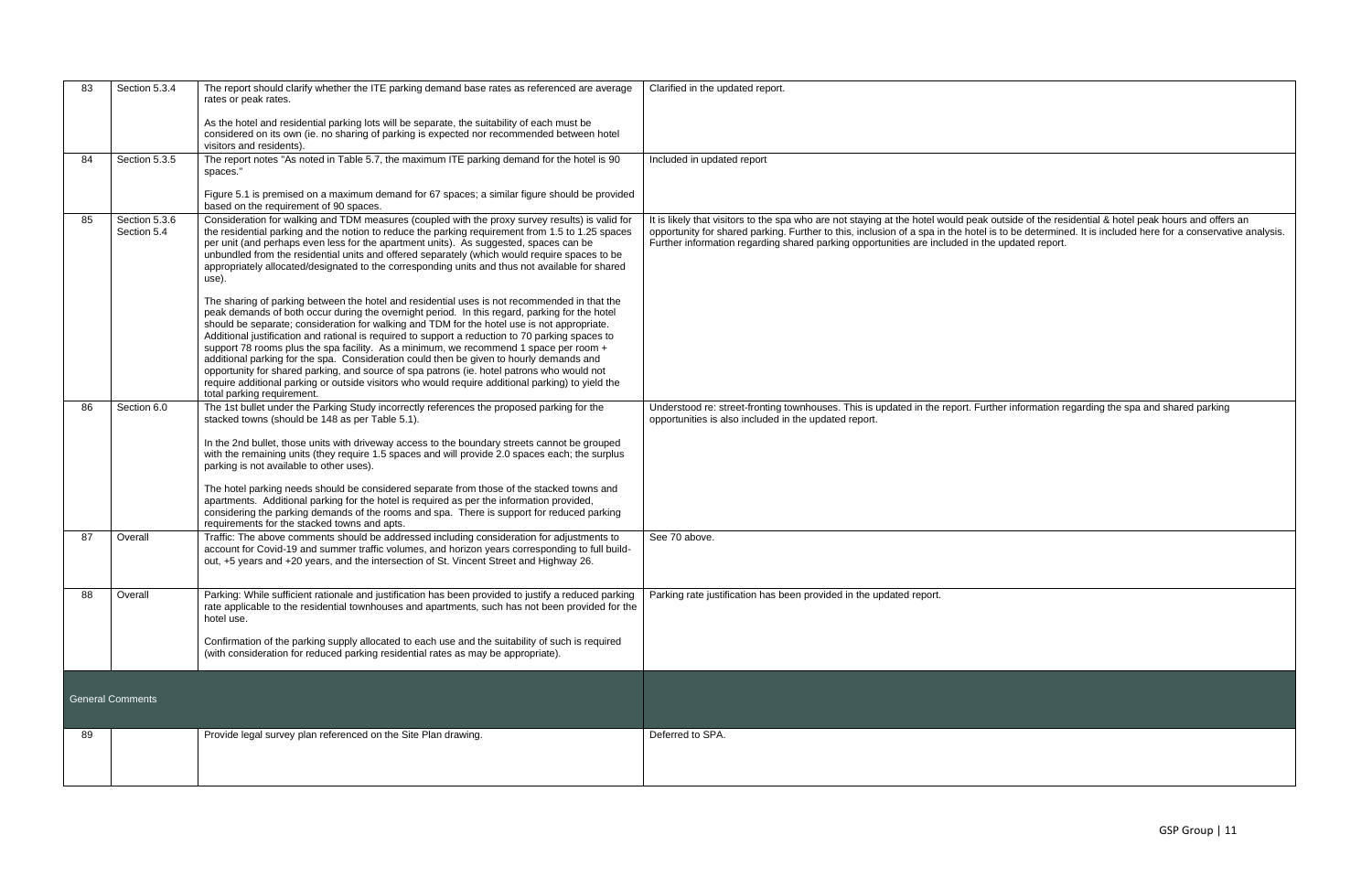| 90 | The disturbance and restoration limits on Fuller Street and Boucher Street East shall be shown<br>on the drawings. More specifically, proposed grading and typical cross sections (showing road<br>composition) are required for these streets. | Details on restoration and typical cross section will be prepared for the SPA submission.                                                                                       |
|----|-------------------------------------------------------------------------------------------------------------------------------------------------------------------------------------------------------------------------------------------------|---------------------------------------------------------------------------------------------------------------------------------------------------------------------------------|
| 91 | The Consultant is to provide a Composite Utility Plan as part of future detailed engineering<br>submissions showing all existing and proposed utilities and servicing as per Municipality<br>standards.                                         | Deferred to SPA.                                                                                                                                                                |
| 92 | A drawing is to be provided in subsequent submissions containing details, notes, and relevant<br>specifications.                                                                                                                                | Deferred to SPA.                                                                                                                                                                |
|    | <b>GSCA Comment</b>                                                                                                                                                                                                                             |                                                                                                                                                                                 |
|    | 1. GSCA has reviewed the application through our delegated responsibility from the<br>Province to represent provincial interests regarding natural hazards identified in Section<br>3.1 of the Provincial Policy Statement.                     |                                                                                                                                                                                 |
|    | The natural hazards identified on the property include flooding and erosion hazards associated<br>with Meaford Creek and Georgian Bay. We have provided comments on the policies which apply<br>to the site.                                    |                                                                                                                                                                                 |
|    | 3.1.1 Development shall generally be directed, in accordance with guidance developed by the<br>Province (as amended from time to time), to areas outside of:                                                                                    |                                                                                                                                                                                 |
|    | a) hazardous lands adjacent to the shorelines of the Great Lakes - St. Lawrence River System<br>and large inland lakes which are impacted by flooding hazards, erosion hazards and/or dynamic<br>beach hazards;                                 |                                                                                                                                                                                 |
|    | b) hazardous lands adjacent to river, stream and small inland lake systems which are impacted<br>by flooding hazards and/or erosion hazards; and                                                                                                |                                                                                                                                                                                 |
|    | c) hazardous sites.                                                                                                                                                                                                                             |                                                                                                                                                                                 |
| 93 | GSCA Comment: The flooding hazard for Georgian Bay is based on the 100-year flood level of<br>177.9 metres Geodetic Survey of Canada (G.S.C.) plus a 15-metre allowance for wave uprush                                                         | Culvert capacity calculations are provided in Section 5.5 of the SWM report. It was determined that the culvert can sufficiently convey the flood<br>flows without overtopping. |
|    | and other water related hazards. Further to the 15-metre hazard setback, the Grey Sauble<br>Shoreline Management Plan (SMP) has calculated the wave uprush elevations for individual                                                            | The boardwalk on the site plan is conceptual and is located on Meaford municipally owned land. Will be subject to Meaford's design and                                          |
|    | reaches of the Georgian Bay/Lake Huron Shoreline, based on shoreline characteristics, design                                                                                                                                                    | application process to GSCA, not a part of this ZBA application.                                                                                                                |
|    | water levels, and wave climate. The subject site falls within reach G13, with an estimated wave<br>uprush elevation of 179.2 metres G.S.C. As per the provided site plan, development is located                                                |                                                                                                                                                                                 |
|    | outside of the identified hazard area associated with Georgian Bay. As per the Grey Sauble                                                                                                                                                      |                                                                                                                                                                                 |
|    | SMP, it is recommended that no structures are located below 179.2 metres G.S.C.                                                                                                                                                                 |                                                                                                                                                                                 |
|    | The flooding hazard for Meaford Creek is defined as the regulatory flood, which is the larger of<br>the 100-year storm event and the Timmins storm event. In the absence of detailed floodplain                                                 |                                                                                                                                                                                 |
|    | mapping for this watercourse, we recommend that a minimum development setback of 30-                                                                                                                                                            |                                                                                                                                                                                 |
|    | metres is maintained from the watercourse. This setback appears to be met through the current<br>proposal, and it has been adequately addressed in the proposed zoning.                                                                         |                                                                                                                                                                                 |
|    |                                                                                                                                                                                                                                                 |                                                                                                                                                                                 |
|    | It was recommended through GSCA's pre-consultation review that, as part of the Stormwater<br>Management Plan, the capacity of the existing box culvert under Boucher Street and potential                                                       |                                                                                                                                                                                 |
|    | impacts of overtopping should be assessed; and if it was determined that overtopping occurs and                                                                                                                                                 |                                                                                                                                                                                 |
|    | overland flows cross the subject property, any grading and/or development within this overland<br>flow route must consider potential impacts to neighbouring properties. In our offices review of the                                           |                                                                                                                                                                                 |
|    | preliminary stormwater management plan, the report noted that the review of the capacity of this                                                                                                                                                |                                                                                                                                                                                 |
|    | culvert was beyond the scope of the report, however in the absence of hydraulic modelling of the<br>culvert, a 30-metre setback from the top of bank of the Meaford Creek was incorporated into the                                             |                                                                                                                                                                                 |
|    | development. Further review will be required as more details are provided related to the                                                                                                                                                        |                                                                                                                                                                                 |

| mission.                                                          |
|-------------------------------------------------------------------|
|                                                                   |
|                                                                   |
|                                                                   |
|                                                                   |
|                                                                   |
|                                                                   |
|                                                                   |
|                                                                   |
|                                                                   |
|                                                                   |
|                                                                   |
|                                                                   |
|                                                                   |
|                                                                   |
|                                                                   |
|                                                                   |
|                                                                   |
|                                                                   |
|                                                                   |
|                                                                   |
|                                                                   |
|                                                                   |
|                                                                   |
|                                                                   |
|                                                                   |
|                                                                   |
|                                                                   |
|                                                                   |
|                                                                   |
|                                                                   |
|                                                                   |
|                                                                   |
|                                                                   |
|                                                                   |
|                                                                   |
|                                                                   |
|                                                                   |
| vas determined that the culvert can sufficiently convey the flood |
|                                                                   |
|                                                                   |
| ally owned land. Will be subject to Meaford's design and          |
|                                                                   |
|                                                                   |
|                                                                   |
|                                                                   |
|                                                                   |
|                                                                   |
|                                                                   |
|                                                                   |
|                                                                   |
|                                                                   |
|                                                                   |
|                                                                   |
|                                                                   |
|                                                                   |
|                                                                   |
|                                                                   |
|                                                                   |
|                                                                   |
|                                                                   |
|                                                                   |
|                                                                   |
|                                                                   |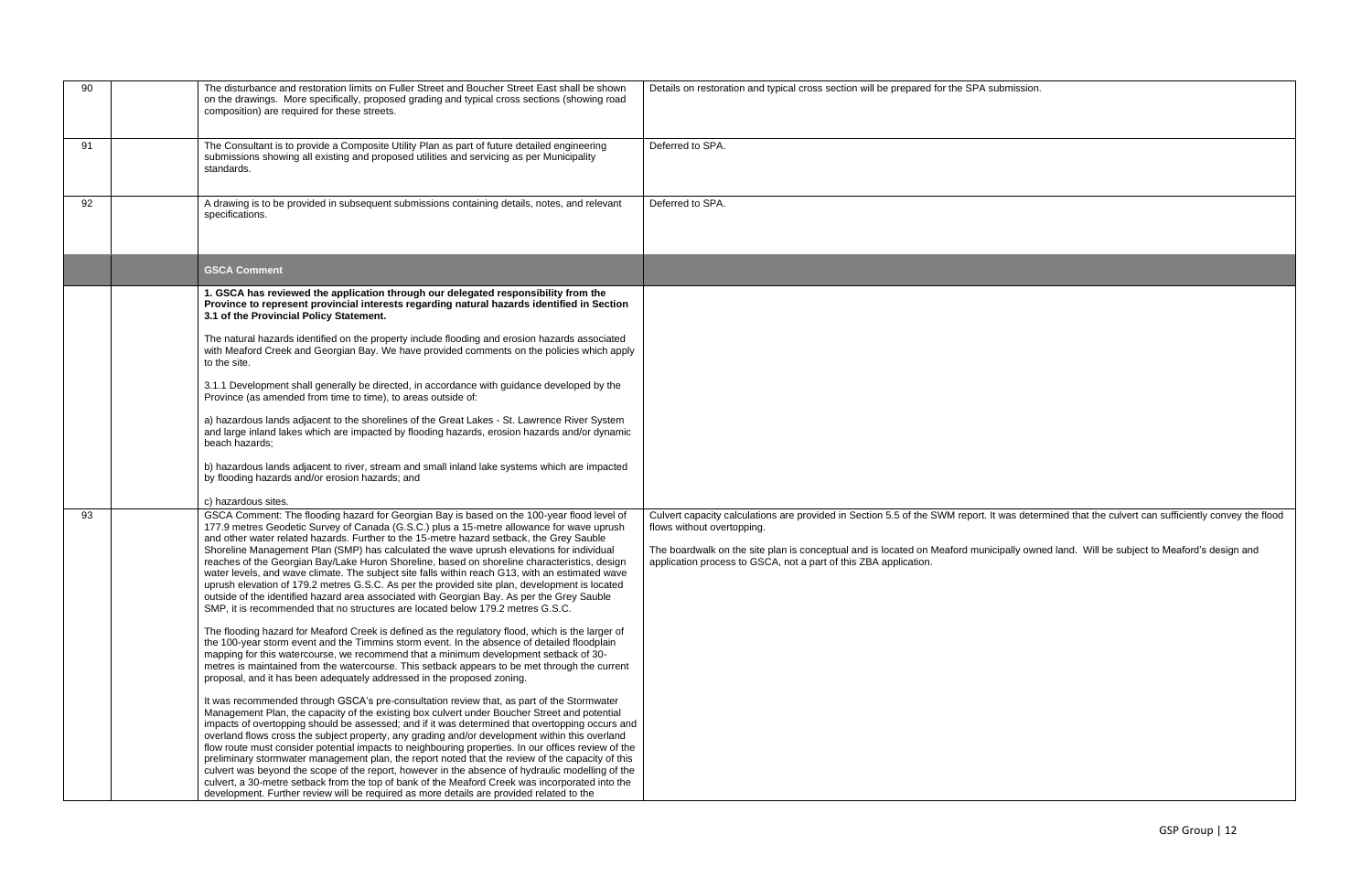| stormwater management approach and the proposed grading on the site.<br>It is our understanding that the block of land between the subject property and Georgian Bay is<br>owned by the Municipality of Meaford. Any works completed within this block must be located<br>above the 100-year flood level; in reviewing the current proposal there appears to be a<br>boardwalk proposed along the shoreline, within this block of land. Works completed within this<br>block have the potential to impact protections currently provided to the proposed structures.<br>Advice from a coastal engineer may be warranted to ensure the Municipality has appropriate<br>direction on potential development within this block.<br>2. GSCA has reviewed the application as per our responsibilities as a regulatory authority<br>under Ontario Regulation 151/06. This regulation, made under Section 28 of the<br>Conservation Authorities Act, enables conservation authorities to regulate development<br>in or adjacent to river or stream valleys, Great Lakes and inland lake shorelines,<br>watercourses, hazardous lands and wetlands. Development taking place on these lands<br>may require permission from the conservation authority to confirm that the control of<br>flooding, erosion, dynamic beaches, pollution or the conservation of land are not affected.<br>GSCA also regulates the alteration to or interference in any way with a watercourse or<br>wetland.<br>94<br>Portions of the subject site are regulated under Ontario Regulation 151/06: Regulation of<br>Noted.<br>Development, Interference with Wetlands and Alterations to Shorelines and Watercourses<br>administered by the GSCA. The regulated area associated with Georgian Bay includes the area<br>below the 100-year flood level of 177.9 metres G.S.C, a 15-metre setback from the 100-year<br>flood level for wave uprush and other water related hazards, plus an additional 15 metre<br>regulated allowance, for a total regulated allowance of 30 metres. The regulated area associated<br>Meaford Creek includes the estimated floodplain and long-term meander belt of the watercouse,<br>plus a 15-meter regulated allowance.<br>The regulated areas are generally indicated on the attached map.<br>3. GSCA has reviewed the application through our responsibilities as a service provider<br>to the Municipality of Grey Highlands in that we provide comment on natural heritage<br>features under Section 2.1 of the Provincial Policy Statement and on water under Section<br>2.2 of the Provincial Policy Statement through a MOA.<br>2.1 Natural Heritage<br>95<br>within the soil below the woodlot.<br>2.1.1 Natural features and areas shall be protected for the long term.<br>GSCA Comment: The significant natural heritage features identified on the subject lands include<br>fish habitat associated with the adjacent Meaford Creek and Georgian Bay.<br>It was noted through our pre-consultation review that a small maple woodlot approximately 0.25<br>hectares in size is located within the north portion of the subject property. The woodlot is not<br>currently identified as significant woodlands in the County of Grey Official Plan and no features<br>were identified that would classify the woodlot as such. With that said, it is recommended that<br>this woodlot be retained to the extent possible, and that additional plantings occur throughout the<br>site to offset the loss of benefits provided by this woodlot (e.g. air quality improvement benefits).<br>This recommendation was supported through the EIS that was submitted along with this<br>application, and it appears that this intent is being met through the current proposal. GSCA<br>recommends that a tree preservation/management plan be implemented to ensure that this<br>feature is maintained, and that the best management practices as noted in section 8.3 of the EIS.<br>When detailed plans related to sediment and erosion control and overall site grading are<br>submitted we recommend that the forested features that are to be maintained on the site and<br>adjacent to the site are clearly identified and protected during construction activities on the site. |  |                                                                                                                                        |
|--------------------------------------------------------------------------------------------------------------------------------------------------------------------------------------------------------------------------------------------------------------------------------------------------------------------------------------------------------------------------------------------------------------------------------------------------------------------------------------------------------------------------------------------------------------------------------------------------------------------------------------------------------------------------------------------------------------------------------------------------------------------------------------------------------------------------------------------------------------------------------------------------------------------------------------------------------------------------------------------------------------------------------------------------------------------------------------------------------------------------------------------------------------------------------------------------------------------------------------------------------------------------------------------------------------------------------------------------------------------------------------------------------------------------------------------------------------------------------------------------------------------------------------------------------------------------------------------------------------------------------------------------------------------------------------------------------------------------------------------------------------------------------------------------------------------------------------------------------------------------------------------------------------------------------------------------------------------------------------------------------------------------------------------------------------------------------------------------------------------------------------------------------------------------------------------------------------------------------------------------------------------------------------------------------------------------------------------------------------------------------------------------------------------------------------------------------------------------------------------------------------------------------------------------------------------------------------------------------------------------------------------------------------------------------------------------------------------------------------------------------------------------------------------------------------------------------------------------------------------------------------------------------------------------------------------------------------------------------------------------------------------------------------------------------------------------------------------------------------------------------------------------------------------------------------------------------------------------------------------------------------------------------------------------------------------------------------------------------------------------------------------------------------------------------------------------------------------------------------------------------------------------------------------------------------------------------------------------------------------------------------------------------------------------------------------------------------------------------------------------------------------------------------------------------------------------------------------------------------------------------------------------------------------------------------------------------------------------------------------------------------------------------------------------------------------------------------------------------------------------------------------------------------------------------------------------------------------------------------------------------------------------------------------------|--|----------------------------------------------------------------------------------------------------------------------------------------|
|                                                                                                                                                                                                                                                                                                                                                                                                                                                                                                                                                                                                                                                                                                                                                                                                                                                                                                                                                                                                                                                                                                                                                                                                                                                                                                                                                                                                                                                                                                                                                                                                                                                                                                                                                                                                                                                                                                                                                                                                                                                                                                                                                                                                                                                                                                                                                                                                                                                                                                                                                                                                                                                                                                                                                                                                                                                                                                                                                                                                                                                                                                                                                                                                                                                                                                                                                                                                                                                                                                                                                                                                                                                                                                                                                                                                                                                                                                                                                                                                                                                                                                                                                                                                                                                                                                  |  |                                                                                                                                        |
|                                                                                                                                                                                                                                                                                                                                                                                                                                                                                                                                                                                                                                                                                                                                                                                                                                                                                                                                                                                                                                                                                                                                                                                                                                                                                                                                                                                                                                                                                                                                                                                                                                                                                                                                                                                                                                                                                                                                                                                                                                                                                                                                                                                                                                                                                                                                                                                                                                                                                                                                                                                                                                                                                                                                                                                                                                                                                                                                                                                                                                                                                                                                                                                                                                                                                                                                                                                                                                                                                                                                                                                                                                                                                                                                                                                                                                                                                                                                                                                                                                                                                                                                                                                                                                                                                                  |  |                                                                                                                                        |
|                                                                                                                                                                                                                                                                                                                                                                                                                                                                                                                                                                                                                                                                                                                                                                                                                                                                                                                                                                                                                                                                                                                                                                                                                                                                                                                                                                                                                                                                                                                                                                                                                                                                                                                                                                                                                                                                                                                                                                                                                                                                                                                                                                                                                                                                                                                                                                                                                                                                                                                                                                                                                                                                                                                                                                                                                                                                                                                                                                                                                                                                                                                                                                                                                                                                                                                                                                                                                                                                                                                                                                                                                                                                                                                                                                                                                                                                                                                                                                                                                                                                                                                                                                                                                                                                                                  |  |                                                                                                                                        |
|                                                                                                                                                                                                                                                                                                                                                                                                                                                                                                                                                                                                                                                                                                                                                                                                                                                                                                                                                                                                                                                                                                                                                                                                                                                                                                                                                                                                                                                                                                                                                                                                                                                                                                                                                                                                                                                                                                                                                                                                                                                                                                                                                                                                                                                                                                                                                                                                                                                                                                                                                                                                                                                                                                                                                                                                                                                                                                                                                                                                                                                                                                                                                                                                                                                                                                                                                                                                                                                                                                                                                                                                                                                                                                                                                                                                                                                                                                                                                                                                                                                                                                                                                                                                                                                                                                  |  |                                                                                                                                        |
|                                                                                                                                                                                                                                                                                                                                                                                                                                                                                                                                                                                                                                                                                                                                                                                                                                                                                                                                                                                                                                                                                                                                                                                                                                                                                                                                                                                                                                                                                                                                                                                                                                                                                                                                                                                                                                                                                                                                                                                                                                                                                                                                                                                                                                                                                                                                                                                                                                                                                                                                                                                                                                                                                                                                                                                                                                                                                                                                                                                                                                                                                                                                                                                                                                                                                                                                                                                                                                                                                                                                                                                                                                                                                                                                                                                                                                                                                                                                                                                                                                                                                                                                                                                                                                                                                                  |  |                                                                                                                                        |
|                                                                                                                                                                                                                                                                                                                                                                                                                                                                                                                                                                                                                                                                                                                                                                                                                                                                                                                                                                                                                                                                                                                                                                                                                                                                                                                                                                                                                                                                                                                                                                                                                                                                                                                                                                                                                                                                                                                                                                                                                                                                                                                                                                                                                                                                                                                                                                                                                                                                                                                                                                                                                                                                                                                                                                                                                                                                                                                                                                                                                                                                                                                                                                                                                                                                                                                                                                                                                                                                                                                                                                                                                                                                                                                                                                                                                                                                                                                                                                                                                                                                                                                                                                                                                                                                                                  |  |                                                                                                                                        |
|                                                                                                                                                                                                                                                                                                                                                                                                                                                                                                                                                                                                                                                                                                                                                                                                                                                                                                                                                                                                                                                                                                                                                                                                                                                                                                                                                                                                                                                                                                                                                                                                                                                                                                                                                                                                                                                                                                                                                                                                                                                                                                                                                                                                                                                                                                                                                                                                                                                                                                                                                                                                                                                                                                                                                                                                                                                                                                                                                                                                                                                                                                                                                                                                                                                                                                                                                                                                                                                                                                                                                                                                                                                                                                                                                                                                                                                                                                                                                                                                                                                                                                                                                                                                                                                                                                  |  |                                                                                                                                        |
|                                                                                                                                                                                                                                                                                                                                                                                                                                                                                                                                                                                                                                                                                                                                                                                                                                                                                                                                                                                                                                                                                                                                                                                                                                                                                                                                                                                                                                                                                                                                                                                                                                                                                                                                                                                                                                                                                                                                                                                                                                                                                                                                                                                                                                                                                                                                                                                                                                                                                                                                                                                                                                                                                                                                                                                                                                                                                                                                                                                                                                                                                                                                                                                                                                                                                                                                                                                                                                                                                                                                                                                                                                                                                                                                                                                                                                                                                                                                                                                                                                                                                                                                                                                                                                                                                                  |  |                                                                                                                                        |
|                                                                                                                                                                                                                                                                                                                                                                                                                                                                                                                                                                                                                                                                                                                                                                                                                                                                                                                                                                                                                                                                                                                                                                                                                                                                                                                                                                                                                                                                                                                                                                                                                                                                                                                                                                                                                                                                                                                                                                                                                                                                                                                                                                                                                                                                                                                                                                                                                                                                                                                                                                                                                                                                                                                                                                                                                                                                                                                                                                                                                                                                                                                                                                                                                                                                                                                                                                                                                                                                                                                                                                                                                                                                                                                                                                                                                                                                                                                                                                                                                                                                                                                                                                                                                                                                                                  |  |                                                                                                                                        |
|                                                                                                                                                                                                                                                                                                                                                                                                                                                                                                                                                                                                                                                                                                                                                                                                                                                                                                                                                                                                                                                                                                                                                                                                                                                                                                                                                                                                                                                                                                                                                                                                                                                                                                                                                                                                                                                                                                                                                                                                                                                                                                                                                                                                                                                                                                                                                                                                                                                                                                                                                                                                                                                                                                                                                                                                                                                                                                                                                                                                                                                                                                                                                                                                                                                                                                                                                                                                                                                                                                                                                                                                                                                                                                                                                                                                                                                                                                                                                                                                                                                                                                                                                                                                                                                                                                  |  |                                                                                                                                        |
|                                                                                                                                                                                                                                                                                                                                                                                                                                                                                                                                                                                                                                                                                                                                                                                                                                                                                                                                                                                                                                                                                                                                                                                                                                                                                                                                                                                                                                                                                                                                                                                                                                                                                                                                                                                                                                                                                                                                                                                                                                                                                                                                                                                                                                                                                                                                                                                                                                                                                                                                                                                                                                                                                                                                                                                                                                                                                                                                                                                                                                                                                                                                                                                                                                                                                                                                                                                                                                                                                                                                                                                                                                                                                                                                                                                                                                                                                                                                                                                                                                                                                                                                                                                                                                                                                                  |  |                                                                                                                                        |
|                                                                                                                                                                                                                                                                                                                                                                                                                                                                                                                                                                                                                                                                                                                                                                                                                                                                                                                                                                                                                                                                                                                                                                                                                                                                                                                                                                                                                                                                                                                                                                                                                                                                                                                                                                                                                                                                                                                                                                                                                                                                                                                                                                                                                                                                                                                                                                                                                                                                                                                                                                                                                                                                                                                                                                                                                                                                                                                                                                                                                                                                                                                                                                                                                                                                                                                                                                                                                                                                                                                                                                                                                                                                                                                                                                                                                                                                                                                                                                                                                                                                                                                                                                                                                                                                                                  |  |                                                                                                                                        |
|                                                                                                                                                                                                                                                                                                                                                                                                                                                                                                                                                                                                                                                                                                                                                                                                                                                                                                                                                                                                                                                                                                                                                                                                                                                                                                                                                                                                                                                                                                                                                                                                                                                                                                                                                                                                                                                                                                                                                                                                                                                                                                                                                                                                                                                                                                                                                                                                                                                                                                                                                                                                                                                                                                                                                                                                                                                                                                                                                                                                                                                                                                                                                                                                                                                                                                                                                                                                                                                                                                                                                                                                                                                                                                                                                                                                                                                                                                                                                                                                                                                                                                                                                                                                                                                                                                  |  |                                                                                                                                        |
|                                                                                                                                                                                                                                                                                                                                                                                                                                                                                                                                                                                                                                                                                                                                                                                                                                                                                                                                                                                                                                                                                                                                                                                                                                                                                                                                                                                                                                                                                                                                                                                                                                                                                                                                                                                                                                                                                                                                                                                                                                                                                                                                                                                                                                                                                                                                                                                                                                                                                                                                                                                                                                                                                                                                                                                                                                                                                                                                                                                                                                                                                                                                                                                                                                                                                                                                                                                                                                                                                                                                                                                                                                                                                                                                                                                                                                                                                                                                                                                                                                                                                                                                                                                                                                                                                                  |  |                                                                                                                                        |
|                                                                                                                                                                                                                                                                                                                                                                                                                                                                                                                                                                                                                                                                                                                                                                                                                                                                                                                                                                                                                                                                                                                                                                                                                                                                                                                                                                                                                                                                                                                                                                                                                                                                                                                                                                                                                                                                                                                                                                                                                                                                                                                                                                                                                                                                                                                                                                                                                                                                                                                                                                                                                                                                                                                                                                                                                                                                                                                                                                                                                                                                                                                                                                                                                                                                                                                                                                                                                                                                                                                                                                                                                                                                                                                                                                                                                                                                                                                                                                                                                                                                                                                                                                                                                                                                                                  |  |                                                                                                                                        |
|                                                                                                                                                                                                                                                                                                                                                                                                                                                                                                                                                                                                                                                                                                                                                                                                                                                                                                                                                                                                                                                                                                                                                                                                                                                                                                                                                                                                                                                                                                                                                                                                                                                                                                                                                                                                                                                                                                                                                                                                                                                                                                                                                                                                                                                                                                                                                                                                                                                                                                                                                                                                                                                                                                                                                                                                                                                                                                                                                                                                                                                                                                                                                                                                                                                                                                                                                                                                                                                                                                                                                                                                                                                                                                                                                                                                                                                                                                                                                                                                                                                                                                                                                                                                                                                                                                  |  |                                                                                                                                        |
|                                                                                                                                                                                                                                                                                                                                                                                                                                                                                                                                                                                                                                                                                                                                                                                                                                                                                                                                                                                                                                                                                                                                                                                                                                                                                                                                                                                                                                                                                                                                                                                                                                                                                                                                                                                                                                                                                                                                                                                                                                                                                                                                                                                                                                                                                                                                                                                                                                                                                                                                                                                                                                                                                                                                                                                                                                                                                                                                                                                                                                                                                                                                                                                                                                                                                                                                                                                                                                                                                                                                                                                                                                                                                                                                                                                                                                                                                                                                                                                                                                                                                                                                                                                                                                                                                                  |  |                                                                                                                                        |
|                                                                                                                                                                                                                                                                                                                                                                                                                                                                                                                                                                                                                                                                                                                                                                                                                                                                                                                                                                                                                                                                                                                                                                                                                                                                                                                                                                                                                                                                                                                                                                                                                                                                                                                                                                                                                                                                                                                                                                                                                                                                                                                                                                                                                                                                                                                                                                                                                                                                                                                                                                                                                                                                                                                                                                                                                                                                                                                                                                                                                                                                                                                                                                                                                                                                                                                                                                                                                                                                                                                                                                                                                                                                                                                                                                                                                                                                                                                                                                                                                                                                                                                                                                                                                                                                                                  |  |                                                                                                                                        |
|                                                                                                                                                                                                                                                                                                                                                                                                                                                                                                                                                                                                                                                                                                                                                                                                                                                                                                                                                                                                                                                                                                                                                                                                                                                                                                                                                                                                                                                                                                                                                                                                                                                                                                                                                                                                                                                                                                                                                                                                                                                                                                                                                                                                                                                                                                                                                                                                                                                                                                                                                                                                                                                                                                                                                                                                                                                                                                                                                                                                                                                                                                                                                                                                                                                                                                                                                                                                                                                                                                                                                                                                                                                                                                                                                                                                                                                                                                                                                                                                                                                                                                                                                                                                                                                                                                  |  |                                                                                                                                        |
|                                                                                                                                                                                                                                                                                                                                                                                                                                                                                                                                                                                                                                                                                                                                                                                                                                                                                                                                                                                                                                                                                                                                                                                                                                                                                                                                                                                                                                                                                                                                                                                                                                                                                                                                                                                                                                                                                                                                                                                                                                                                                                                                                                                                                                                                                                                                                                                                                                                                                                                                                                                                                                                                                                                                                                                                                                                                                                                                                                                                                                                                                                                                                                                                                                                                                                                                                                                                                                                                                                                                                                                                                                                                                                                                                                                                                                                                                                                                                                                                                                                                                                                                                                                                                                                                                                  |  |                                                                                                                                        |
|                                                                                                                                                                                                                                                                                                                                                                                                                                                                                                                                                                                                                                                                                                                                                                                                                                                                                                                                                                                                                                                                                                                                                                                                                                                                                                                                                                                                                                                                                                                                                                                                                                                                                                                                                                                                                                                                                                                                                                                                                                                                                                                                                                                                                                                                                                                                                                                                                                                                                                                                                                                                                                                                                                                                                                                                                                                                                                                                                                                                                                                                                                                                                                                                                                                                                                                                                                                                                                                                                                                                                                                                                                                                                                                                                                                                                                                                                                                                                                                                                                                                                                                                                                                                                                                                                                  |  |                                                                                                                                        |
|                                                                                                                                                                                                                                                                                                                                                                                                                                                                                                                                                                                                                                                                                                                                                                                                                                                                                                                                                                                                                                                                                                                                                                                                                                                                                                                                                                                                                                                                                                                                                                                                                                                                                                                                                                                                                                                                                                                                                                                                                                                                                                                                                                                                                                                                                                                                                                                                                                                                                                                                                                                                                                                                                                                                                                                                                                                                                                                                                                                                                                                                                                                                                                                                                                                                                                                                                                                                                                                                                                                                                                                                                                                                                                                                                                                                                                                                                                                                                                                                                                                                                                                                                                                                                                                                                                  |  |                                                                                                                                        |
|                                                                                                                                                                                                                                                                                                                                                                                                                                                                                                                                                                                                                                                                                                                                                                                                                                                                                                                                                                                                                                                                                                                                                                                                                                                                                                                                                                                                                                                                                                                                                                                                                                                                                                                                                                                                                                                                                                                                                                                                                                                                                                                                                                                                                                                                                                                                                                                                                                                                                                                                                                                                                                                                                                                                                                                                                                                                                                                                                                                                                                                                                                                                                                                                                                                                                                                                                                                                                                                                                                                                                                                                                                                                                                                                                                                                                                                                                                                                                                                                                                                                                                                                                                                                                                                                                                  |  |                                                                                                                                        |
|                                                                                                                                                                                                                                                                                                                                                                                                                                                                                                                                                                                                                                                                                                                                                                                                                                                                                                                                                                                                                                                                                                                                                                                                                                                                                                                                                                                                                                                                                                                                                                                                                                                                                                                                                                                                                                                                                                                                                                                                                                                                                                                                                                                                                                                                                                                                                                                                                                                                                                                                                                                                                                                                                                                                                                                                                                                                                                                                                                                                                                                                                                                                                                                                                                                                                                                                                                                                                                                                                                                                                                                                                                                                                                                                                                                                                                                                                                                                                                                                                                                                                                                                                                                                                                                                                                  |  |                                                                                                                                        |
|                                                                                                                                                                                                                                                                                                                                                                                                                                                                                                                                                                                                                                                                                                                                                                                                                                                                                                                                                                                                                                                                                                                                                                                                                                                                                                                                                                                                                                                                                                                                                                                                                                                                                                                                                                                                                                                                                                                                                                                                                                                                                                                                                                                                                                                                                                                                                                                                                                                                                                                                                                                                                                                                                                                                                                                                                                                                                                                                                                                                                                                                                                                                                                                                                                                                                                                                                                                                                                                                                                                                                                                                                                                                                                                                                                                                                                                                                                                                                                                                                                                                                                                                                                                                                                                                                                  |  |                                                                                                                                        |
|                                                                                                                                                                                                                                                                                                                                                                                                                                                                                                                                                                                                                                                                                                                                                                                                                                                                                                                                                                                                                                                                                                                                                                                                                                                                                                                                                                                                                                                                                                                                                                                                                                                                                                                                                                                                                                                                                                                                                                                                                                                                                                                                                                                                                                                                                                                                                                                                                                                                                                                                                                                                                                                                                                                                                                                                                                                                                                                                                                                                                                                                                                                                                                                                                                                                                                                                                                                                                                                                                                                                                                                                                                                                                                                                                                                                                                                                                                                                                                                                                                                                                                                                                                                                                                                                                                  |  |                                                                                                                                        |
|                                                                                                                                                                                                                                                                                                                                                                                                                                                                                                                                                                                                                                                                                                                                                                                                                                                                                                                                                                                                                                                                                                                                                                                                                                                                                                                                                                                                                                                                                                                                                                                                                                                                                                                                                                                                                                                                                                                                                                                                                                                                                                                                                                                                                                                                                                                                                                                                                                                                                                                                                                                                                                                                                                                                                                                                                                                                                                                                                                                                                                                                                                                                                                                                                                                                                                                                                                                                                                                                                                                                                                                                                                                                                                                                                                                                                                                                                                                                                                                                                                                                                                                                                                                                                                                                                                  |  | The 0.25 ha woodlot is required to be removed to remediate the site to obtain an RSC. The location of some of the known contaminant is |
|                                                                                                                                                                                                                                                                                                                                                                                                                                                                                                                                                                                                                                                                                                                                                                                                                                                                                                                                                                                                                                                                                                                                                                                                                                                                                                                                                                                                                                                                                                                                                                                                                                                                                                                                                                                                                                                                                                                                                                                                                                                                                                                                                                                                                                                                                                                                                                                                                                                                                                                                                                                                                                                                                                                                                                                                                                                                                                                                                                                                                                                                                                                                                                                                                                                                                                                                                                                                                                                                                                                                                                                                                                                                                                                                                                                                                                                                                                                                                                                                                                                                                                                                                                                                                                                                                                  |  |                                                                                                                                        |
|                                                                                                                                                                                                                                                                                                                                                                                                                                                                                                                                                                                                                                                                                                                                                                                                                                                                                                                                                                                                                                                                                                                                                                                                                                                                                                                                                                                                                                                                                                                                                                                                                                                                                                                                                                                                                                                                                                                                                                                                                                                                                                                                                                                                                                                                                                                                                                                                                                                                                                                                                                                                                                                                                                                                                                                                                                                                                                                                                                                                                                                                                                                                                                                                                                                                                                                                                                                                                                                                                                                                                                                                                                                                                                                                                                                                                                                                                                                                                                                                                                                                                                                                                                                                                                                                                                  |  |                                                                                                                                        |
|                                                                                                                                                                                                                                                                                                                                                                                                                                                                                                                                                                                                                                                                                                                                                                                                                                                                                                                                                                                                                                                                                                                                                                                                                                                                                                                                                                                                                                                                                                                                                                                                                                                                                                                                                                                                                                                                                                                                                                                                                                                                                                                                                                                                                                                                                                                                                                                                                                                                                                                                                                                                                                                                                                                                                                                                                                                                                                                                                                                                                                                                                                                                                                                                                                                                                                                                                                                                                                                                                                                                                                                                                                                                                                                                                                                                                                                                                                                                                                                                                                                                                                                                                                                                                                                                                                  |  |                                                                                                                                        |
|                                                                                                                                                                                                                                                                                                                                                                                                                                                                                                                                                                                                                                                                                                                                                                                                                                                                                                                                                                                                                                                                                                                                                                                                                                                                                                                                                                                                                                                                                                                                                                                                                                                                                                                                                                                                                                                                                                                                                                                                                                                                                                                                                                                                                                                                                                                                                                                                                                                                                                                                                                                                                                                                                                                                                                                                                                                                                                                                                                                                                                                                                                                                                                                                                                                                                                                                                                                                                                                                                                                                                                                                                                                                                                                                                                                                                                                                                                                                                                                                                                                                                                                                                                                                                                                                                                  |  |                                                                                                                                        |
|                                                                                                                                                                                                                                                                                                                                                                                                                                                                                                                                                                                                                                                                                                                                                                                                                                                                                                                                                                                                                                                                                                                                                                                                                                                                                                                                                                                                                                                                                                                                                                                                                                                                                                                                                                                                                                                                                                                                                                                                                                                                                                                                                                                                                                                                                                                                                                                                                                                                                                                                                                                                                                                                                                                                                                                                                                                                                                                                                                                                                                                                                                                                                                                                                                                                                                                                                                                                                                                                                                                                                                                                                                                                                                                                                                                                                                                                                                                                                                                                                                                                                                                                                                                                                                                                                                  |  |                                                                                                                                        |
|                                                                                                                                                                                                                                                                                                                                                                                                                                                                                                                                                                                                                                                                                                                                                                                                                                                                                                                                                                                                                                                                                                                                                                                                                                                                                                                                                                                                                                                                                                                                                                                                                                                                                                                                                                                                                                                                                                                                                                                                                                                                                                                                                                                                                                                                                                                                                                                                                                                                                                                                                                                                                                                                                                                                                                                                                                                                                                                                                                                                                                                                                                                                                                                                                                                                                                                                                                                                                                                                                                                                                                                                                                                                                                                                                                                                                                                                                                                                                                                                                                                                                                                                                                                                                                                                                                  |  |                                                                                                                                        |
|                                                                                                                                                                                                                                                                                                                                                                                                                                                                                                                                                                                                                                                                                                                                                                                                                                                                                                                                                                                                                                                                                                                                                                                                                                                                                                                                                                                                                                                                                                                                                                                                                                                                                                                                                                                                                                                                                                                                                                                                                                                                                                                                                                                                                                                                                                                                                                                                                                                                                                                                                                                                                                                                                                                                                                                                                                                                                                                                                                                                                                                                                                                                                                                                                                                                                                                                                                                                                                                                                                                                                                                                                                                                                                                                                                                                                                                                                                                                                                                                                                                                                                                                                                                                                                                                                                  |  |                                                                                                                                        |
|                                                                                                                                                                                                                                                                                                                                                                                                                                                                                                                                                                                                                                                                                                                                                                                                                                                                                                                                                                                                                                                                                                                                                                                                                                                                                                                                                                                                                                                                                                                                                                                                                                                                                                                                                                                                                                                                                                                                                                                                                                                                                                                                                                                                                                                                                                                                                                                                                                                                                                                                                                                                                                                                                                                                                                                                                                                                                                                                                                                                                                                                                                                                                                                                                                                                                                                                                                                                                                                                                                                                                                                                                                                                                                                                                                                                                                                                                                                                                                                                                                                                                                                                                                                                                                                                                                  |  |                                                                                                                                        |
|                                                                                                                                                                                                                                                                                                                                                                                                                                                                                                                                                                                                                                                                                                                                                                                                                                                                                                                                                                                                                                                                                                                                                                                                                                                                                                                                                                                                                                                                                                                                                                                                                                                                                                                                                                                                                                                                                                                                                                                                                                                                                                                                                                                                                                                                                                                                                                                                                                                                                                                                                                                                                                                                                                                                                                                                                                                                                                                                                                                                                                                                                                                                                                                                                                                                                                                                                                                                                                                                                                                                                                                                                                                                                                                                                                                                                                                                                                                                                                                                                                                                                                                                                                                                                                                                                                  |  |                                                                                                                                        |
|                                                                                                                                                                                                                                                                                                                                                                                                                                                                                                                                                                                                                                                                                                                                                                                                                                                                                                                                                                                                                                                                                                                                                                                                                                                                                                                                                                                                                                                                                                                                                                                                                                                                                                                                                                                                                                                                                                                                                                                                                                                                                                                                                                                                                                                                                                                                                                                                                                                                                                                                                                                                                                                                                                                                                                                                                                                                                                                                                                                                                                                                                                                                                                                                                                                                                                                                                                                                                                                                                                                                                                                                                                                                                                                                                                                                                                                                                                                                                                                                                                                                                                                                                                                                                                                                                                  |  |                                                                                                                                        |
|                                                                                                                                                                                                                                                                                                                                                                                                                                                                                                                                                                                                                                                                                                                                                                                                                                                                                                                                                                                                                                                                                                                                                                                                                                                                                                                                                                                                                                                                                                                                                                                                                                                                                                                                                                                                                                                                                                                                                                                                                                                                                                                                                                                                                                                                                                                                                                                                                                                                                                                                                                                                                                                                                                                                                                                                                                                                                                                                                                                                                                                                                                                                                                                                                                                                                                                                                                                                                                                                                                                                                                                                                                                                                                                                                                                                                                                                                                                                                                                                                                                                                                                                                                                                                                                                                                  |  |                                                                                                                                        |
|                                                                                                                                                                                                                                                                                                                                                                                                                                                                                                                                                                                                                                                                                                                                                                                                                                                                                                                                                                                                                                                                                                                                                                                                                                                                                                                                                                                                                                                                                                                                                                                                                                                                                                                                                                                                                                                                                                                                                                                                                                                                                                                                                                                                                                                                                                                                                                                                                                                                                                                                                                                                                                                                                                                                                                                                                                                                                                                                                                                                                                                                                                                                                                                                                                                                                                                                                                                                                                                                                                                                                                                                                                                                                                                                                                                                                                                                                                                                                                                                                                                                                                                                                                                                                                                                                                  |  |                                                                                                                                        |
|                                                                                                                                                                                                                                                                                                                                                                                                                                                                                                                                                                                                                                                                                                                                                                                                                                                                                                                                                                                                                                                                                                                                                                                                                                                                                                                                                                                                                                                                                                                                                                                                                                                                                                                                                                                                                                                                                                                                                                                                                                                                                                                                                                                                                                                                                                                                                                                                                                                                                                                                                                                                                                                                                                                                                                                                                                                                                                                                                                                                                                                                                                                                                                                                                                                                                                                                                                                                                                                                                                                                                                                                                                                                                                                                                                                                                                                                                                                                                                                                                                                                                                                                                                                                                                                                                                  |  |                                                                                                                                        |
|                                                                                                                                                                                                                                                                                                                                                                                                                                                                                                                                                                                                                                                                                                                                                                                                                                                                                                                                                                                                                                                                                                                                                                                                                                                                                                                                                                                                                                                                                                                                                                                                                                                                                                                                                                                                                                                                                                                                                                                                                                                                                                                                                                                                                                                                                                                                                                                                                                                                                                                                                                                                                                                                                                                                                                                                                                                                                                                                                                                                                                                                                                                                                                                                                                                                                                                                                                                                                                                                                                                                                                                                                                                                                                                                                                                                                                                                                                                                                                                                                                                                                                                                                                                                                                                                                                  |  |                                                                                                                                        |
|                                                                                                                                                                                                                                                                                                                                                                                                                                                                                                                                                                                                                                                                                                                                                                                                                                                                                                                                                                                                                                                                                                                                                                                                                                                                                                                                                                                                                                                                                                                                                                                                                                                                                                                                                                                                                                                                                                                                                                                                                                                                                                                                                                                                                                                                                                                                                                                                                                                                                                                                                                                                                                                                                                                                                                                                                                                                                                                                                                                                                                                                                                                                                                                                                                                                                                                                                                                                                                                                                                                                                                                                                                                                                                                                                                                                                                                                                                                                                                                                                                                                                                                                                                                                                                                                                                  |  |                                                                                                                                        |

| an RSC. The location of some of the known contaminant is |  |
|----------------------------------------------------------|--|
|                                                          |  |
|                                                          |  |
|                                                          |  |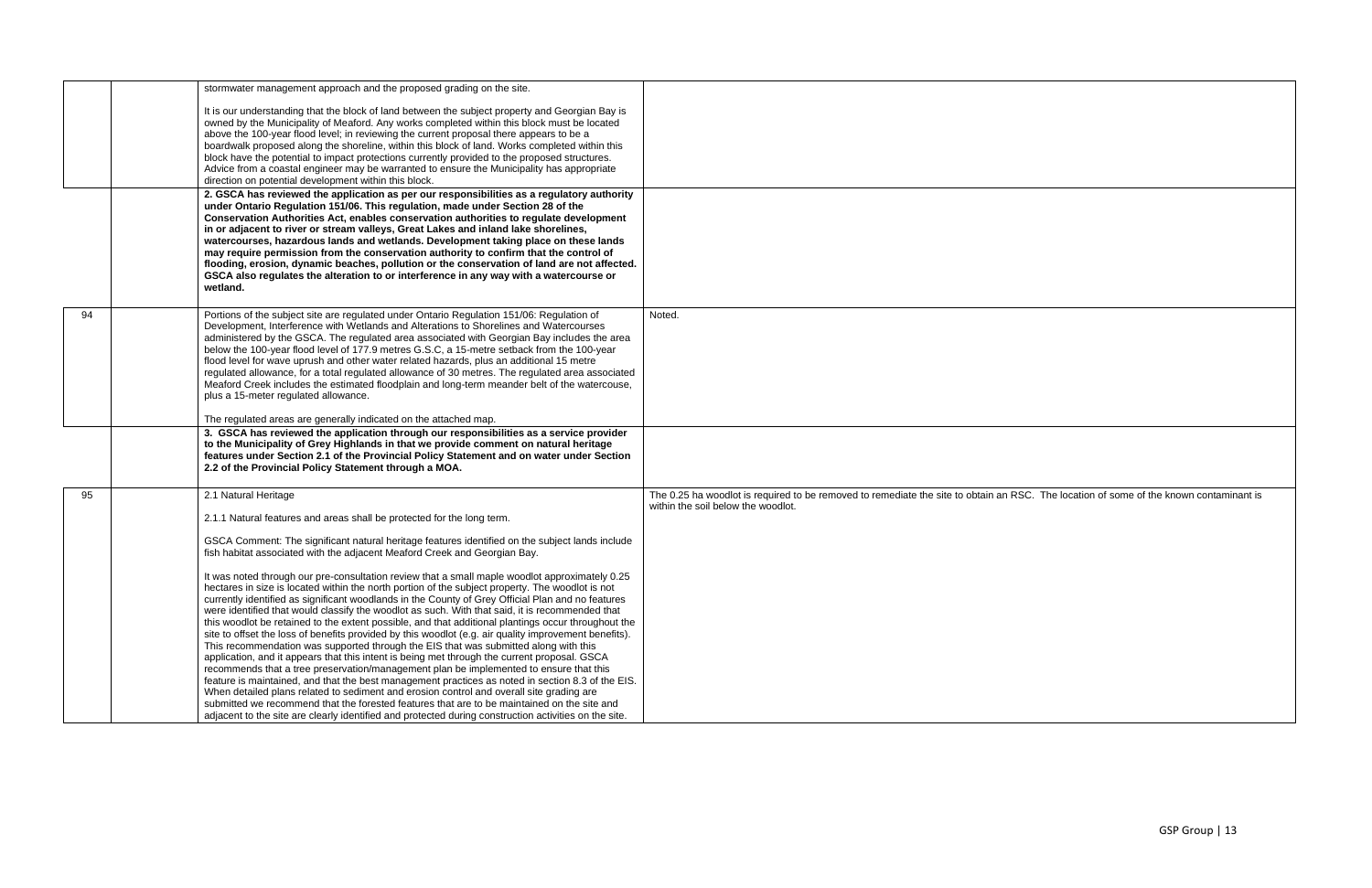| 96  | 2.1.2 The diversity and connectivity of natural features in an area, and the long-term ecological<br>function and biodiversity of natural heritage systems, should be maintained, restored or, where<br>possible, improved, recognizing linkages between and among natural heritage features and<br>areas, surface water features and ground water features.<br>GSCA Comment: The property was previously developed and is currently vacant, with the<br>majority consisting of a regenerating field. While the property itself provides minimal connectivity,<br>the municipally owned waterfront lot is largely treed and provides some shoreline habitat. It is<br>recommended that vegetation within this area is maintained.                                                                                                                                                                                              | The treed area of the Meaford waterfront will be retained. |
|-----|--------------------------------------------------------------------------------------------------------------------------------------------------------------------------------------------------------------------------------------------------------------------------------------------------------------------------------------------------------------------------------------------------------------------------------------------------------------------------------------------------------------------------------------------------------------------------------------------------------------------------------------------------------------------------------------------------------------------------------------------------------------------------------------------------------------------------------------------------------------------------------------------------------------------------------|------------------------------------------------------------|
| 97  | 2.1.3 Natural heritage systems shall be identified in Ecoregions 6E & 7E1, recognizing that<br>natural heritage systems will vary in size and form in settlement areas, rural areas, and prime<br>agricultural areas.<br>GSCA Comment: No natural heritage systems are currently identified on the subject property.                                                                                                                                                                                                                                                                                                                                                                                                                                                                                                                                                                                                           | Noted.                                                     |
| 98  | 2.1.4 Development and site alteration shall not be permitted in:<br>a) significant wetlands in Ecoregions 5E, 6E and 7E1; and<br>b) significant coastal wetlands.<br>GSCA Comment: None of the above noted features are currently identified on the subject site.                                                                                                                                                                                                                                                                                                                                                                                                                                                                                                                                                                                                                                                              | Thank you for the confirmation.                            |
| 99  | 2.1.5 Development and site alteration shall not be permitted in:<br>a) significant wetlands in the Canadian Shield north of Ecoregions 5E, 6E and 7E1;<br>b) significant woodlands in Ecoregions 6E and 7E (excluding islands in Lake Huron and the St.<br>Marys River)1;<br>c) significant valleylands in Ecoregions 6E and 7E (excluding islands in Lake Huron and the St.<br>Marys River)1;<br>d) significant wildlife habitat;<br>e) significant areas of natural and scientific interest; and<br>f) coastal wetlands in Ecoregions 5E, 6E and 7E1 that are not subject to policy 2.1.4(b) unless it<br>has been demonstrated that there will be no negative impacts on the natural features or their<br>ecological functions.<br>1Ecoregions 5E, 6E and 7E are shown on Figure 1 in the Provincial Policy Statement, 2014<br>GSCA Comment: None of the above noted features are currently identified on the subject site. | Thank you for the confirmation.                            |
| 100 | 2.1.6 Development and site alteration shall not be permitted in fish habitat except in accordance<br>with provincial and federal requirements.<br>GSCA Comment: Georgian Bay provides important habitat to a variety of fish species, while<br>Rainbow Trout and Chinook Salmon have been previously identified in Meaford Creek, a<br>coldwater stream. GSCA notes that as a result of the current proposal, no development or site<br>alteration appears to be proposed within fish habitat.                                                                                                                                                                                                                                                                                                                                                                                                                                 | Thank you for the confirmation.                            |
| 101 | 2.1.7 Development and site alteration shall not be permitted in habitat of endangered species<br>and threatened species, except in accordance with provincial and federal requirements.<br>GSCA Comment: No endangered or threatened species were noted on the subject site.                                                                                                                                                                                                                                                                                                                                                                                                                                                                                                                                                                                                                                                   | Thank you for the confirmation.                            |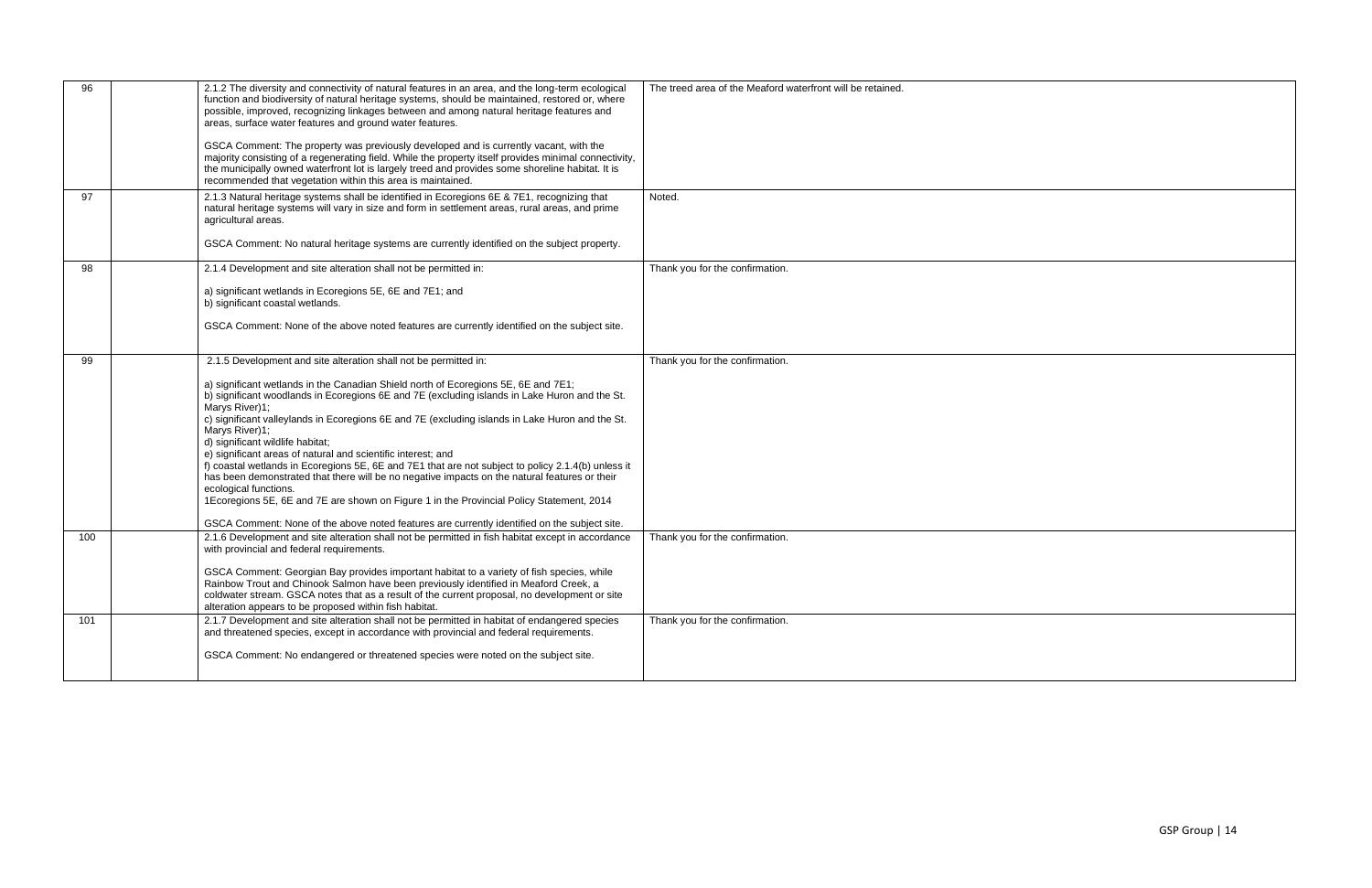| 102 | 2.1.8 Development and site alteration shall not be permitted on adjacent lands to the natural<br>heritage features and areas identified in policies 2.1.4, 2.1.5, and 2.1.6 unless the ecological<br>function of the adjacent lands has been evaluated and it has been demonstrated that there will<br>be no negative impacts on the natural features or on their ecological functions.<br>GSCA Comment: The adjacent land width for fish habitat is defined as 120 metres in the County<br>of Grey Official Plan. A portion of the subject property and proposed development is captured<br>within this adjacent land width. Concerns associated with impacts to fish habitat for development<br>within the adjacent lands include increased nutrient inputs, sediment discharge, and increased<br>impermeable surface areas. These impacts can largely be addressed through site grading and<br>water quality controls implemented as part of the Stormwater Management Plan. In addition, it is<br>recommended that development generally maintain a minimum setback of 30 metres from<br>Georgian Bay and Meaford Creek to further prevent impacts. Vegetation within these setbacks<br>should be maintained and/or established to provide a riparian buffer. A detailed erosion and<br>sediment control plan should be prepared to address short-term impacts associated with<br>construction. We note that Section 8.4 of the EIS outlines measures to mitigate potential impacts<br>to Meaford Creek and Georgian Bay and we recommend that these measures be followed.                                                                                                                                                                                                                                                                                                    | Deferred to SPA. |
|-----|-----------------------------------------------------------------------------------------------------------------------------------------------------------------------------------------------------------------------------------------------------------------------------------------------------------------------------------------------------------------------------------------------------------------------------------------------------------------------------------------------------------------------------------------------------------------------------------------------------------------------------------------------------------------------------------------------------------------------------------------------------------------------------------------------------------------------------------------------------------------------------------------------------------------------------------------------------------------------------------------------------------------------------------------------------------------------------------------------------------------------------------------------------------------------------------------------------------------------------------------------------------------------------------------------------------------------------------------------------------------------------------------------------------------------------------------------------------------------------------------------------------------------------------------------------------------------------------------------------------------------------------------------------------------------------------------------------------------------------------------------------------------------------------------------------------------------------------------------------------------------------------|------------------|
| 103 | 2.1.9 Nothing in policy 2.1 is intended to limit the ability of agricultural uses to continue.<br>GSCA Comment: The subject property is not currently utilized for agricultural purposes.                                                                                                                                                                                                                                                                                                                                                                                                                                                                                                                                                                                                                                                                                                                                                                                                                                                                                                                                                                                                                                                                                                                                                                                                                                                                                                                                                                                                                                                                                                                                                                                                                                                                                         | Noted.           |
| 104 | 2.2 Water<br>2.2.1 Planning authorities shall protect, improve or restore the quality and quantity of water by:<br>a) using the watershed as the ecologically meaningful scale for integrated and long-term<br>planning, which can be a foundation for considering cumulative impacts of development;<br>b) minimizing potential negative impacts, including cross-jurisdictional and cross-watershed<br>impacts;<br>c) identifying water resource systems consisting of ground water features, hydrologic functions,<br>natural heritage features and areas, and surface water features including shoreline areas, which<br>are necessary for the ecological and hydrological integrity of the watershed;<br>d) maintaining linkages and related functions among ground water features, hydrologic functions,<br>natural heritage features and areas, and surface water features including shoreline areas;<br>e) implementing necessary restrictions on development and site alteration to:<br>1. protect all municipal drinking water supplies and designated vulnerable areas; and<br>2. protect, improve or restore vulnerable surface and ground water, sensitive surface water<br>features and sensitive ground water features, and their hydrologic functions;<br>f) planning for efficient and sustainable use of water resources, through practices for water<br>conservation and sustaining water quality;<br>g) ensuring consideration of environmental lake capacity, where applicable; and<br>h) ensuring stormwater management practices minimize stormwater volumes and contaminant<br>loads, and maintain or increase the extent of vegetative and pervious surfaces.<br>2.2.2 Development and site alteration shall be restricted in or near sensitive surface water<br>features and sensitive ground water features such that these features and their related | Deferred to SPA. |
|     | hydrologic functions will be protected, improved or restored. Mitigative measures and/or<br>alternative development approaches may be required in order to protect, improve or restore<br>sensitive surface water features, sensitive ground water features, and their hydrologic functions.                                                                                                                                                                                                                                                                                                                                                                                                                                                                                                                                                                                                                                                                                                                                                                                                                                                                                                                                                                                                                                                                                                                                                                                                                                                                                                                                                                                                                                                                                                                                                                                      |                  |

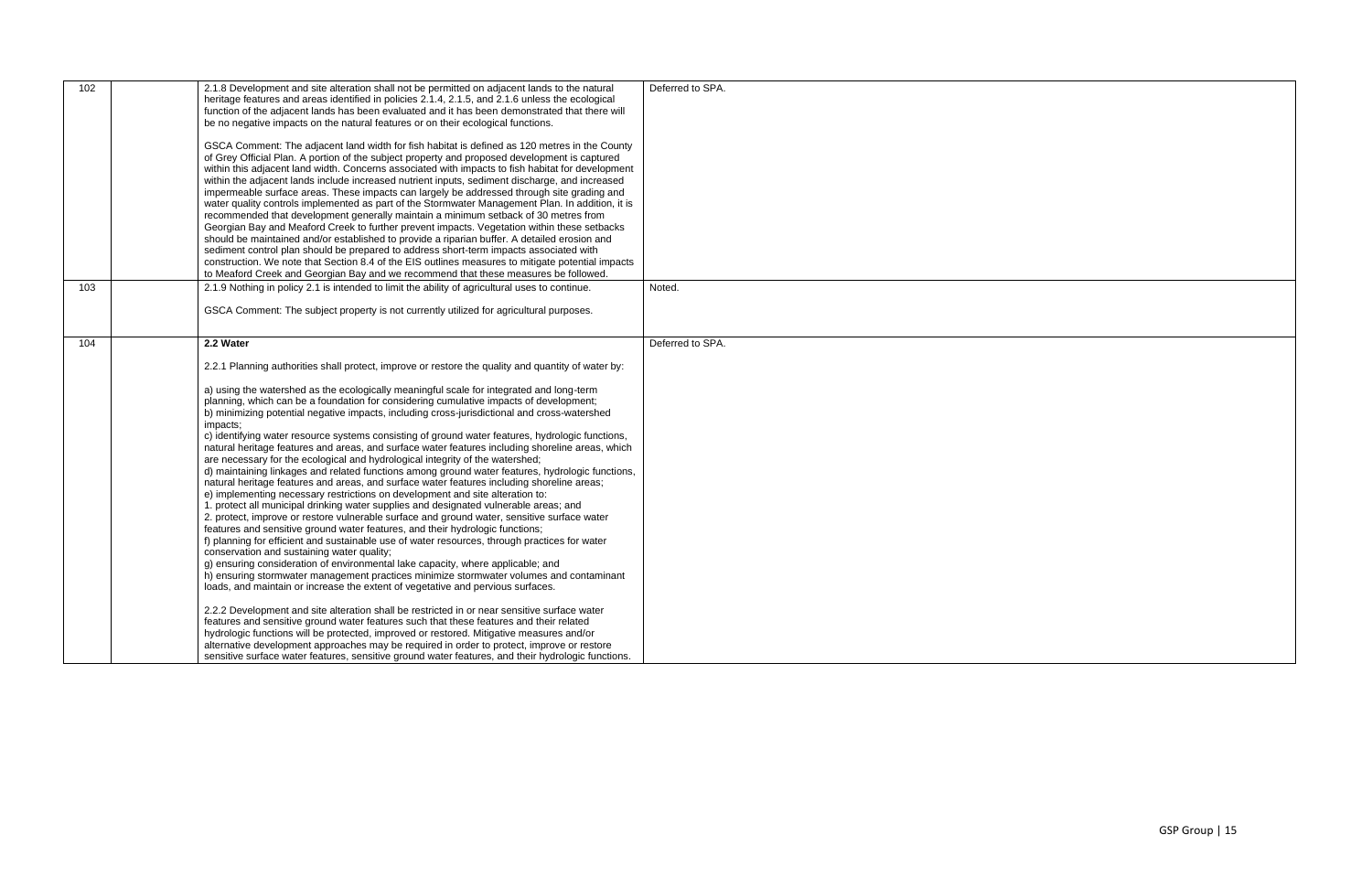| 105 | GSCA Comment: The subject site is immediately adjacent to a parcel of Municipal property that<br>fronts directly onto the Georgian Bay shoreline. This property is largely vegetated, with this<br>vegetation providing both ecological and hydrological benefits to Georgian Bay. It is<br>recommended that this vegetation is maintained.<br>The proposed development will significantly increase impervious areas on the subject property<br>and this would result in increased stormwater runoff. It is recommended that the subject site<br>provide a high level of water quality treatment for stormwater runoff, while maximizing the extent<br>of vegetative and pervious surfaces on the property.<br>In reviewing the preliminary stormwater management plan for the subject lands, the current<br>approach appears to be maintaining the post-development runoff to pre-development volumes,<br>and an OGS unit is proposed to address water quality. As per comments provided by our office<br>through pre-consultation, it is encouraged that thermal mitigation measures are utilized to reduce<br>temperature of stormwater runoff. Both water quality treatment and thermal mitigation measures<br>may be achieved by employing an integrated approach to stormwater management, including<br>infiltration features, grassed swales, and a reduction in impervious area. We note that thermal<br>impacts will need to be addressed in more detail and it is anticipated that further details<br>regarding the stormwater management approach will be provided as detailed design for the<br>subject lands progresses. | Deferred to SPA. |
|-----|---------------------------------------------------------------------------------------------------------------------------------------------------------------------------------------------------------------------------------------------------------------------------------------------------------------------------------------------------------------------------------------------------------------------------------------------------------------------------------------------------------------------------------------------------------------------------------------------------------------------------------------------------------------------------------------------------------------------------------------------------------------------------------------------------------------------------------------------------------------------------------------------------------------------------------------------------------------------------------------------------------------------------------------------------------------------------------------------------------------------------------------------------------------------------------------------------------------------------------------------------------------------------------------------------------------------------------------------------------------------------------------------------------------------------------------------------------------------------------------------------------------------------------------------------------------------------------------------------------------------------------------|------------------|
|     | 4. GSCA has reviewed the application in terms of the Saugeen, Grey Sauble, Northern<br>Bruce Peninsula Source Protection Plan, prepared under the Clean Water Act, 2006. The<br>Source Protection Plan came into effect on July 1st, 2016 and contains policies to protect<br>sources of municipal drinking water from existing and future land use activities.                                                                                                                                                                                                                                                                                                                                                                                                                                                                                                                                                                                                                                                                                                                                                                                                                                                                                                                                                                                                                                                                                                                                                                                                                                                                       |                  |
|     | The subject property is located within an area that is subject to the local Source Protection Plan<br>where applicable policies may apply.                                                                                                                                                                                                                                                                                                                                                                                                                                                                                                                                                                                                                                                                                                                                                                                                                                                                                                                                                                                                                                                                                                                                                                                                                                                                                                                                                                                                                                                                                            |                  |
| 106 | Summary                                                                                                                                                                                                                                                                                                                                                                                                                                                                                                                                                                                                                                                                                                                                                                                                                                                                                                                                                                                                                                                                                                                                                                                                                                                                                                                                                                                                                                                                                                                                                                                                                               | Noted.           |
|     | Given the above comments, it is the opinion of the GSCA that:                                                                                                                                                                                                                                                                                                                                                                                                                                                                                                                                                                                                                                                                                                                                                                                                                                                                                                                                                                                                                                                                                                                                                                                                                                                                                                                                                                                                                                                                                                                                                                         |                  |
|     | 1. Consistency with Section 3.1 of the PPS has been demonstrated;<br>2. Ontario Regulation 151/06 does apply to the subject site. A permit from GSCA may be<br>required prior to any development or site alteration taking place;<br>3. GSCA is of the opinion that consistency with Section 2.1 and Section 2.2 of the PPS has been<br>generally demonstrated;<br>4. The subject site is located within an area that is subject to the policies contained in the<br>Saugeen, Grey Sauble, Northern Bruce Peninsula Source Protection Plan.                                                                                                                                                                                                                                                                                                                                                                                                                                                                                                                                                                                                                                                                                                                                                                                                                                                                                                                                                                                                                                                                                           |                  |
| 107 | Recommendations:                                                                                                                                                                                                                                                                                                                                                                                                                                                                                                                                                                                                                                                                                                                                                                                                                                                                                                                                                                                                                                                                                                                                                                                                                                                                                                                                                                                                                                                                                                                                                                                                                      | Deferred to SPA. |
|     | GSCA generally has no objection to the above-noted applications. At this time, we recommend<br>the following draft plan conditions for your consideration:                                                                                                                                                                                                                                                                                                                                                                                                                                                                                                                                                                                                                                                                                                                                                                                                                                                                                                                                                                                                                                                                                                                                                                                                                                                                                                                                                                                                                                                                            |                  |
|     | 1. That a stormwater management plan be prepared and implemented through the agreement to<br>the satisfaction of the GSCA. Taking into consideration the comments within this letter.<br>2. A vegetation management and Tree Protection Plan is to be prepared for the development<br>and implemented through the agreement to the satisfaction of the GSCA.<br>3. Further, the agreement is to include a clause indicating that portions of the lands are subject to<br>Ontario Regulation 151/06 administered by the Grey Sauble Conservation Authority and a permit<br>is required from the GSCA prior to site alteration or development in the affected areas.                                                                                                                                                                                                                                                                                                                                                                                                                                                                                                                                                                                                                                                                                                                                                                                                                                                                                                                                                                    |                  |
|     | <b>Meaford Planning Comments</b>                                                                                                                                                                                                                                                                                                                                                                                                                                                                                                                                                                                                                                                                                                                                                                                                                                                                                                                                                                                                                                                                                                                                                                                                                                                                                                                                                                                                                                                                                                                                                                                                      |                  |

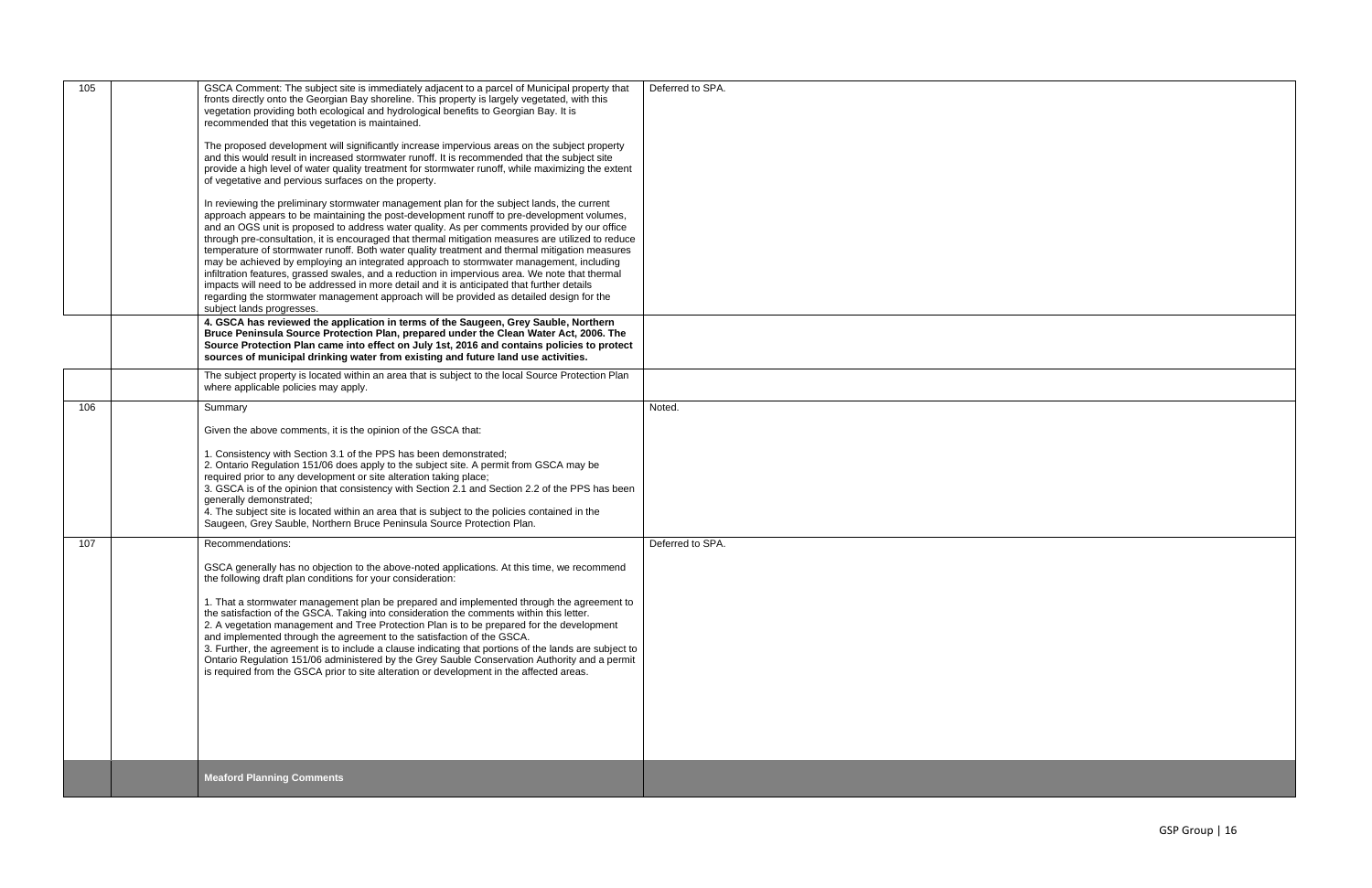*Special Policy Area #1 is a contiguous area of land that was previously designated for industrial uses and which is still occupied by existing and fredevelopment of this area into a pedestrian oriented, mixed-*

| 108 | Note                           | These comments are a staff response to the second submission review.<br>These comments are not a specific response to the public comments received to date as it is<br>understood that the applicant team will be addressing public comments separately. There may<br>at times be alignment between some public comments and policy or staff observations.<br>It is important to note that staff continue to consult with colleagues, review documents and<br>comments as they come in, and consider new information. Additional comments may be<br>forthcoming as new information arises.                                                                                                                                                                                                                                                                                                                                                                                                                                                                                                                                                                                                                                                                                                                                                                                                                                                                                                    | Noted.                                                                                                                                                                                                                                                                                                                                                                                                                                                                                                                                                                                                                                                                                                                                                                                                                                                                                                                                                                                                                                                                                                                                                                                                                                                                                                                                                                                                                                                                                                |
|-----|--------------------------------|-----------------------------------------------------------------------------------------------------------------------------------------------------------------------------------------------------------------------------------------------------------------------------------------------------------------------------------------------------------------------------------------------------------------------------------------------------------------------------------------------------------------------------------------------------------------------------------------------------------------------------------------------------------------------------------------------------------------------------------------------------------------------------------------------------------------------------------------------------------------------------------------------------------------------------------------------------------------------------------------------------------------------------------------------------------------------------------------------------------------------------------------------------------------------------------------------------------------------------------------------------------------------------------------------------------------------------------------------------------------------------------------------------------------------------------------------------------------------------------------------|-------------------------------------------------------------------------------------------------------------------------------------------------------------------------------------------------------------------------------------------------------------------------------------------------------------------------------------------------------------------------------------------------------------------------------------------------------------------------------------------------------------------------------------------------------------------------------------------------------------------------------------------------------------------------------------------------------------------------------------------------------------------------------------------------------------------------------------------------------------------------------------------------------------------------------------------------------------------------------------------------------------------------------------------------------------------------------------------------------------------------------------------------------------------------------------------------------------------------------------------------------------------------------------------------------------------------------------------------------------------------------------------------------------------------------------------------------------------------------------------------------|
| 109 | Public<br>Comments             | Public Comments continue to come in and will be shared with the applicant. Please provide a<br>comment response matrix (suggested columns might include: issue/response/municipal<br>comment/stage will be fully addressed)                                                                                                                                                                                                                                                                                                                                                                                                                                                                                                                                                                                                                                                                                                                                                                                                                                                                                                                                                                                                                                                                                                                                                                                                                                                                   | Comment matrix prepared.                                                                                                                                                                                                                                                                                                                                                                                                                                                                                                                                                                                                                                                                                                                                                                                                                                                                                                                                                                                                                                                                                                                                                                                                                                                                                                                                                                                                                                                                              |
| 110 | Process/Order<br>of Operations | The approvals necessary for a development of this nature are numerous. Some may be<br>concurrent and the some by necessity or choice are sequential. Staff cannot speak to the<br>choices being made by the applicant team. Please provide a description of how you see the<br>necessary applications proceeding (an accompanying visual may be helpful) including but not<br>limited to:<br>o Planning Act applications<br>o Land acquisition and disposal<br>o Brownfield Remediation<br>o Mechanisms to ensure infrastructure, public access, shared private access and parking,<br>landscaping, maintenance<br>o How hotel site will be able to function as a stand alone site and how it will be phased to support<br>the OP requirements (including how you foresee that being secured through approval<br>conditions/requirements/Holding provisions etc.)<br>o Provide detailed information about the relationships between public, private, and publicly<br>accessible areas (for example: ownership; management; maintenance; easements; ensuring<br>functionality throughout development phases; restrictions; etc.)<br>o What items will need easement or transfer in favour of public/municipality etc.<br>o Any information on how impacts to the waterfront will be mitigated would be helpful including<br>consideration of any staged construction on access to and enjoyment of the public realm and any<br>idea of how long full build out is anticipated to take (years). | Timeline of approvals processes prepared and submitted under separate cover t                                                                                                                                                                                                                                                                                                                                                                                                                                                                                                                                                                                                                                                                                                                                                                                                                                                                                                                                                                                                                                                                                                                                                                                                                                                                                                                                                                                                                         |
| 111 | <b>Official Plan</b>           | The application at this time is first and foremost a request for a zone change. Staff must assess<br>the uses requested against the policy framework and if the uses are supported, what standards<br>shall be applied to ensure the policy framework is implemented, how impacts are considered and<br>mitigated, and what matters are better addressed at future stages of the approval process.                                                                                                                                                                                                                                                                                                                                                                                                                                                                                                                                                                                                                                                                                                                                                                                                                                                                                                                                                                                                                                                                                            | Believe the Draft Amending Zoning Bylaw and the Community Benefits letter (bo<br>Municipality of Meaford to meet expectations by Skydevco.                                                                                                                                                                                                                                                                                                                                                                                                                                                                                                                                                                                                                                                                                                                                                                                                                                                                                                                                                                                                                                                                                                                                                                                                                                                                                                                                                            |
| 112 |                                | The policies for Special Policy Area #1 support a mix of uses. The Planning Justification Report<br>references many policies of the Official Plan demonstrating a strong understanding of the policy<br>framework with a notably shorter justification section. Given the concerns raised with Official<br>Plan conformity, a more detailed response to the Official Plan policies is warranted. Staff would<br>like to give the applicant an opportunity to respond before a staff report is completed and would<br>recommend at minimum a paragraph by paragraph response to Section B1.8 regarding Special<br>Policy Area #1.                                                                                                                                                                                                                                                                                                                                                                                                                                                                                                                                                                                                                                                                                                                                                                                                                                                              | The following response provides a policy-by-policy analysis of the Section B1.8 o<br>B1.8.1.1 Vision for Special Policy Area #1<br>Special Policy Area #1 is a contiguous area of land that was previously designat<br>former industrial uses and buildings. It is the intent of this Plan to encourage the<br>use area.<br>The lands identified in Special Policy Area #1 are considered to be integral to thi<br>immediately east of the Meaford Harbour area.<br>Response: The Site as it exists today is vacant, with all of the buildings now havi<br>the brownfield status, necessary for remediation. Due to the contamination of th<br>any kind to begin on the Site. This remediation is considered to be a significant o<br>both the downtown and waterfront, would remain vacant. The vacancy of the Sit<br>around the perimeter. The Proposed Development contributes several connection<br>implemented through the redevelopment of the Site. The Proposed Developmen<br>The proposed hotel and residential uses provide the desired mix of uses, and the<br>public pedestrian promenade contribute to the pedestrian-oriented nature of the<br>Boucher, are currently unimproved. The streetscape will be enhanced through re<br>sidewalks, and street trees planted to contribute to the public realm, with details<br>Please see the below "Waterfront Strategy / Special Policy Area #1 Implementat<br>overall waterfront improvements. This graphic has been appended separately fo |

to illustrate the interrelationship of the various processes.

oth under separate cover) provide assurances to the

of the OP.

*The lands identified in Special Policy Area #1 are considered to be integral to this objective, given their location on the urban waterfront and* 

ing been demolished to allow for a detailed understanding of he soils, brownfield remediation is necessary for development of community benefit, as otherwise the large Site, in proximity to ite does not allow for public use through the Site, but only ions across the Site that do not exist and would only be feasibly nt implements the vision for the Special Policy Area #1 (SPA#1). e introduction of several pathway connections including the Proposed Development. The perimeter streets, Fuller and reconstruction of an urban cross-section that includes curbs, that will be confirmed through the Site Plan Approval process. tion" graphic as an indication of how the Site contributes to the or your use.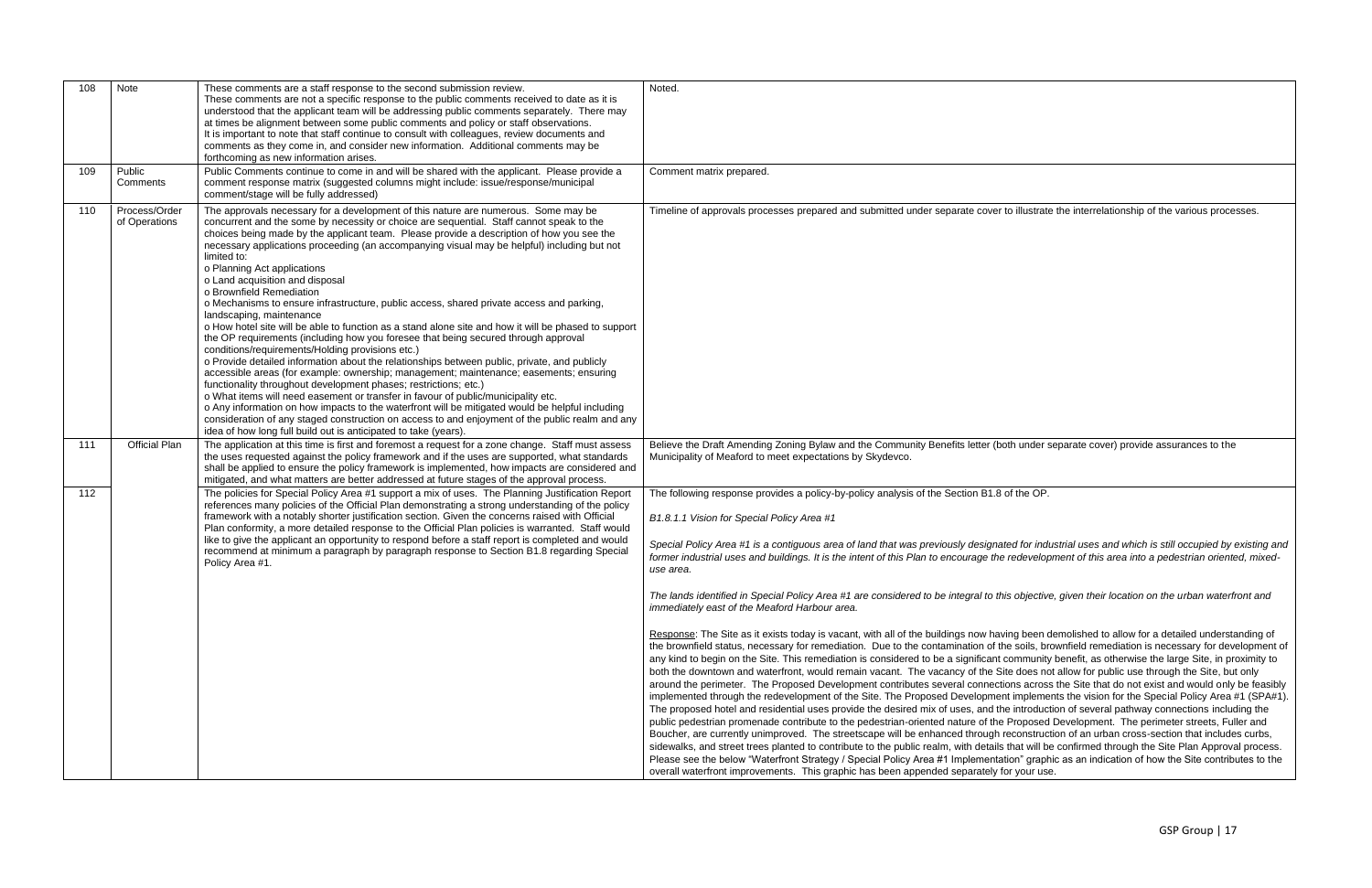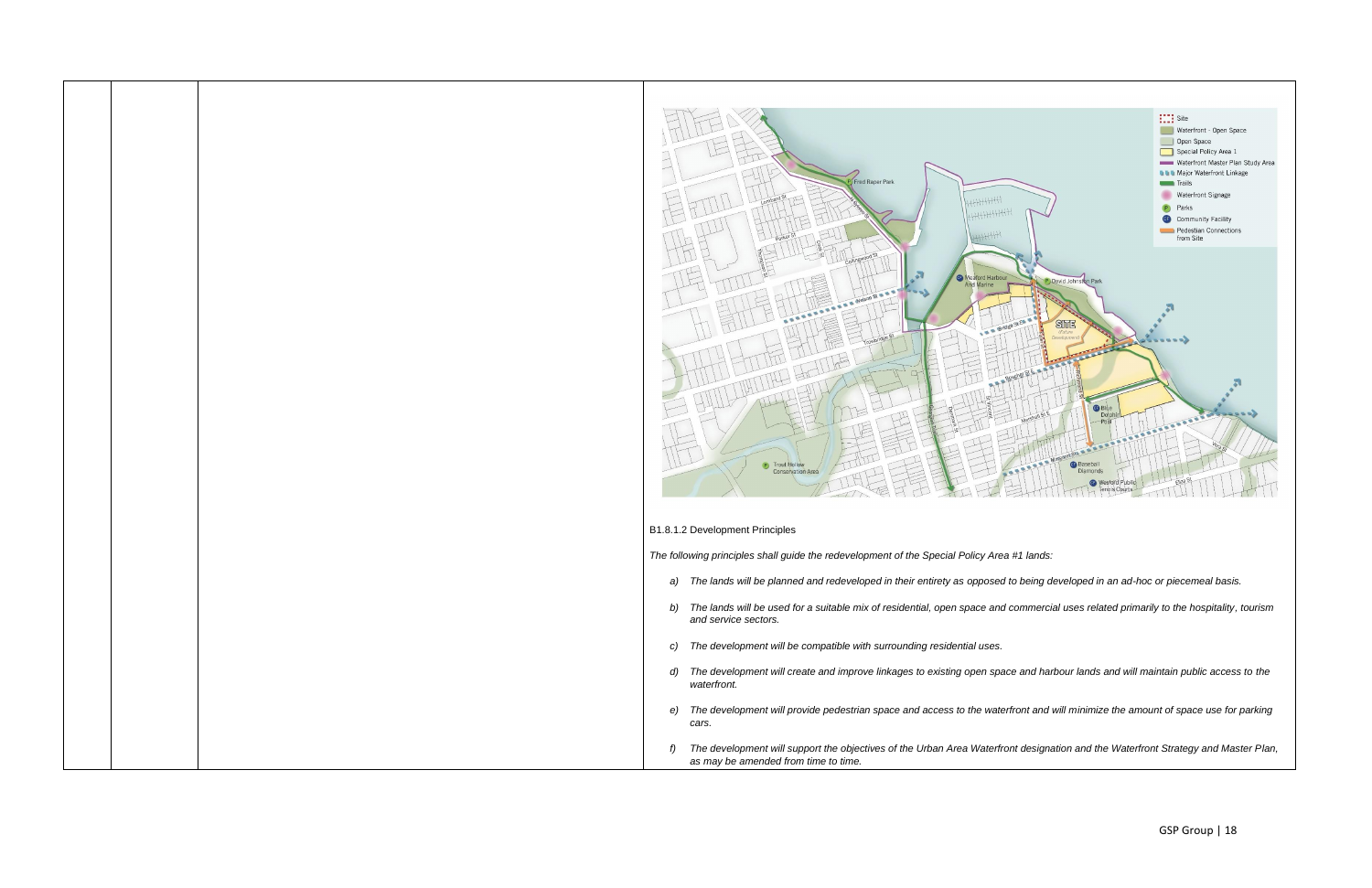Response: A response to each of policies a) through f) are provided below. It is noted that the objectives of the Waterfront Strategy and Master Plan are the same as those found in the OP:

a) The Proposed Development proposes the full build of the Subject Site, which is a substantial area of the Meaford SPA #1 waterfront area occupying approximately 45% of the developable SPA#1 lands. The Meaford Creek tributary in combination with the EP lands at the southeast of the Subject Site form a natural physical divide between the site and the additional Special Policy Area lands to the south/east. It is anticipated that the rest of the Special Policy lands would have access and be serviced from Marshall Street. Due to the EP lands dividing the Special Policy area, connectivity between the subject site and the remainder of the area would not be possible other than the existing Richmond Street right of way. The remainder of the Special Policy area is located at the end of Boucher Street East and Marshall Street and consists of an existing industrial property that is anticipated to be redeveloped. As these lands redevelop, it is anticipated that there will be sufficient area for further waterfront animation and community amenities to be introduced by the Municipality. The attached graphic illustrates the potential use of the balance of the SPA #1 lands and the interconnectivity to the community.

Additionally, there is an unopened road allowance for Richmond Street between Boucher and Marshall that would facilitate a further connection between the waterfront, and the active community park facilities, including tennis, baseball, and aquatics facilities. The Proposed Development readies this future connection through the pedestrian pathway network, providing opportunities for pedestrian and cyclist use.

- b) The Proposed Development provides a mix of hospitality/tourism and residential uses that will compliment Downtown Meaford and the harbour. The inclusion of a hotel will provide tourists and boaters the opportunity to visit and stay in Meaford, to support the commercial uses in the core, support the boating community, and make financial contributions to the community. The Proposed Development facilitates increased connections to the public open spaces along the waterfront available for all visitors of the hospitality/tourism use.
- c) The Proposed Development organizes buildings to transition appropriately and be compatible with the surrounding residential uses. The two-storey street townhouse units face both Fuller and Boucher Streets, opposite single-detached houses. The proposed street townhouses are a similar scale to these residential buildings in scale and height, providing a compatible transition between the existing and proposed dwellings. The apartment building has been reoriented along Boucher Street East, further away from existing residential uses. This placement is considerate of and mitigates the impact on existing residential uses in the area. A 45 degree angular plane is a widely accepted urban design principle that achieves a comfort level for pedestrians in seeing sky views, and demonstrated in the Angular Plane figure, is well within this accepted standard.
- d) There is currently no public access through the Site, only around the perimeter in an unimproved state, and the existing condition of the Site and the Meaford-owned waterfront are not well defined. The Proposed Development will create public access through the Site, with construction of a public promenade, and between the waterfront townhouses. Public accessibility will be improved through streetscape improvements to Boucher and Fuller Streets, which will include curbs and sidewalks.

The Proposed Development will also define the Meaford-owned waterfront lands, and through the Developer's payment of required parkland dedication fees the Town can make the waterfront improvements. Based on the Municipality of Meaford's Waterfront Strategy, those public waterfront lands are anticipated to be improved through careful tree inventory, culling and planting of native tree plantings, and the construction of a waterfront boardwalk for pedestrians and cyclists along with passive recreational amenities such as seating and gardens. A clear delineation of public versus private lands will be implemented through the Site Plan Approval process and the development of the Site.

e) The Proposed Development provides several pedestrian linkages to the waterfront, including a public promenade that aligns with Bridge Street and provides direct public connection to the waterfront. Four additional connections will be provided; three connections between the waterfront townhouse buildings, and a fourth along the Boucher Street frontage ultimately connecting to the Town's proposed waterfront boardwalk.

Surface parking is minimized where possible, with the revised concept locating a significant amount of parking below grade. The result is the creation of a significant centralized landscaped open space area, comprising approximately 15% of the overall Site area.

f) The Proposed Development is supportive of the objectives of the Urban Waterfront Area designation as well as the Waterfront Strategy and Master Plan. The Urban Waterfront Area objectives are: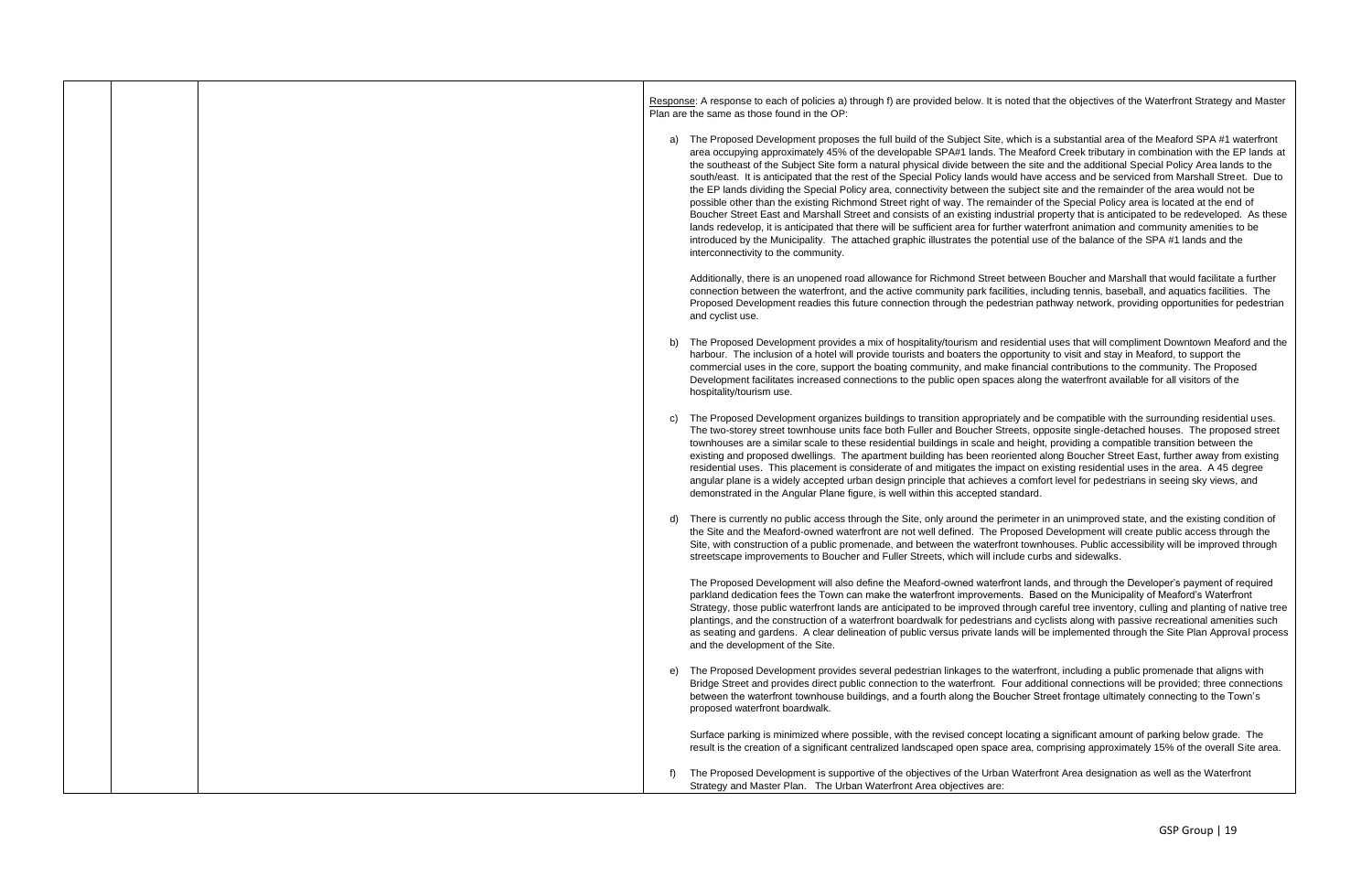• *Recognize the Waterfront for its tourism and recreation opportunities;*

The Proposed Development includes a hotel and residential uses. These uses will be supportive of the Downtown and the harbour, providing accommodation and may include ancillary uses such as a restaurant to attract tourism investment in the community. The development of these lands will include improvements to Fuller and Boucher streets which will aid in accessibility to the waterfront areas.

• *Develop a balanced mix of uses, including recreation, harbour, commercial, natural heritage, open space and harbour support;*

The Proposed Development includes a mix of uses, including a hotel, associated commercial, and residential uses; creates public accesses and views through the Site to the waterfront; conserves and transfers the "environmental protection" lands to the municipality; and creates numerous landscaped open spaces through the Site. In addition, the parkland dedication fees collected from the Proposed Development will contribute financially to the waterfront improvements, anticipated to be improved with landscape areas and a waterfront boardwalk.

• *Maintain boat access to boat services and fuel operations in the Old Harbour, as feasible;*

Access to boat services and fuel operations are not impacted by the Proposed Development.

• *Improve the layout and operations of the New Harbour;*

The Proposed Development does not affect the layout or operation of the New Harbour.

• *Attract businesses to Meaford's Waterfront at the Harbour Village;*

The inclusion of a hotel, associated commercial and residential uses will support the Harbour Village and the reimagining of the Old Harbour, as well as improving the movement of people from Downtown to the waterfront through the implementation of public connections.

• *Improve connectivity between the Waterfront, Downtown, and the Georgian Trail;*

The Proposed Development provides five pedestrian connections across the Site, including the promenade directly linking the intersection of Bridge/Fuller to the waterfront. The other important connection is adjacent to the "environmental protection" lands along Boucher Street, to be conveyed to the Municipality, that will create a pedestrian/cyclist loop once the waterfront boardwalk is constructed. All of these connections improve connectivity between the Waterfront, Downtown and Georgian Trail.

• *Improve aquatic and terrestrial habitats of the Georgian Bay Shoreline and Bighead River mouth; and,*

As indicated in the Environmental Impact Study, a portion of the Site is proposed to be conserved as "environmental protection" lands and be conveyed to the Municipality of Meaford. This parcel was created to achieve a 30 metre setback from the Meaford Creek, in accordance with the Grey Sauble Conservation Authority Regulatory requirements.

• *Implement the recommendations of the Municipality of Meaford Waterfront Strategy & Master Plan, as may be amended from time to time.*

The Waterfront Strategy & Master Plan provides a variety of recommendations that apply to the entirety of the waterfront area of Meaford. The Site is one relatively large property immediately adjacent to the Meaford-owned waterfront lands, the harbour and Downtown, and the Proposed Development will act as a catalyst to contribute to the overall objectives of the Master Plan by:

> i. Providing for commercial tourism and residential uses that will support the Downtown and harbour through provision of accommodation and ancillary commercial uses, such as a restaurant and spa, and an overall investment in

tourism businesses;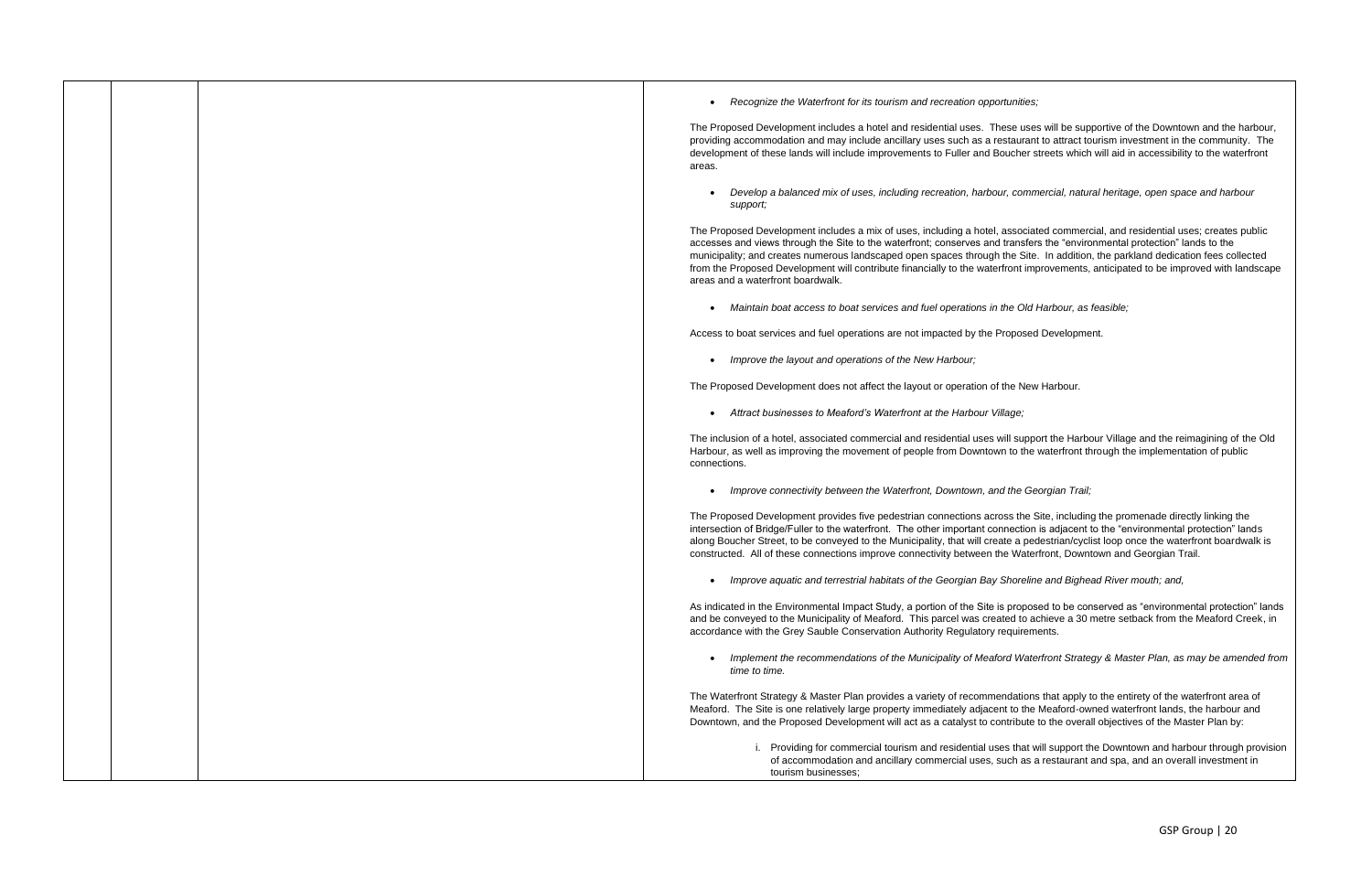Amendment shall be approved and site plan agreement will *be entered into between the landowners and the Municipality. Prior to considering an amendment to rezone the subject lands, the following* 

*A transportation linkages to the Downtown Core;*  $\overline{\phantom{a}}$ 

*<i>d d this Plan;* 

*c) A Geotechnical Assessment of soil conditions to ensure that the lands can sustain the physical nature of development proposed;*

*d respect to a preferred form of sewer, water and stormwater* 

fic and provides recommendations with respect to managing

*Provincial regulations and additional related study where* 

potential redevelopment of the subject lands by the *establishment of a policy basis that is supportive of future development. It is not the intent of this policy to discourage the operation of existing industrial uses. It is the intent of this Plan to enable existing industrial uses to relocate within Meaford as part of an overall strategy to generate* 

rial site, which is now vacant. The introduction of a hotel to of the Site implements the intention of the Special Policy Area

*g) An Economic/Market Impact Study regarding any proposed commercial uses to ensure that such uses do not detract from this Plan's intent to maintain Downtown Meaford as the focal point for commerce and hospitality in the Municipality. Proposed commercial uses should be complementary, not competitive with the Downtown Core Commercial or Harbour Village area.*

Responing By-law Amendment application and each study

Imodate the future commercial uses within the hotel building. r to implement ancillary uses. It is anticipated that only a Downtown commercial uses. This would preclude, for e compete with Downtown commerce. A hotel with Downtown and harbour.

|  | ii. Providing public connections through and around the Site for s<br>connections, creating public loops and networks to the broade                                                                                                                                                                                                                                                                                                                                    |
|--|------------------------------------------------------------------------------------------------------------------------------------------------------------------------------------------------------------------------------------------------------------------------------------------------------------------------------------------------------------------------------------------------------------------------------------------------------------------------|
|  | iii. Conserving the Environmental Protection portion of the Site as<br>Municipality;                                                                                                                                                                                                                                                                                                                                                                                   |
|  | iv. Defining the public and private limits to delineate the waterfror                                                                                                                                                                                                                                                                                                                                                                                                  |
|  | v. Payment of Parkland Dedication Fees for Meaford to impleme                                                                                                                                                                                                                                                                                                                                                                                                          |
|  | B1.8.1.3 Conditions to Develop                                                                                                                                                                                                                                                                                                                                                                                                                                         |
|  | Prior to any development occurring within Special Policy Area #1, a Zoning Bylaw Amend<br>be entered into between the landowners and the Municipality. Prior to considering an am<br>information shall be provided to the Municipality:                                                                                                                                                                                                                                |
|  | A land use plan that incorporates a mix of uses which incorporates active transp<br>a)                                                                                                                                                                                                                                                                                                                                                                                 |
|  | An Environmental Impact Study prepared in accordance with Section C6 of this                                                                                                                                                                                                                                                                                                                                                                                           |
|  | A Geotechnical Assessment of soil conditions to ensure that the lands can susta                                                                                                                                                                                                                                                                                                                                                                                        |
|  | A Functional Servicing Report which will provide recommendations with respect<br>servicing;                                                                                                                                                                                                                                                                                                                                                                            |
|  | A Traffic Impact Assessment which assesses the effect of increased traffic and p<br>the impacts of increased traffic volumes on existing streets and residential uses,                                                                                                                                                                                                                                                                                                 |
|  | A Phase 1 and 2 Archaeology Assessment prepared in accordance with Provinc<br>indicated; and,                                                                                                                                                                                                                                                                                                                                                                          |
|  | An Economic/Market Impact Study regarding any proposed commercial uses to<br>intent to maintain Downtown Meaford as the focal point for commerce and hospi<br>should be complementary, not competitive with the Downtown Core Commercia                                                                                                                                                                                                                                |
|  | Response: Each of the required technical reports have been provided through the Zoning<br>supports the Proposed Development.                                                                                                                                                                                                                                                                                                                                           |
|  | The Draft Amending Zoning By-law permits commercial uses on the Site to accommodate<br>The wording of the ZBA is to give flexibility to the future commercial hotel operator to imp<br>restaurant and spa will be the ancillary commercial uses to avoid competition with Downto<br>example, commercial retail uses from locating within the hotel that would otherwise comp<br>restaurant and spa as ancillary uses, are considered to be complementary to the Downto |
|  | B1.8.1.4 Existing Uses                                                                                                                                                                                                                                                                                                                                                                                                                                                 |
|  | The creation of the Special Policy Area #1 designation is intended to facilitate the potentia<br>establishment of a policy basis that is supportive of future development. It is not the inter<br>industrial uses. It is the intent of this Plan to enable existing industrial uses to relocate wit<br>economic opportunities in the Municipality.                                                                                                                     |
|  | Response: The Proposed Development is the redevelopment of the former industrial site,<br>the Site generates and supports economic opportunities, and the redevelopment of the S<br>#1, as noted above.                                                                                                                                                                                                                                                                |

Site for safe and well-designed pedestrian and cyclist broader community commercial and recreational facilities;

 $e$  Site as defined by GSCA and conveying those lands to the

raterfront lands for public access; and

mplement an expansion to the public waterfront amenity.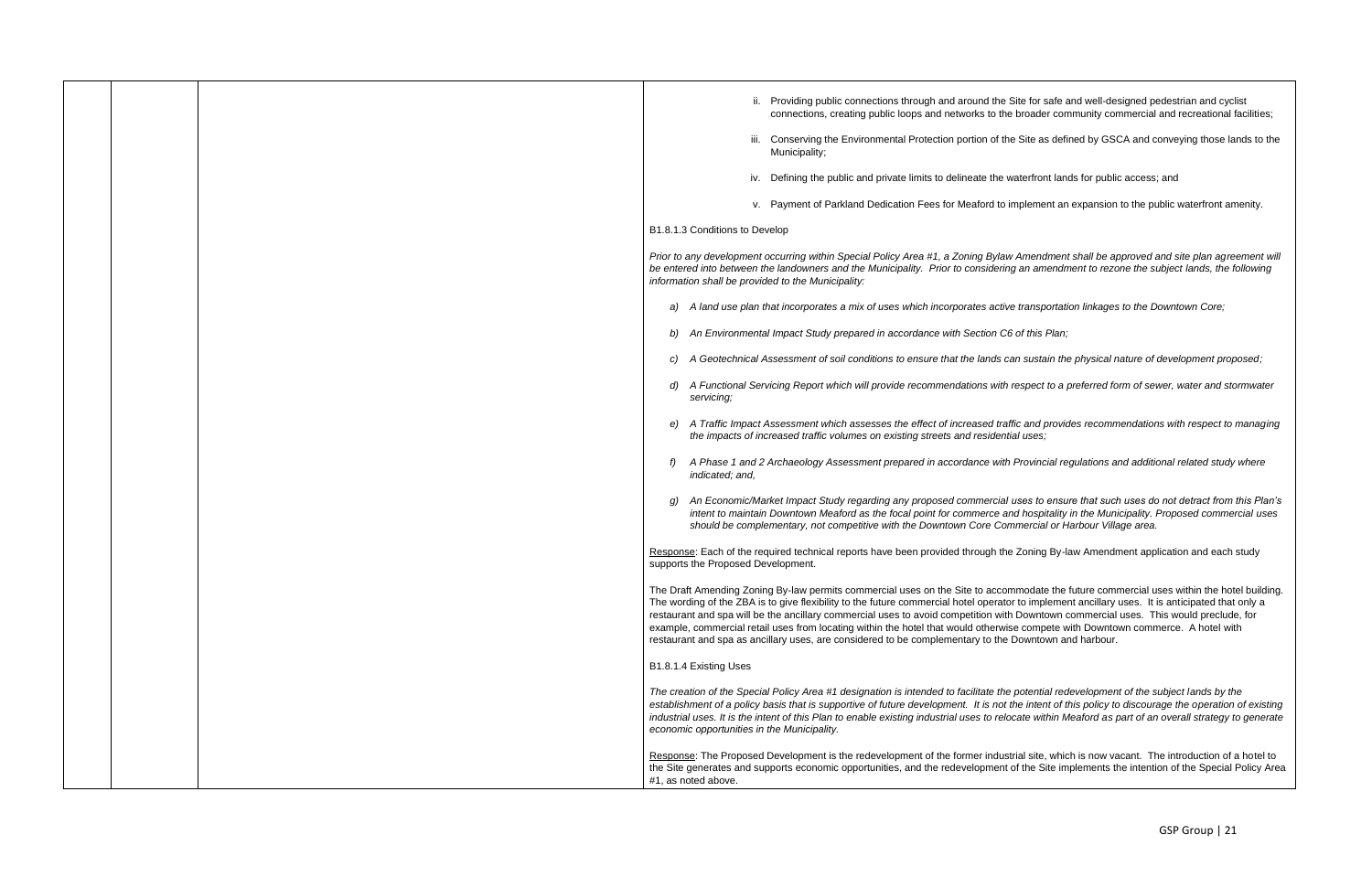*Special Policy Area #1 will be zoned in an appropriate exception to recognize and permit all existing legal land uses. When Special Policy Area #1 is approved for redevelopment, it will be placed in a Mixed-Use Residential Zone. The municipality may also use a Holding symbol in conjunction with the zoning of Special Policy Area #1 to require conditions of development, such as entering into agreement(s), to be fulfilled* 

he RM zone with commercial use permissions, effectively ovide one. Holding provisions are proposed to be applied to es proceeding

concerns.

|     |                              |                                                                                                                                                                                                                                                                                                                                                                                                                                                                                                                                                                                                                                                                                                                                                                                                                                                                                                                                                                                                                                                                                                                                                                                                                                                                                                                                                                                                                                                                                                                                                                                                                                                                                                                                                                                                                                                                                                                                              | B1.8.1.5 Zoning By-law Implementation<br>Special Policy Area #1 will be zoned in an appropriate exception to recognize and<br>#1 is approved for redevelopment, it will be placed in a Mixed-Use Residential Zo<br>conjunction with the zoning of Special Policy Area #1 to require conditions of dev<br>prior to development.<br>Response: The Zoning By-law Amendment proposes to re-zone the property to the<br>implementing a mixed-use residential zone where the Zoning By-law does not pro<br>ensure the hospitality use is committed to, in conjunction with the Residential use                                                                                                                                                                                                                                                                                                                                                                                                                                                                                                                                                                                                                                                                                                                                                                                                                                                                                                                                                                                                                                                                                                                                                                                                                                                                                                                                                                                                                                                                                                                                                                                                                                                                          |
|-----|------------------------------|----------------------------------------------------------------------------------------------------------------------------------------------------------------------------------------------------------------------------------------------------------------------------------------------------------------------------------------------------------------------------------------------------------------------------------------------------------------------------------------------------------------------------------------------------------------------------------------------------------------------------------------------------------------------------------------------------------------------------------------------------------------------------------------------------------------------------------------------------------------------------------------------------------------------------------------------------------------------------------------------------------------------------------------------------------------------------------------------------------------------------------------------------------------------------------------------------------------------------------------------------------------------------------------------------------------------------------------------------------------------------------------------------------------------------------------------------------------------------------------------------------------------------------------------------------------------------------------------------------------------------------------------------------------------------------------------------------------------------------------------------------------------------------------------------------------------------------------------------------------------------------------------------------------------------------------------|-------------------------------------------------------------------------------------------------------------------------------------------------------------------------------------------------------------------------------------------------------------------------------------------------------------------------------------------------------------------------------------------------------------------------------------------------------------------------------------------------------------------------------------------------------------------------------------------------------------------------------------------------------------------------------------------------------------------------------------------------------------------------------------------------------------------------------------------------------------------------------------------------------------------------------------------------------------------------------------------------------------------------------------------------------------------------------------------------------------------------------------------------------------------------------------------------------------------------------------------------------------------------------------------------------------------------------------------------------------------------------------------------------------------------------------------------------------------------------------------------------------------------------------------------------------------------------------------------------------------------------------------------------------------------------------------------------------------------------------------------------------------------------------------------------------------------------------------------------------------------------------------------------------------------------------------------------------------------------------------------------------------------------------------------------------------------------------------------------------------------------------------------------------------------------------------------------------------------------------------------------------------|
| 113 | Heritage                     | It has been brought to our attention that the most northwest portion of this site, though none of<br>the proposed buildings, appears to be within 50m of Meaford's Heritage Conservation District. In<br>accordance with the PPS a Heritage Conservation District is a protected heritage property and<br>as such Official Plan Policy D3.2.1.1 regarding cultural heritage impact requires consideration<br>and response.                                                                                                                                                                                                                                                                                                                                                                                                                                                                                                                                                                                                                                                                                                                                                                                                                                                                                                                                                                                                                                                                                                                                                                                                                                                                                                                                                                                                                                                                                                                   | A scoped Cultural Heritage Impact Study has been prepared to address heritage                                                                                                                                                                                                                                                                                                                                                                                                                                                                                                                                                                                                                                                                                                                                                                                                                                                                                                                                                                                                                                                                                                                                                                                                                                                                                                                                                                                                                                                                                                                                                                                                                                                                                                                                                                                                                                                                                                                                                                                                                                                                                                                                                                                     |
| 114 | Function and<br>Relationship | Thinking about the public spaces that surround the site, it is important to consider the impacts of<br>the proposal on how these spaces function in addition to how the site itself will function.                                                                                                                                                                                                                                                                                                                                                                                                                                                                                                                                                                                                                                                                                                                                                                                                                                                                                                                                                                                                                                                                                                                                                                                                                                                                                                                                                                                                                                                                                                                                                                                                                                                                                                                                           | Noted.                                                                                                                                                                                                                                                                                                                                                                                                                                                                                                                                                                                                                                                                                                                                                                                                                                                                                                                                                                                                                                                                                                                                                                                                                                                                                                                                                                                                                                                                                                                                                                                                                                                                                                                                                                                                                                                                                                                                                                                                                                                                                                                                                                                                                                                            |
| 115 |                              | § The Official Plan and Waterfront Plan articulate the need to plan and redevelop the Special<br>Policy Area #1 lands in their entirety rather than in an ad-hoc or piecemeal basis. The Planning<br>Justification Report provides a response to this that identifies what sets this site apart from the<br>rest of the area and speaks to the access points through the site. Consideration and justification<br>that relates to the form and function of the project should be provided, addressing items such as<br>the following:<br>• the overall relationship of the built form of this site and the other areas of the SPA #1 and how<br>cohesive development pattern is not precluded, and what elements of the built form and<br>landscape provide cohesion;<br>• how movement around the Project and through the project supports integration into the existing<br>land use fabric and neighbourhood (and areas of future implementation of the Waterfront Plan);<br>• how the main pedestrian ways through and across the site will be designed and managed to<br>create a welcoming and safe public realm throughout daily and seasonal cycles; how street<br>design elements will specifically address traffic calming;<br>• the streetscape design conditions created with the residential units along the perimeter streets<br>and how they are fitting in terms of building mass, streetscape landscape design,<br>sidewalks/walkways;<br>• how the easterly edge condition of the Project and streetscape design will integrate well with<br>the SPA#1 lands to the east;<br>• the relationship between the public waterfront and the Project's northern edge, in terms of<br>views, public / private transitions and interface, views and buffers etc.;<br>. How would you suggest that these characteristics will best be guaranteed beyond the rezoning<br>process and through the various approval processes to follow. | the overall relationship of the built form of this site and the other areas o<br>precluded, and what elements of the built form and landscape provide c<br>Response: The other areas of the SPA #1 designation are located to the southea<br>similar to the previous condition of the Site. The portion of the adjacent property<br>environmentally protected area, where development cannot occur, and developm<br>directly adjacent the southeastern property where significant development can oc<br>segmented lot condition. As such, the Proposed Development is not anticipated<br>site, but rather act as a catalyst for the balance of the SPA #1 redevelopment. A<br>Site designated as an Environmental Protection area, which is being transferred t<br>construction of a trail along the unopened road allowance for Richmond Street, co<br>Community Park along Marshall and Margaret Streets. The attached connectivity<br>how movement around the Project and through the project supports inte<br>(and areas of future implementation of the Waterfront Plan);<br>Response: Multiple vehicular and pedestrian access points to and through the Sit<br>Street, including the addition of the pedestrian promenade at the Fuller Street and<br>designed to integrate into the existing road network. The pedestrian promenade<br>route between the Downtown and the waterfront. The Boucher Street East acces<br>Street, as well as the adjacent SPA#1 lands for future connections.<br>how the main pedestrian ways through and across the site will be desigi<br>throughout daily and seasonal cycles; how street design elements will s<br>Response: The pedestrian pathways across the site are intended to be well lit an<br>by the property owner and/or management company, and be constructed of high<br>materials. Lighting will not permit light pollution to bleed off of the pathways, but<br>Access to underground parking for both the apartment building and waterfront tov<br>the Site. The majority of parking is underground, whereby 132 spaces are propos<br>below grade. Driveways will include appropriate calming measures, including chi<br>design of the walkways and driveways will be confirmed through the Site Plan Ap |

• *the overall relationship of the built form of this site and the other areas of the SPA #1 and how cohesive development pattern is not precluded, and what elements of the built form and landscape provide cohesion;* 

ast of the Site and are currently occupied by industrial uses, that shares a frontage along Boucher Street East is a mix of nent zoned areas. Due to this condition, the Subject Site is not ccur as the environmentally protected area creates a to have a direct built form or massing impact on the adjacent linkage to the waterfront can be included in the portion of the to the Municipality. This can be further connected through onnecting to the active recreational uses at Meaford y figure illustrates how this could be achieved.

• *how movement around the Project and through the project supports integration into the existing land use fabric and neighbourhood* 

te are located along both Boucher Street East and Fuller d Bridge Street intersection. These access points are is aligned with Bridge Street, a primary walking and cycling is aligns with the unopened road allowance on Richmond

• *how the main pedestrian ways through and across the site will be designed and managed to create a welcoming and safe public realm throughout daily and seasonal cycles; how street design elements will specifically address traffic calming;* 

respondian pathways ide are pedestrian and landscaped with decorative lighting, continually maintained quality, durable and low maintenance commercial-grade provide attractive ambient light levels.

wnhouses, will effectively provide for traffic calming through sed on surface, predominantly for visitors, and over 200 are icanes and speed humps as necessary. Further details of the proval process.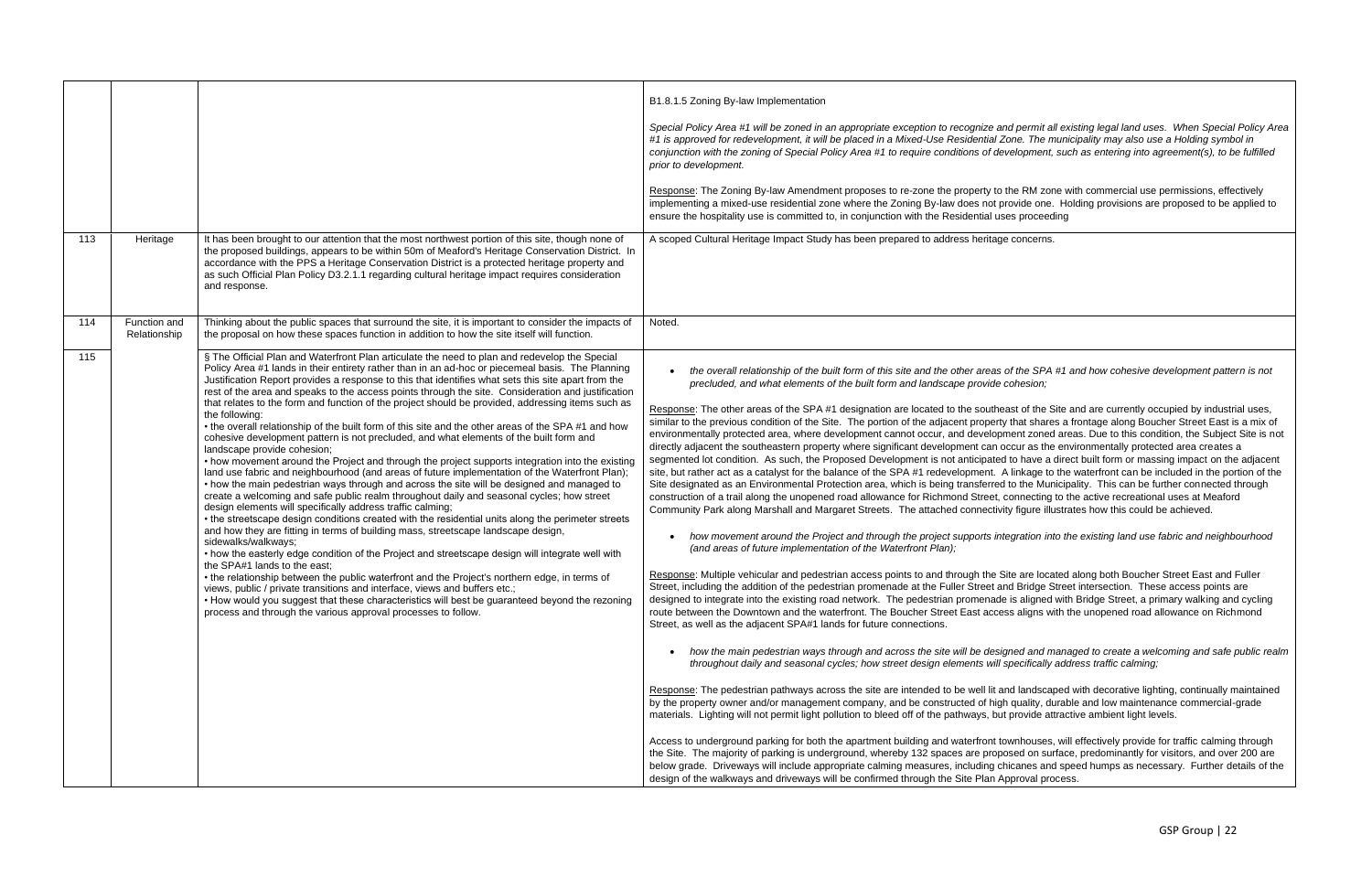• *the streetscape design conditions created with the residential units along the perimeter streets and how they are fitting in terms of building mass, streetscape landscape design, sidewalks/walkways;* 

Response: The massing of the existing residential dwellings opposite the site on Fuller are single-detached houses. The two-storey street townhouse dwellings proposed on this site are located facing the existing houses on Fuller and Boucher, providing a similarly scaled built form transition to the Site. Sidewalks and streetscape design including landscaping along Fuller and Boucher Streets will meet Meaford standards for full urban cross-sections providing broad concrete walks, streetlights and street trees within boulevards in addition to on-site. The below cross-section graphics demonstrate what a pedestrian would see walking along the east side of improved Boucher Street and the south side of Fuller Street looking towards the street-fronting townhouses and apartment building.

A 45 degree angular plane is a widely accepted urban design principle used to establish maximum building heights. The principle establishes a "comfort level" for pedestrians walking along the opposite side of a street, wherein they will be able to see open skyviews above a building. Graphic 1 shows that both the street-fronting townhouses and, more importantly, the apartment building will be well below a 45 degree angular plane, providing skyviews above both buildings.

Graphic 2 also confirms that pedestrians walking along the south side of Fuller Street will only be able to see the street-fronting townhouses, whereby the apartment building (depicted by the heavy red line) would be below the viewshed.



Graphics 6 & 7 illustrate the angular plane along Boucher Street across the frontage of the apartment building. Again, the pedestrian would have skyviews above the apartment building, acceptable from an angular plane design perspective.

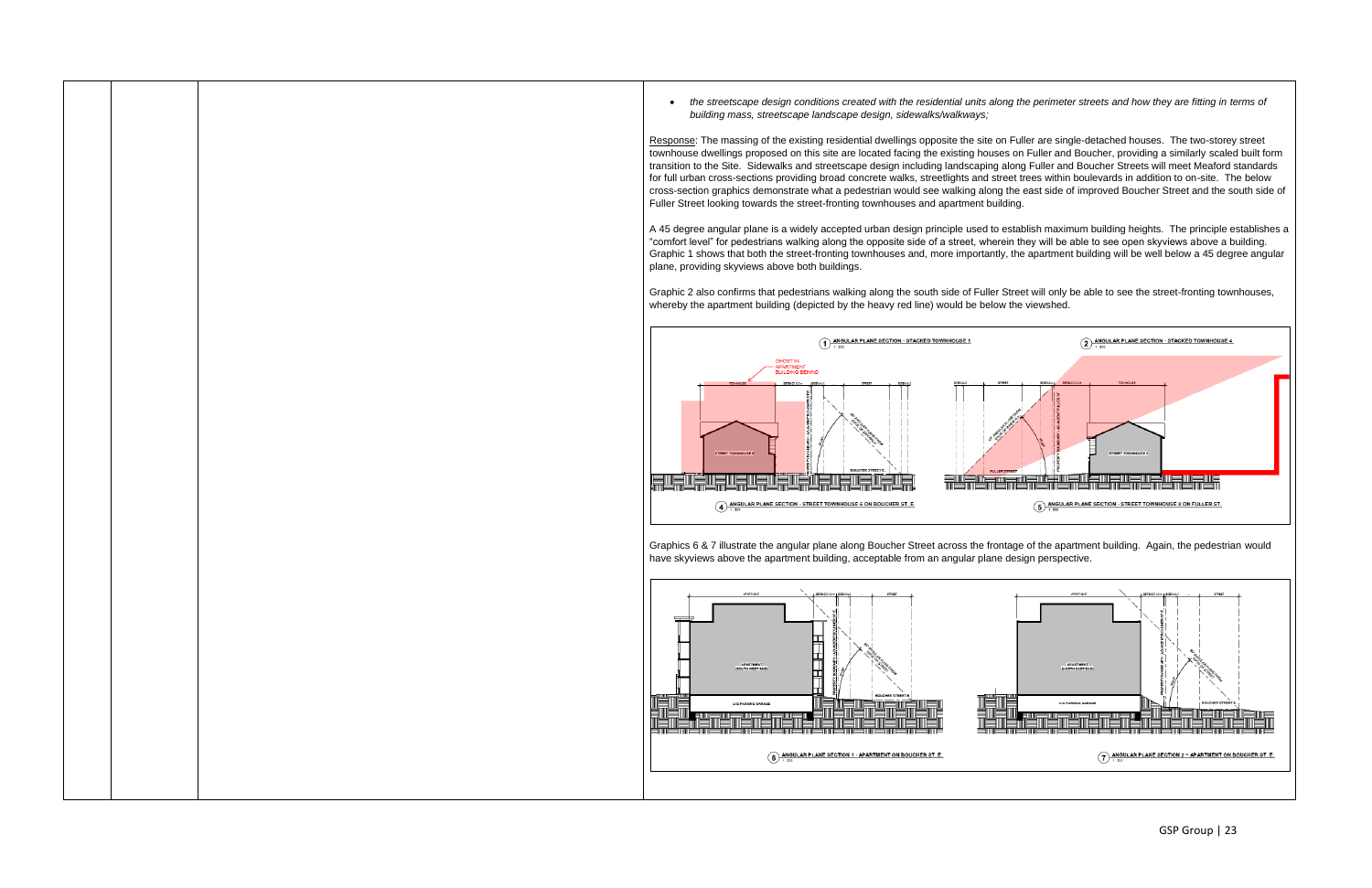| 116            |                       | § Staff note that the pedestrian access points at the south end of the site, for example at the end<br>of Richmond Street Road allowance do not offer a clear pathway to the waterfront and appear to<br>be designed to primarily accommodate residents of the site. The design does not orient itself to<br>the rest of the Special Policy Area in a way that invites connectivity through the site to the water<br>or to the harbour nor does it invite relationship to the properties to the south. The Applicant                                                                                                                                                                                                                                                                                                                                                                                                                        | how the easterly edge condition of the Project and streetscape design will integrate well with the SPA#1 lands to the east;<br>Response: The redevelopment of the Site will provide the opportunity to integrate an improved public waterfront by providing public<br>connections through and around the Site, on properly designed, public accessible pathways, creating a series of loops through and around the<br>Site. The Proposed Development could be the catalyst for a continued Waterfront Master Plan implementation and integration, and to integrate<br>with a community trail connection along the Richmond Street unopened road allowance to Meaford Community Park recreational facilities.<br>the relationship between the public waterfront and the Project's northern edge, in terms of views, public / private transitions and<br>interface, views and buffers etc.;<br>Response: Based on community feedback, the waterfront townhouse units have been oriented perpendicular to the waterfront to allow for wide<br>views approximately 12 metres (40 ft.) wide. In addition, these views between buildings will include pathways and public and private<br>landscaped areas to provide breaks in the massing. Multiple access points to the waterfront are planned as well as vegetation along this<br>northern edge to create an aesthetically pleasing and pedestrian-friendly interface. Refinement of these details will be completed during the<br>Site Plan Approval process.<br>How would you suggest that these characteristics will best be guaranteed beyond the rezoning process and through the various<br>approval processes to follow.<br>Response: These characteristics can be guaranteed through the Zoning By-law Amendment and Site Plan Control application. The<br>commitment to these features can be ensured through the implementation of a Holding provision in the Amending Zoning By-law, whereby the<br>Owner agrees to the lifting of the Holding provision subject to:<br>Providing for a Hotelier commitment; and<br>Site Plan approval by the Director of Planning, to be presented for information purposes to Meaford Council and the public.<br>A video has been prepared that demonstrates the legibility of and traversal of the various connections through the site. As demonstrated,<br>wayfinding is intuitive and can be further legible with signage. Additional connectivity can be incorporated along the waterfront, furthering the<br>relationship with the south. |
|----------------|-----------------------|---------------------------------------------------------------------------------------------------------------------------------------------------------------------------------------------------------------------------------------------------------------------------------------------------------------------------------------------------------------------------------------------------------------------------------------------------------------------------------------------------------------------------------------------------------------------------------------------------------------------------------------------------------------------------------------------------------------------------------------------------------------------------------------------------------------------------------------------------------------------------------------------------------------------------------------------|-------------------------------------------------------------------------------------------------------------------------------------------------------------------------------------------------------------------------------------------------------------------------------------------------------------------------------------------------------------------------------------------------------------------------------------------------------------------------------------------------------------------------------------------------------------------------------------------------------------------------------------------------------------------------------------------------------------------------------------------------------------------------------------------------------------------------------------------------------------------------------------------------------------------------------------------------------------------------------------------------------------------------------------------------------------------------------------------------------------------------------------------------------------------------------------------------------------------------------------------------------------------------------------------------------------------------------------------------------------------------------------------------------------------------------------------------------------------------------------------------------------------------------------------------------------------------------------------------------------------------------------------------------------------------------------------------------------------------------------------------------------------------------------------------------------------------------------------------------------------------------------------------------------------------------------------------------------------------------------------------------------------------------------------------------------------------------------------------------------------------------------------------------------------------------------------------------------------------------------------------------------------------------------------------------------------------------------------------------------------------------------------------------------------------------------------------------------------------------------------------------------------------------------------|
|                |                       | should consider the design characteristics of the following elements to better address these<br>urban design concerns: streetscapes and street designs; movement patterns in terms of a<br>connected network; wayfinding of the site for pedestrians traversing through the public realm<br>(publicly and privately owned); legibility of the site in terms of public, semi-public, and private<br>lands; etc.                                                                                                                                                                                                                                                                                                                                                                                                                                                                                                                              |                                                                                                                                                                                                                                                                                                                                                                                                                                                                                                                                                                                                                                                                                                                                                                                                                                                                                                                                                                                                                                                                                                                                                                                                                                                                                                                                                                                                                                                                                                                                                                                                                                                                                                                                                                                                                                                                                                                                                                                                                                                                                                                                                                                                                                                                                                                                                                                                                                                                                                                                           |
| 117            |                       | § This site being the closest to the harbour of all properties in the Special Policy Area could be<br>argued to have the most potential for vibrant public engagement with the existing urban<br>waterfront area<br>• How do these lands support the objectives of the Urban Area Waterfront designation and<br>Waterfront Plan AND not preclude the other lands in the Special Policy Area from also meeting<br>the objectives of the plans (B1.8.1.2(f)). The design should consider how this site, which will be<br>the "bridge" between the redeveloped lands to the west and east, creates patterns of movement,<br>landscape, and built form that will define a cohesive and interrelated sense of place and<br>character for the area as envisioned in the SPA#1 and Waterfront Plan.<br>• How has compatibility, access, and synergy with both the harbour AND the rest of the Special<br>Policy Area been considered (B1.5.5 (e))? | The UWA land use designation applies to the municipally owned properties along the waterfront, including the marina. As noted above, the<br>Proposed Development is supportive of the objectives of the UWA designation. B1.5.5(e) is a guiding principle of the Urban Area Waterfront<br>land use designation, contemplating how the UWA designation interacts with the adjacent SPA#1 lands. As demonstrated on the attached<br>connectivity figure, the Proposed Development increases the connectivity of the Site to the waterfront, while not impacting the accessibility of<br>the UWA area or precluding the quiding principle from being met.                                                                                                                                                                                                                                                                                                                                                                                                                                                                                                                                                                                                                                                                                                                                                                                                                                                                                                                                                                                                                                                                                                                                                                                                                                                                                                                                                                                                                                                                                                                                                                                                                                                                                                                                                                                                                                                                                    |
| Visuals<br>118 |                       | Provide visuals sufficient to assist in describing the relationships (visual, massing, separation,<br>scale of public realm, etc) of different components of the Project to each other and to the<br>surrounding public and private spaces (visually respond to OP policies including B1.8.1.2(c), D5,<br>Waterfront Plan principles):                                                                                                                                                                                                                                                                                                                                                                                                                                                                                                                                                                                                      | Visuals have been prepared to illustrate what residents will be able to see upon full build out, including grading accurate imagery.                                                                                                                                                                                                                                                                                                                                                                                                                                                                                                                                                                                                                                                                                                                                                                                                                                                                                                                                                                                                                                                                                                                                                                                                                                                                                                                                                                                                                                                                                                                                                                                                                                                                                                                                                                                                                                                                                                                                                                                                                                                                                                                                                                                                                                                                                                                                                                                                      |
| 119            | <b>Cross Sections</b> | § Cross Sections (to include expected finished grade and existing grade noting elevation):<br>• From waters edge (beach area) to and showing the front wall of the hotel<br>• From waters edge to and showing the front wall of condominium                                                                                                                                                                                                                                                                                                                                                                                                                                                                                                                                                                                                                                                                                                 | Cross sections may not effectively convey the Proposed Development. The visuals above, such as the video, achieve the goal of cross<br>sections and provide more information.                                                                                                                                                                                                                                                                                                                                                                                                                                                                                                                                                                                                                                                                                                                                                                                                                                                                                                                                                                                                                                                                                                                                                                                                                                                                                                                                                                                                                                                                                                                                                                                                                                                                                                                                                                                                                                                                                                                                                                                                                                                                                                                                                                                                                                                                                                                                                             |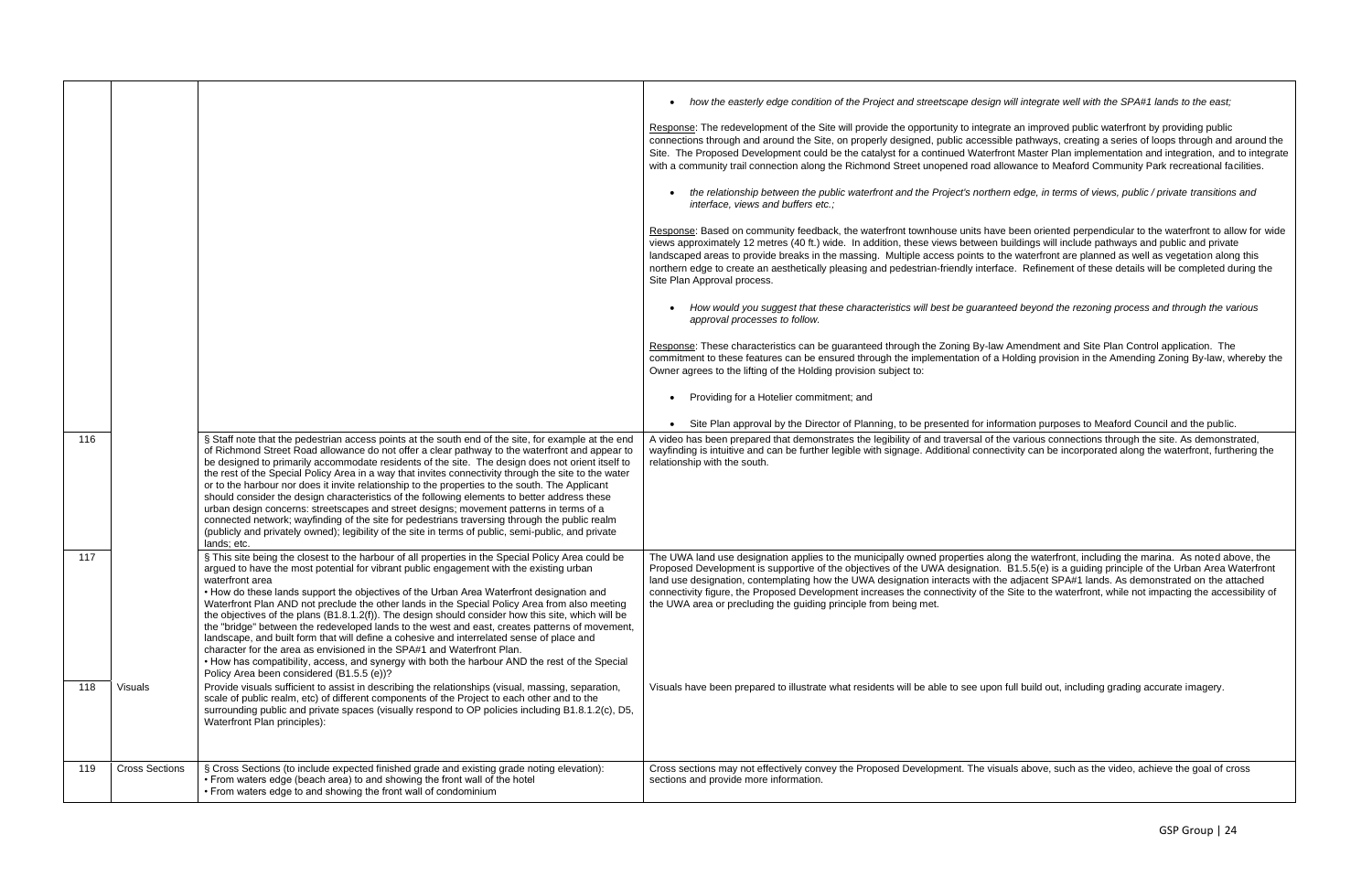|     |                     | • Across the pedestrian esplanade including any landscaping/amenities provided on either side<br>of the hard surfaced area<br>• Through the site from waters edge through waterfront buildings, outdoor amenity area,<br>townhouse, public street, to and including front wall of existing single detached home(s)<br>• Cross-sections for both perimeter streets including both new and existing built form on either<br>side.                                                                                                                                                                                                                                                                                                                                                                                                                                                                                                                                                                                                                                                                                                                                                                                                      |                                                                                                                                                                                                                                                                                                                                                                                                                                                                                                                                                                                                                                                                                                                                                                                                               |
|-----|---------------------|--------------------------------------------------------------------------------------------------------------------------------------------------------------------------------------------------------------------------------------------------------------------------------------------------------------------------------------------------------------------------------------------------------------------------------------------------------------------------------------------------------------------------------------------------------------------------------------------------------------------------------------------------------------------------------------------------------------------------------------------------------------------------------------------------------------------------------------------------------------------------------------------------------------------------------------------------------------------------------------------------------------------------------------------------------------------------------------------------------------------------------------------------------------------------------------------------------------------------------------|---------------------------------------------------------------------------------------------------------------------------------------------------------------------------------------------------------------------------------------------------------------------------------------------------------------------------------------------------------------------------------------------------------------------------------------------------------------------------------------------------------------------------------------------------------------------------------------------------------------------------------------------------------------------------------------------------------------------------------------------------------------------------------------------------------------|
| 120 | Views and<br>Vistas | § Views<br>• The former buildings can be seen on Google Streetview. This tool could be used to show views<br>through the site when the former industrial buildings were in place.<br>. Please provide conceptual modelled views from the street at eye-level of:<br>o Future Boucher Street from Fuller intersection facing the shoreline<br>o Future Esplanade from Bridge/Fuller intersection facing the shoreline (will you be able to see<br>between all buildings at this point)<br>o Future north end of Fuller being the gateway to the public harbour lands facing the site (project<br>east)<br>. If including landscaping in the views, please indicate the anticipated year after build out (i.e.<br>how many years before the trees look like this)                                                                                                                                                                                                                                                                                                                                                                                                                                                                      | Video and/or still images of viewsheds/vistas to be prepared to illustrate what residen<br>accurate imagery.                                                                                                                                                                                                                                                                                                                                                                                                                                                                                                                                                                                                                                                                                                  |
| 121 | Plan View           | § Plan<br>. Site Plan overlay that identifies all open space and linkages to the waterfront that will be<br>publicly accessible over the long term via public ownership or easement.<br>. Plan view of Special Policy Area #1 with colour blocks of the private vs. public land holdings in<br>the area and which are held or intended to be held by SkyDevCo.                                                                                                                                                                                                                                                                                                                                                                                                                                                                                                                                                                                                                                                                                                                                                                                                                                                                       | The following graphic has been prepared to demonstrate the various linkages through                                                                                                                                                                                                                                                                                                                                                                                                                                                                                                                                                                                                                                                                                                                           |
| 122 | Height/Sections     | The building sections provided, although stepped back, show potentially 6 storeys for the<br>townhouse with up to 18 m of height (shore side) and 5 storeys for the apartment with 17m in<br>height. Indoor amenity space is calculated as floor space. As noted below, consideration of<br>zoning definitions and specific standards will be key to getting the language of the by-law correct.<br>Also a numerical metric limit on height should be anticipated. The Official Plan indicates this<br>shall generally be 15.5m. Please ensure that building sections are provided for all forms of<br>construction to which a height request is applicable (exceed 11m) and ensure that all sections<br>are labelled in a manner that is clearly related to the Zoning By-law definitions and standards.<br>Sections should include expected finished grade and existing grade noting elevation.                                                                                                                                                                                                                                                                                                                                    | Building sections have been prepared as part of an angular plan demonstration. The<br>definitions of building height.                                                                                                                                                                                                                                                                                                                                                                                                                                                                                                                                                                                                                                                                                         |
| 123 | Bonus Zoning        | There is no community benefit by-law approved in Meaford.                                                                                                                                                                                                                                                                                                                                                                                                                                                                                                                                                                                                                                                                                                                                                                                                                                                                                                                                                                                                                                                                                                                                                                            | Noted.                                                                                                                                                                                                                                                                                                                                                                                                                                                                                                                                                                                                                                                                                                                                                                                                        |
| 124 |                     | Council recently approved up to 16.57 m in height at 1 Legion Road with a bonus provision. This<br>was a single building site with quite different geography, neighbourhood context, and scale;<br>please do not interpret any comparison in terms of what the bonus provision might specify.<br>However, you may find the staff report informative in terms of the timeline for which bonus<br>provisions continue to apply as well as how they have been incorporated with other Holding<br>Provision requirements. Staff report DEV2021-34 regarding a zoning amendment for 1 Legion<br>Road can be found online at:                                                                                                                                                                                                                                                                                                                                                                                                                                                                                                                                                                                                              | Noted.                                                                                                                                                                                                                                                                                                                                                                                                                                                                                                                                                                                                                                                                                                                                                                                                        |
| 125 |                     | https://meaford.civicweb.net/document/120946/DEV2021-34%20-<br>%201%20Legion%20Road%20-%20Z09-<br>2020.pdf?handle=F8E1093462694E2EA3121F07350FDFA9                                                                                                                                                                                                                                                                                                                                                                                                                                                                                                                                                                                                                                                                                                                                                                                                                                                                                                                                                                                                                                                                                   | Noted.                                                                                                                                                                                                                                                                                                                                                                                                                                                                                                                                                                                                                                                                                                                                                                                                        |
| 126 |                     | D5 of the Official Plan indicates that bonus provisions may be considered "to permit increased<br>building heights under strict control". Please describe:<br>• Why greater height is necessary and appropriate (per D5 d)<br>. What community facing and public benefit/interest objectives beyond those that would<br>otherwise be required will be achieved by the development?<br>• If the items identified in the PJR are to be considered of public benefit, HOW do you propose<br>that they be incorporated in to the approvals process to ENSURE they are part of the final project<br>and continue to provide benefit over the long term? (through tools and requirements such as:<br>Holding provisions; urban design brief(s); easements; agreements; etc.)<br>• In some parts of the PJR the on-site outdoor amenity area is indicated as a "public open space"<br>(particularly first paragraph of page 44). Please clarify if you intend it to be for the condominium<br>or open to the full community, and what design elements will be used to express this in the built<br>environment, beyond just signage.<br>• Have any additional public benefits been considered after hearing/reading the public<br>comments? | Why greater height is necessary and appropriate (per D5 d)<br>Response: The PPS promotes efficient development and land use patterns, which is<br>directing for compact built forms, and densities that allow for the efficient use of land.<br>storeys are necessary. By building upwards, less ground area is consumed, facilitatin<br>permeability of the Site. The height of the apartment building has been reduced from<br>size of the Site is conducive to, and one of the few areas in the municipality, capable<br>also necessary to contribute to the range of housing options available. Further reduc<br>of the Site, but also detract from the overall development potential of the municipality.<br>What community facing and public benefit/interest objectives beyond those t<br>development? |

esidents will be able to see upon full build out, including grading

rough and around the site.

 $\overline{\overline{B}}$  The Zoning By-law Amendment has been revised to include

ch is furthered by the Grey County and Meaford Official Plans direction for compact build for comparison for the efficient use of land. In order to meet these objectives, heights of four and five cilitating the several waterfront connections through and I from five to four storeys in response to public feedback. The pable of accommodating higher density development, which is reductions to building height would not only be an inefficient use

• *What community facing and public benefit/interest objectives beyond those that would otherwise be required will be achieved by the*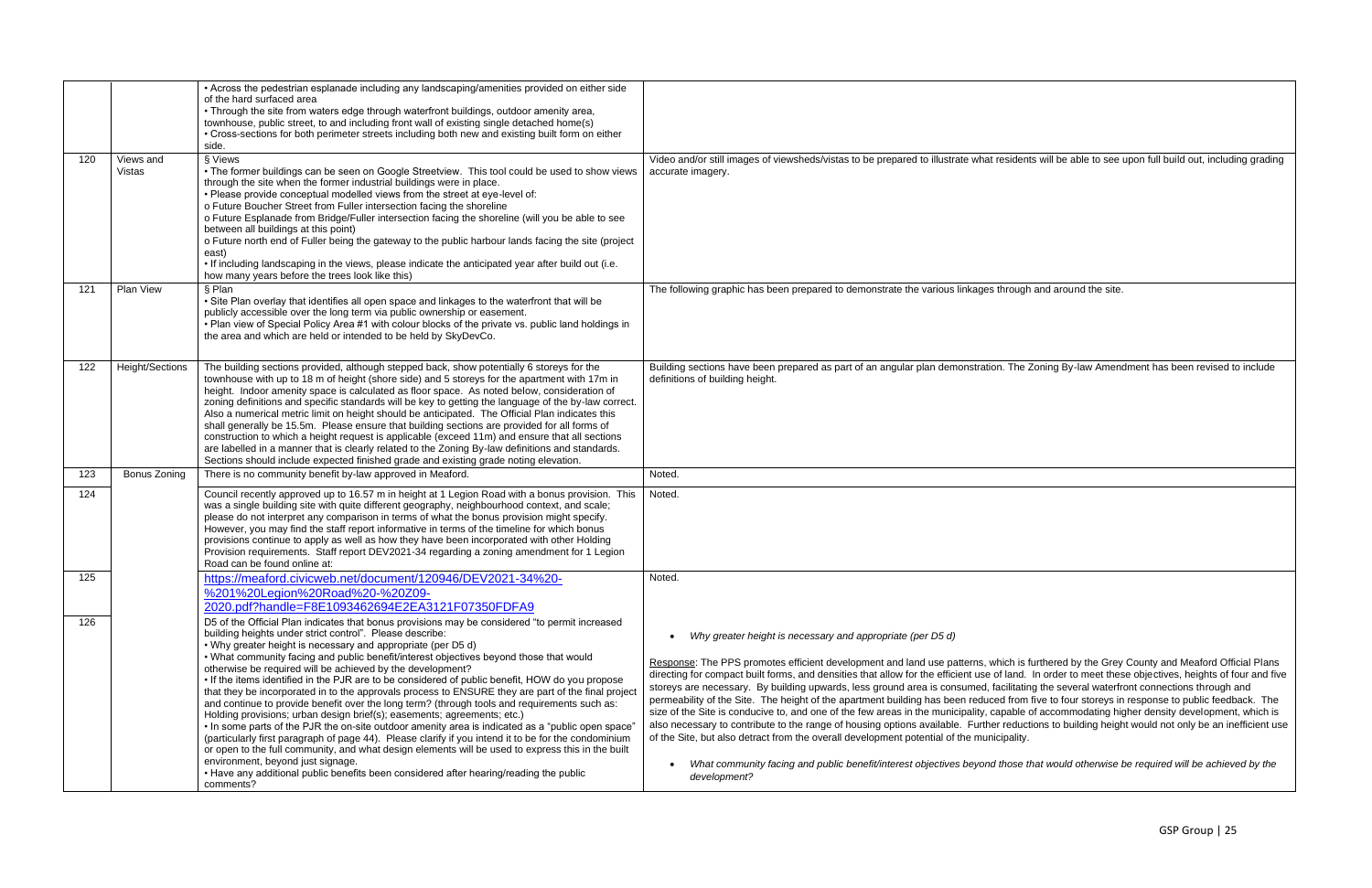|     |               |                                                                                                                                                                                                                                                                                                                                                                                                                                                                                                                                                                                                                                                                                                                                                                                                                                                                                                                                                                                                                                                                                                                                                                                                                                                                                                                                                 | Response: Public benefits are fully addressed in the letter in response to comment 127 (see below).<br>If the items identified in the PJR are to be considered of public benefit, HOW do you propose that they be incorporated into the<br>approvals process to ENSURE they are part of the final project and continue to provide benefit over the long term? (through tools and<br>requirements such as: Holding provisions; urban design brief(s); easements; agreements; etc.)<br>Response: A combination of holding provisions and the details of the Zoning By-law Amendment will ensure that the public benefits are<br>integrated in the Site Plan Approval application.<br>In some parts of the PJR the on-site outdoor amenity area is indicated as a "public open space" (particularly first paragraph of page<br>44). Please clarify if you intend it to be for the condominium or open to the full community, and what design elements will be used to<br>express this in the built environment, beyond just signage.<br>Response: The central open space in the Proposed Development is planned to be a private open space for future residents of the<br>development.<br>Have any additional public benefits been considered after hearing/reading the public comments? |
|-----|---------------|-------------------------------------------------------------------------------------------------------------------------------------------------------------------------------------------------------------------------------------------------------------------------------------------------------------------------------------------------------------------------------------------------------------------------------------------------------------------------------------------------------------------------------------------------------------------------------------------------------------------------------------------------------------------------------------------------------------------------------------------------------------------------------------------------------------------------------------------------------------------------------------------------------------------------------------------------------------------------------------------------------------------------------------------------------------------------------------------------------------------------------------------------------------------------------------------------------------------------------------------------------------------------------------------------------------------------------------------------|---------------------------------------------------------------------------------------------------------------------------------------------------------------------------------------------------------------------------------------------------------------------------------------------------------------------------------------------------------------------------------------------------------------------------------------------------------------------------------------------------------------------------------------------------------------------------------------------------------------------------------------------------------------------------------------------------------------------------------------------------------------------------------------------------------------------------------------------------------------------------------------------------------------------------------------------------------------------------------------------------------------------------------------------------------------------------------------------------------------------------------------------------------------------------------------------------------------------------------------------------------------------------------------|
|     |               |                                                                                                                                                                                                                                                                                                                                                                                                                                                                                                                                                                                                                                                                                                                                                                                                                                                                                                                                                                                                                                                                                                                                                                                                                                                                                                                                                 | Response: Public benefits are fully addressed in the letter in response to comment 127.                                                                                                                                                                                                                                                                                                                                                                                                                                                                                                                                                                                                                                                                                                                                                                                                                                                                                                                                                                                                                                                                                                                                                                                               |
| 127 | Letter        | For other applications, once the developer has decided on the specific public benefit(s) a stand<br>alone letter has been provided that specifies the benefit being offered so that this can be<br>considered by Council specifically. Staff recommends that the developer provide a letter<br>outlining the details of the specific benefits you wish Council to consider and what specific height<br>per building is requested in return.                                                                                                                                                                                                                                                                                                                                                                                                                                                                                                                                                                                                                                                                                                                                                                                                                                                                                                     | A Community Benefit Letter has been prepared.                                                                                                                                                                                                                                                                                                                                                                                                                                                                                                                                                                                                                                                                                                                                                                                                                                                                                                                                                                                                                                                                                                                                                                                                                                         |
| 128 | Zoning By-law | To ensure that the site specific zoning by-law amendment responds to the needs of the proposed<br>development and satisfies the policy framework it is important to consider the specific standards.<br>A fulsome zoning review needs to be completed and all areas of relief or mitigating standards be<br>identified.                                                                                                                                                                                                                                                                                                                                                                                                                                                                                                                                                                                                                                                                                                                                                                                                                                                                                                                                                                                                                         | Revised draft Zoning By-law Amendments prepared and appended.                                                                                                                                                                                                                                                                                                                                                                                                                                                                                                                                                                                                                                                                                                                                                                                                                                                                                                                                                                                                                                                                                                                                                                                                                         |
| 129 |               | Please provide an updated Draft Zoning By-law Amendment with consideration of:<br>o How the proposed building forms are defined by the Meaford Zoning By-law (site statistics and<br>site plans should use defined terms instead of marketing terms)<br>o Will existing definitions provide for the uses proposed (if not, propose definitions that align with<br>the Official Plan)<br>o Are the uses as defined permitted in the requested zones?<br>o Definitions that relate to building standards, including but not limited to:<br>• Height<br>• Storey<br>• Main wall<br>o If stepbacks are key to consideration of height and storeys how these should be incorporated<br>o All zoning requirements including general provisions, parking and zone standards as they will<br>apply to all levels of construction.<br>o Requested 4m setback is too small to provide parking in the individual driveways of the street<br>fronting townhouses and plan demonstrates around 6m provided.<br>o Lack of frontage on a public street for potential future blocks.<br>o Relationship between setbacks/excavations and flood hazard/tree dripline.<br>o See peer review comments with respect to parking.<br>o address the requirements for mixed-use and mechanisms to ensure that the commercial<br>elements of the site will be constructed | Revised draft Zoning By-law Amendments prepared and appended.                                                                                                                                                                                                                                                                                                                                                                                                                                                                                                                                                                                                                                                                                                                                                                                                                                                                                                                                                                                                                                                                                                                                                                                                                         |
| 130 |               | An Economic/Market Impact Study was not required at the time of preliminary consultation as<br>there were no full-service hotels in the downtown nor any lands specifically earmarked for such a<br>use. However, the requested zoning by-law amendment requests permission for all uses<br>permitted in the C1 zone to be allowed. Please describe in the Planning Justification Report how<br>the potential outcomes of this request will be complimentary and not competitive with the<br>Downtown Core Commercial and Harbour Village area. What development standards are<br>proposed to demonstrate that an Economic/Market Impact Study is not warranted by the<br>requested zoning? If the intent is for this to apply to only the hotel site how is this ensured? If                                                                                                                                                                                                                                                                                                                                                                                                                                                                                                                                                                   | As part of this revision, the ZBA now permits commercial uses only within the hotel building. The number of commercial units in this building will<br>be limited, and are anticipated to be complimentary to the hotel (such as a restaurant or spa). The addition of new residents and increased<br>tourism activity through the hotel are expected to contribute positively to downtown Meaford                                                                                                                                                                                                                                                                                                                                                                                                                                                                                                                                                                                                                                                                                                                                                                                                                                                                                     |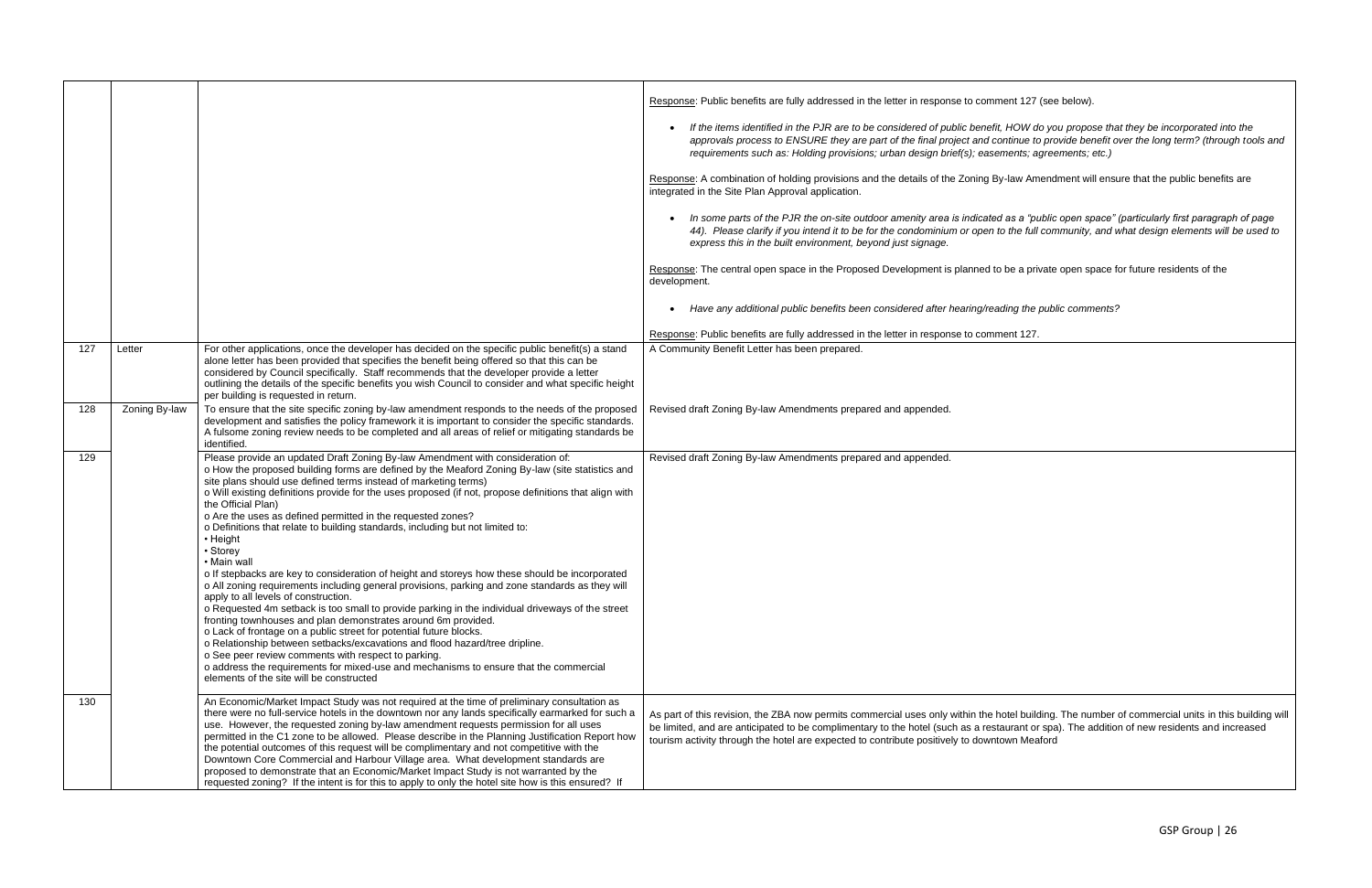|     |                                  | intent is to animate main floor of other buildings, we need parameters to avoid unintended<br>consequences/impact on the downtown.                                                                                                                                                                                                                                                                                                                                                                                                 |                                                                                                                                                                                                                                                                                                                                                                                                                                  |
|-----|----------------------------------|------------------------------------------------------------------------------------------------------------------------------------------------------------------------------------------------------------------------------------------------------------------------------------------------------------------------------------------------------------------------------------------------------------------------------------------------------------------------------------------------------------------------------------|----------------------------------------------------------------------------------------------------------------------------------------------------------------------------------------------------------------------------------------------------------------------------------------------------------------------------------------------------------------------------------------------------------------------------------|
| 131 |                                  | Detailed standards will be assessed based on the final plan and will need to consider all levels of<br>construction including underground parking areas.                                                                                                                                                                                                                                                                                                                                                                           | Noted.                                                                                                                                                                                                                                                                                                                                                                                                                           |
| 132 | <b>Brownfield</b><br>Remediation | The Environmental Protection Act must be addressed. Please confirm he status of Phase II ESA<br>and the anticipated remediation process (RSC or site specific risk assessment or other). Before<br>new uses are established it must be demonstrated that the site is suitable for those uses. This<br>may be considered for future Holding provision.                                                                                                                                                                              | Phase 2 ESA completed and to be provided to Meaford and County.                                                                                                                                                                                                                                                                                                                                                                  |
| 133 | Storm water                      | Roof leaders from every waterfront facing building are shown to outlet onto the public realm.<br>While this may function from a technical perspective, what are the impacts on the public realm?<br>This is public waterfront and while some footpaths are delineated access is not restricted and the<br>whole of the area is for public enjoyment. Please describe how the impact of defined water<br>outlets on the enjoyment and erosion potential of the public realm has been considered.                                    | The roof top will be used as storage and stormwater will be released at a controlled rate.                                                                                                                                                                                                                                                                                                                                       |
| 134 | FSS/Geotech                      | Note that the September 2021 FSS references the DRAFT and not the final geotech. Please<br>confirm that nothing changes in the recommendations as a result of the final Geotech.                                                                                                                                                                                                                                                                                                                                                   | Confirmed that there are no changes in the recommendations as a result of the final Geotech.                                                                                                                                                                                                                                                                                                                                     |
| 135 |                                  | Ensure servicing and SWM plan is considered in planning for stages/phases of development                                                                                                                                                                                                                                                                                                                                                                                                                                           | Noted.                                                                                                                                                                                                                                                                                                                                                                                                                           |
| 136 | <b>EIS</b>                       | The Addendum to the EIS presents the results of 2021 field studies and finds that there are no<br>mitigation measures warranted beyond what was recommended in the preliminary EIS.                                                                                                                                                                                                                                                                                                                                                | Noted.                                                                                                                                                                                                                                                                                                                                                                                                                           |
| 137 |                                  | Best management practices in section 8.1 of the original recommend keeping the FOD on site to<br>the extent possible. As it appears this will be removed in its entirety, are there any more specific<br>offsetting recommendations?                                                                                                                                                                                                                                                                                               |                                                                                                                                                                                                                                                                                                                                                                                                                                  |
| 138 |                                  | Monarch habitat is identified as being removed. This was not identified as a concern and there<br>are no specific recommendations made in this regard. However, staff would recommend for<br>future detailed design that monarch/pollinator supportive plantings such as milkweed could be<br>incorporated (Saugeen Shores club could be example).                                                                                                                                                                                 | Deferred to SPA.                                                                                                                                                                                                                                                                                                                                                                                                                 |
| 139 |                                  | Anticipate a tree protection and planting plan to be a future requirement. An inventory of existing<br>mature trees and whether they are native species or not and their health may assist in<br>responding to concerns of tree removal. How trees off site (particularly along the waterfront) will<br>be protected during any remediation or construction phases will also be important.                                                                                                                                         | Deferred to SPA.                                                                                                                                                                                                                                                                                                                                                                                                                 |
| 140 | General                          | When considering walkability of the site note that the grocery store is no longer downtown.<br>While not directly applicable to this site, Special Policy Area #3 does include discussion on<br>walkability and best practice distances.                                                                                                                                                                                                                                                                                           | Noted.                                                                                                                                                                                                                                                                                                                                                                                                                           |
| 141 |                                  | Consider the shoreline as a USE. Residents and visitors will be much more familiar with this site<br>from the water than from the road. Consider how these spaces are used by the public (beach,<br>quiet contemplation, dog walking, fishing) and how the proposal interacts with those uses.<br>Residents/visitors will be looking down on users of this public space. How has this perceived<br>encroachment been considered in the design? Has the relationship between setbacks and<br>height been considered from this lens? | The revised proposal re-oriented the waterfront townhouses to have less units face towards the waterfront, reducing the amount of residents<br>that would look out over the public space. Patio spaces and balconies have been placed to not overlook the public space, and look inward<br>towards the adjacent buildings.                                                                                                       |
| 142 |                                  | Note that Source Protection Plan letter anticipated at a future stage.                                                                                                                                                                                                                                                                                                                                                                                                                                                             | Deferred to SPA.                                                                                                                                                                                                                                                                                                                                                                                                                 |
| 143 |                                  | Another consideration to keep in mind as the project moves forward is how the site and<br>surrounding areas will be impacted by staged development. Consideration for the functionality of<br>phases, independent of others being completed, will be critical (particularly as it relates to the<br>relationship with, and movement patterns connected to the existing neighbourhood and public<br>waterfront).                                                                                                                    | The underground parking is being implemented at the request of the community, so as to reduce the amount of surface parking and increase<br>greenspace open areas. As such, it will be difficult to phase due to the connected underground parking garages.                                                                                                                                                                      |
| 144 | Snow Storage                     | The plan provided does not appear to have areas to accommodate snow storage on site. While<br>this detail does not necessarily impact zoning, it should not be overlooked when making design<br>changes.                                                                                                                                                                                                                                                                                                                           | Deferred to SPA.                                                                                                                                                                                                                                                                                                                                                                                                                 |
| 145 |                                  | This area is one of the snowiest in Canada with an average almost 3.5m of snowfall annually (As<br>noted for Owen Sound in this local vital signs document page 12)                                                                                                                                                                                                                                                                                                                                                                | Noted.                                                                                                                                                                                                                                                                                                                                                                                                                           |
| 146 |                                  | https://www.communityfoundationgreybruce.com/doc/?ID=6                                                                                                                                                                                                                                                                                                                                                                                                                                                                             | Noted.                                                                                                                                                                                                                                                                                                                                                                                                                           |
| 147 | Attainability                    | If putting forward a proposal of attainability, please demonstrate how the rental units will meet<br>any specific "attainability" metrics.                                                                                                                                                                                                                                                                                                                                                                                         | A range of housing forms is proposed, including street-fronting townhouses facing Fuller and Boucher Streets, stacked townhouses<br>perpendicular to the waterfront, and one apartment building. The townhouses will be owner-occupied dwellings and the apartment building will<br>be rental tenure. Meaford has a low vacancy rate of 0.7 to 1.3% over the last 5 years (CMHC, 2016 -20). A healthy vacancy rate is considered |

| ed rate.                                                                                                                |
|-------------------------------------------------------------------------------------------------------------------------|
|                                                                                                                         |
| nal Geotech.                                                                                                            |
|                                                                                                                         |
|                                                                                                                         |
|                                                                                                                         |
|                                                                                                                         |
|                                                                                                                         |
|                                                                                                                         |
|                                                                                                                         |
|                                                                                                                         |
|                                                                                                                         |
|                                                                                                                         |
| ce towards the waterfront, reducing the amount of residents<br>placed to not overlook the public space, and look inward |
|                                                                                                                         |
|                                                                                                                         |
| so as to reduce the amount of surface parking and increase<br>d underground parking garages.                            |
|                                                                                                                         |
|                                                                                                                         |
|                                                                                                                         |
|                                                                                                                         |
| g Fuller and Boucher Streets, stacked townhouses<br>Il be owner-occupied dwellings and the apartment building will      |
| ears (CMHC, 2016 -20). A healthy vacancy rate is considered                                                             |